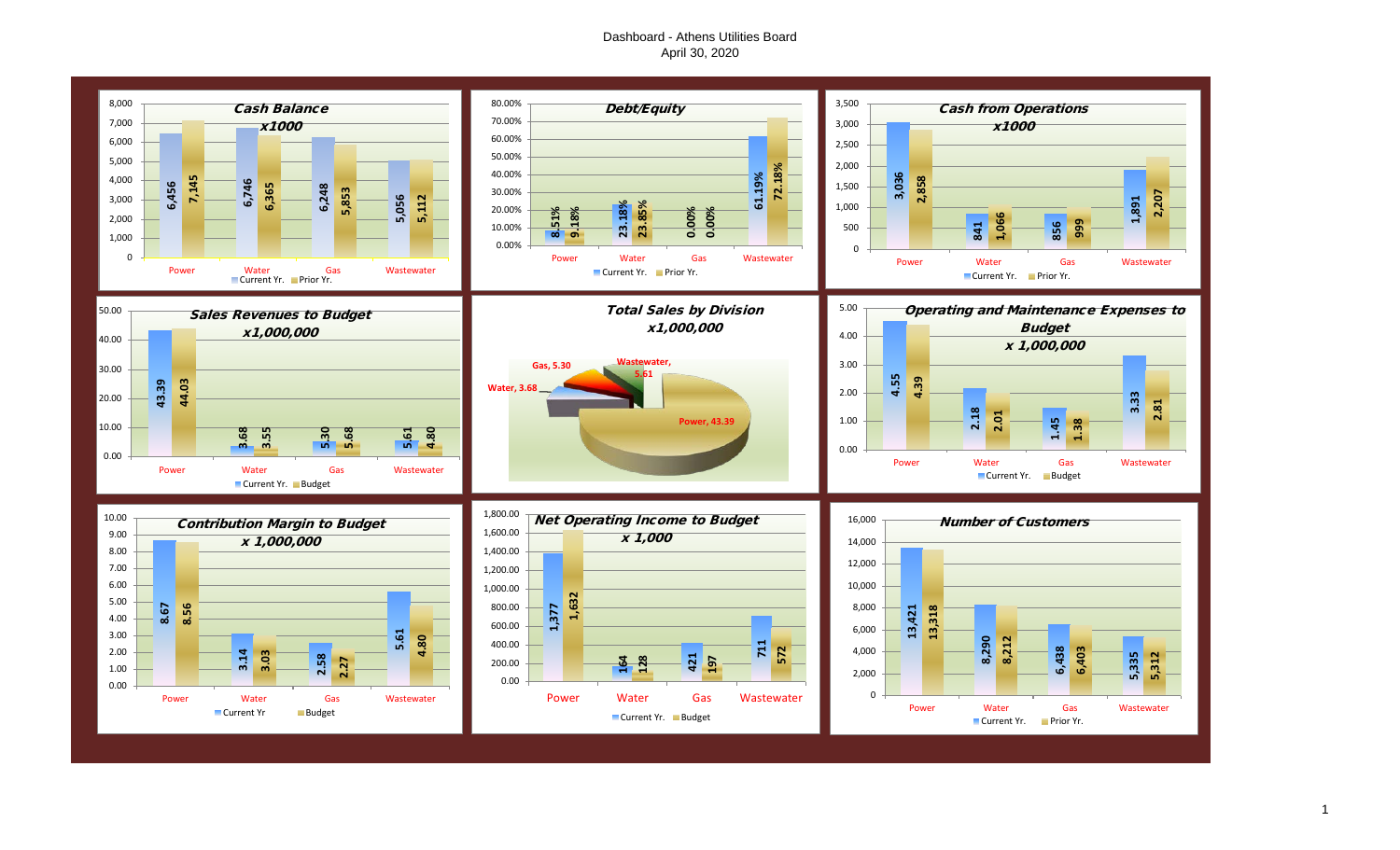#### **Athens Utilities Board Combined Balance Sheet (000 Omitted) April 30, 2020**

|                                         | April 30, 2020         | <b>Prior Year</b>      | <b>Change</b>      |
|-----------------------------------------|------------------------|------------------------|--------------------|
| <b>Current Assets</b>                   | \$32,000               | \$32,537               | (\$537)            |
| Long-Term Assets<br><b>Total Assets</b> | \$118,671<br>\$150,671 | \$116,891<br>\$149,428 | \$1,780<br>\$1,243 |
| <b>Current Liabilities</b>              | \$4,336                | \$5,047                | (\$711)            |
| Long-Term Liabilities                   | \$28,433               | \$29,430               | (\$997)            |
| Net Assets                              | \$117,902              | \$114.951              | \$2,951            |
| <b>Total Liabilities and Net Assets</b> | \$150,671              | \$149,428              | \$1,243            |

#### **Athens Utilities Board Combined Profit and Loss Statement (000 Omitted)**

#### **April 30, 2020**

|                                       |                | YEAR-TO-DATE      |                 |                |                   | <b>BUDGET</b>   |               |               |                 |
|---------------------------------------|----------------|-------------------|-----------------|----------------|-------------------|-----------------|---------------|---------------|-----------------|
|                                       | <b>YTD</b>     | <b>YTD</b>        | <b>Variance</b> | Month          | Month             | <b>Variance</b> | Annual        | YTD           | <b>Variance</b> |
|                                       | April 30, 2020 | <b>Prior Year</b> |                 | April 30, 2020 | <b>Prior Year</b> |                 | <b>Budget</b> | <b>Budget</b> |                 |
| <i>Sales Revenue</i>                  | \$57,382       | \$57,529          | (\$147)         | \$4,572        | \$5,114           | (\$542)         | \$68,435      | \$58,063      | (\$680)         |
| Cost of Goods Sold                    | \$37,982       | \$39,070          | \$1,088         | \$2,629        | \$3,196           | \$567           | \$47,125      | \$39,408      | \$1,426         |
| <b>Contribution Margin</b>            | \$19,400       | \$18,459          | \$941           | \$1,943        | \$1,918           | \$25            | \$21,309      | \$18,655      | \$746           |
| Operating and Maintenance Expenses    | \$11,050       | \$9,956           | (\$1,095)       | \$1,076        | \$961             | (\$115)         | \$13,110      | \$10,886      | (\$165)         |
| Depreciation and Taxes Equivalents    | \$5,629        | \$5,366           | (\$263)         | \$637          | \$564             | (\$73)          | \$6,256       | \$5,240       | (\$389)         |
| <b>Total Operating Expenses</b>       | \$16,679       | \$15,321          | (\$1,358)       | \$1,713        | \$1,525           | (\$188)         | \$19,366      | \$16,125      | (\$554)         |
| <b>Net Operating Income</b>           | \$2,721        | \$3,138           | (\$417)         | \$230          | \$393             | (\$163)         | \$1,943       | \$2,529       | \$192           |
| Grants, Contributions & Extraordinary | \$317          | \$424             | (\$107)         | \$76           | \$19              | \$58            | \$504         | \$420         | (\$103)         |
| <b>Change in Net Assets</b>           | \$3,038        | \$3,562           | (\$524)         | \$307          | \$412             | (\$105)         | \$2,447       | \$2,949       | \$89            |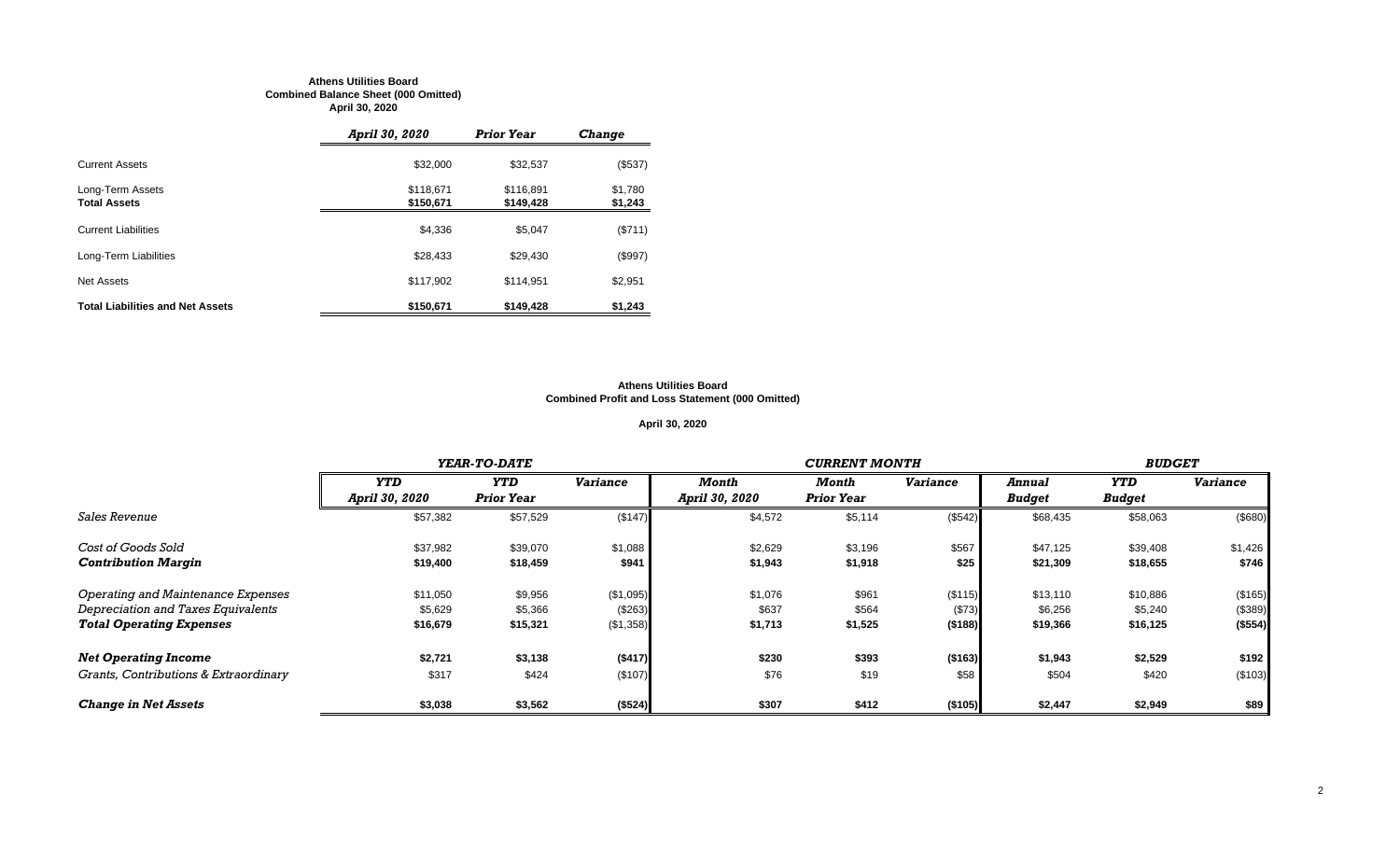### **Athens Utilities Board Financial Statement Synopsis 4/30/2020**

|                                             |                  |                      |                  |                      |             |                            | (000 Omitted) |         |              |                                                                                            |                  |          |             |          |             |                            |                         |                      |         |                            |
|---------------------------------------------|------------------|----------------------|------------------|----------------------|-------------|----------------------------|---------------|---------|--------------|--------------------------------------------------------------------------------------------|------------------|----------|-------------|----------|-------------|----------------------------|-------------------------|----------------------|---------|----------------------------|
|                                             |                  |                      | <b>Power</b>     |                      |             | <b>Water</b>               |               |         |              | Gas                                                                                        |                  |          |             |          | Wastewater  |                            |                         | <b>Total</b>         |         |                            |
|                                             | Y-T-D<br>Current | $Y-T-D$<br>Prior Yr. | M-T-D<br>Current | $M-T-D$<br>Prior Yr. | Y-T-D       | Y-T-D<br>Current Prior Yr. | M-T-D         | $M-T-D$ | Y-T-D        | $Y-T-D$<br>Current   Prior Yr. Current   Prior Yr. Current   Prior Yr. Current   Prior Yr. | $M-T-D$          | $M-T-D$  | Y-T-D       | $Y-T-D$  | M-T-D       | M-T-D<br>Current Prior Yr. | /-T-D<br><b>Current</b> | $Y-T-D$<br>Prior Yr. | $M-T-D$ | M-T-D<br>Current Prior Yr. |
|                                             |                  |                      |                  |                      |             |                            |               |         |              |                                                                                            |                  |          |             |          |             |                            |                         |                      |         |                            |
| Cash Balance                                | 6,456            | 7,145                |                  |                      | 6,746       | 6,365                      |               |         | 6,248        | 5,853                                                                                      |                  |          | 5,056       | 5,112    |             |                            | 24,506                  | 24,475               |         |                            |
| <b>Working Capital</b>                      | 8,313            | 9,960                |                  |                      | 7,553       | 7,035                      |               |         | 6,871        | 6,364                                                                                      |                  |          | 6.043       | 5,955    |             |                            | 28,780                  | 29,314               |         |                            |
| <b>Plant Assets</b>                         | 72,116           | 69,651               |                  |                      | 33,220      | 32,711                     |               |         | 24,086       | 23,725                                                                                     |                  |          | 56,578      | 55,240   |             |                            | 186,000                 | 181,328              |         |                            |
| Debt                                        | 4,291            | 4,539                |                  |                      | 4,973       | 5,066                      |               |         |              | $\Omega$                                                                                   |                  |          | 16,107      | 17,184   |             |                            | 25,371                  | 26,789               |         |                            |
| Net Assets (Net Worth)                      | 50,422           | 49,448               |                  |                      | 21,454      | 21,240                     |               |         | 20,704       | 20,455                                                                                     |                  |          | 25,074      | 23,808   |             |                            | 117,654                 | 114,951              |         |                            |
| <b>Cash from Operations</b>                 | 3,036            | 2,858                | 1,549            | (69)                 | 841         | 1,066                      | 185           | 122     | 856          | 999                                                                                        | 450              | 250      | 1,891       | 2,207    | 606         | 278                        | 6,624                   | 7,129                | 2,790   | 581                        |
| <b>Net Pension Liability</b>                | 2,386            | 1,988                |                  |                      | 694         | 579                        |               |         | 461          | 381                                                                                        |                  |          | 710         | 591      |             |                            | 4,252                   | 3,539                |         |                            |
| Principal Paid on Debt {Lease Included} (1) | 248              | 154                  | 248              | 154                  | 170         | 161                        | 14            | 16      | $\mathbf{0}$ | $\Omega$                                                                                   | $\Omega$         | ∩        | 1,179       | 642      | 11          | 11                         | 1,597                   | 957                  | 273     | 181                        |
| <b>New Debt-YTD</b>                         | $\overline{0}$   | $\mathbf 0$          | $\mathbf 0$      | $\Omega$             | $\mathbf 0$ | $\mathbf{0}$               | $\mathbf 0$   |         | $\mathbf 0$  | $\overline{0}$                                                                             | $\mathbf 0$      | $\Omega$ | $\mathbf 0$ | $\Omega$ | $\mathbf 0$ | $\Omega$                   | $\mathbf 0$             | $\Omega$             |         |                            |
| <b>Cash Invested in Plant</b>               | 3,168            | 3,319                | 951              | (128)                | 431         | 286                        | 81            | 53      | 512          | 285                                                                                        | 107              | 46       | 1,478       | 1,311    | 422         | 97                         | 5,588                   | 5,201                | 1,560   | 68                         |
| Cash Flow                                   | (143)            | (419)                | 596              | 58                   | 256         | 642                        | 89            | 55      | 344          | 714                                                                                        | 343              | 204      | 606         | 1,184    | 244         | 188                        | 1,063                   | 2,121                | 1,272   | 505                        |
| Sales                                       | 43,392           | 43,391               | 3,384            | 3,651                | 3,684       | 3,543                      | 329           | 337     | 5,296        | 5,886                                                                                      | 407              | 610      | 5,608       | 5,418    | 512         | 590                        | 57,980                  | 58,237               | 4,632   | 5,188                      |
| Cost of Goods Sold {COGS}                   | 34,725           | 35,108               | 2,397            | 2,924                | 545         | 462                        | 65            | 46      | 2,713        | 3,499                                                                                      | 166              | 226      |             |          |             |                            | 37,982                  | 39,070               | 2,629   | 3,196                      |
| O&M Expenses-YTD {minus COGS}               | 7,295            | 6,724                | 723              | 665                  | 2,930       | 2,755                      | 284           | 277     | 2,187        | 2,050                                                                                      | 218              | 202      | 4,728       | 4,256    | 530         | 441                        | 17,141                  | 15,785               | 1,755   | 1,585                      |
| <b>Net Operating Income</b>                 | 1,377            | 1,583                | 259              | 74                   | 164         | 261                        | (25)          |         | 421          | 370                                                                                        | 26               | 185      | 711         | 924      | (37)        | 125                        | 2,673                   | 3,138                | 224     | 393                        |
| <b>Interest on Debt</b>                     | 52               | 60                   | 6                |                      | 89          | 102                        | 9             | 10      | $\Omega$     | $\Omega$                                                                                   | $\mathbf{0}$     |          | 211         | 246      | 26          | 26                         | 353                     | 407                  | 41      | 41                         |
| Variable Rate Debt Interest Rate            | 0.39%            | 1.80%                |                  |                      | 0.00%       | 0.00%                      |               |         |              |                                                                                            |                  |          | 0.39%       | 1.80%    |             |                            |                         |                      |         |                            |
| Grants, Contributions, Extraordinary        | 11               | 21                   | 5                |                      | $\mathbf 0$ |                            | 0             |         | $\mathbf 0$  | $\Omega$                                                                                   | $\mathbf 0$      | - 0      | 306         | 399      | 71          | 18                         | 317                     | 424                  | 76      | 19                         |
| Net Income                                  | 1,388            | 1,604                | 264              | 74                   | 164         | 265                        | (25)          |         | 421          | 370                                                                                        | 26               | 185      | 1,017       | 1,323    | 35          | 143                        | 2,990                   | 3,562                | 300     | 412                        |
| <b># Customers</b>                          | 13,421           | 13,318               |                  |                      | 8,290       | 8,212                      |               |         | 6,438        | 6,403                                                                                      |                  |          | 5,335       | 5,312    |             |                            | 33,484                  | 33,245               |         |                            |
| Sales Volume                                | 553,646          | 539,279              | 43,999           | 48,768               | 7,954       | 7,562                      | 689           | 707     | 7,160        | 7,312                                                                                      | 583              | 762      | 3,776       | 3,724    | 329         | 362                        |                         |                      |         |                            |
| Revenue per Unit Sold (2)                   | 0.078            | 0.080                | 0.077            | 0.075                | 0.46        | 0.47                       | 0.48          | 0.48    | 0.74         | 0.80                                                                                       | 0.70             | 0.80     | 1.49        | 1.45     | 1.55        | 1.63                       |                         |                      |         |                            |
| Natural Gas Market Price (Dth)              |                  |                      |                  |                      |             |                            |               |         |              |                                                                                            | 1.60             | 2.68     |             |          |             |                            |                         |                      |         |                            |
| Natural Gas Total Unit Cost (Dth)           |                  |                      |                  |                      |             |                            |               |         | 2.77         | 4.61                                                                                       | 3.55             | 3.92     |             |          |             |                            |                         |                      |         |                            |
| <b>Full Time Equivalent Employees</b>       | 61.93566         | 59.3                 | 63.04            | 60.44                | 14.8297     | 14.76                      | 14.93         | 14.9    | 10.3158      | 9.28                                                                                       | 9.9 <sub>1</sub> | 9.78     | 19.9547     | 19.96    | 19.57       | 20.23                      | 107.04                  | 103.30               | 107.44  | 105.35                     |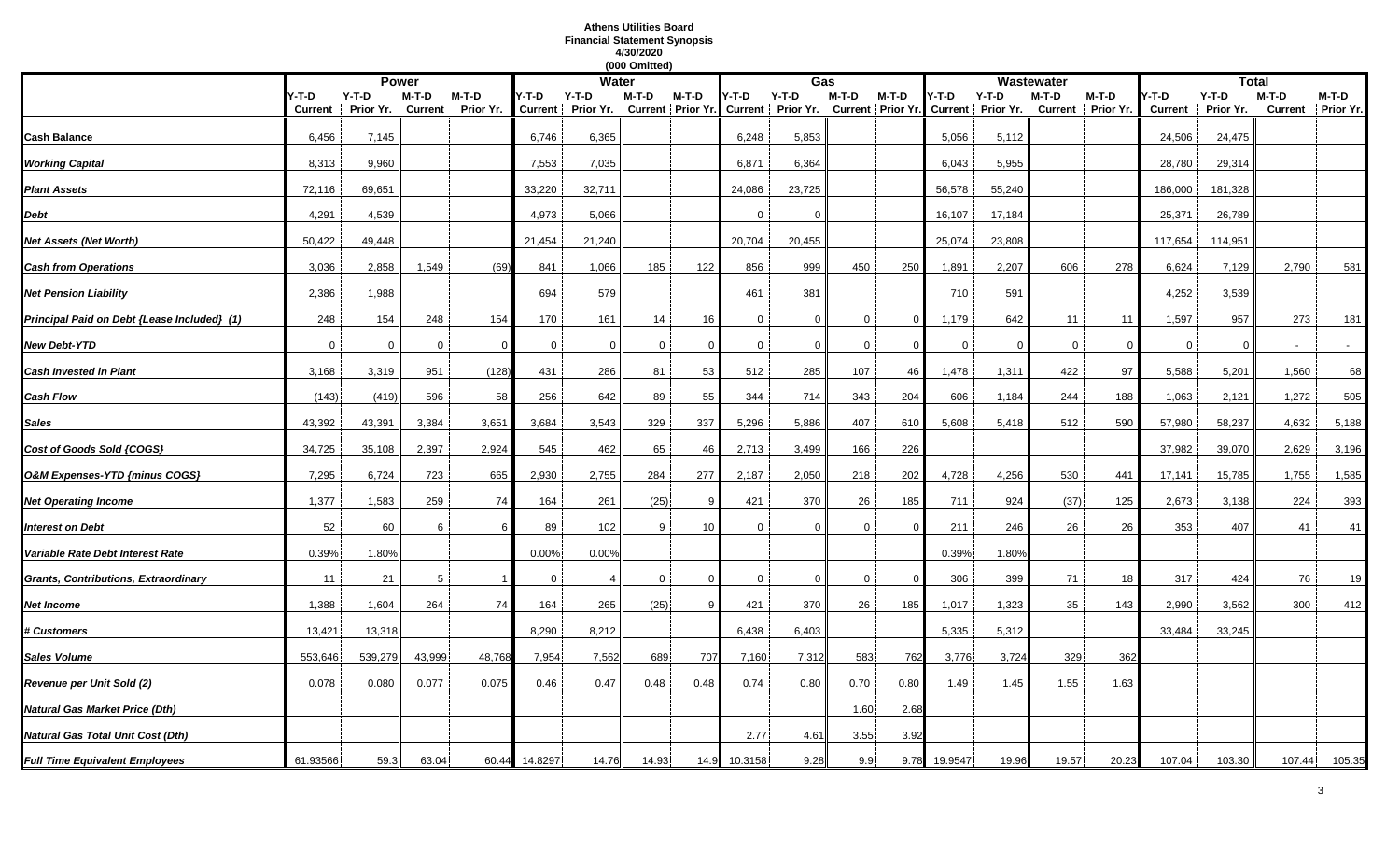|                                         |                     |                                  | ו טוטועות הושיט ו<br><b>BALANCE SHEET</b>      |                                         |                       |                               |
|-----------------------------------------|---------------------|----------------------------------|------------------------------------------------|-----------------------------------------|-----------------------|-------------------------------|
|                                         |                     |                                  | April 30, 2020                                 |                                         |                       |                               |
| <b>Current Period</b><br>April 30, 2020 | <b>Prior Year</b>   | Change from<br><b>Prior Year</b> |                                                | <b>Current Period</b><br>April 30, 2020 | Prior<br><b>Month</b> | Change<br>from prior<br>Month |
|                                         |                     |                                  | Assets:                                        |                                         |                       |                               |
| 6,456,289.84                            | 7,145,314.17        | (689, 024.33)                    | Cash and Cash Equivalents                      | 6,456,289.84                            | 5,859,870.53          | 596,419.31                    |
| 0.00                                    | 0.00                | 0.00                             | <b>Bond Funds Available</b>                    | 0.00                                    | 0.00                  | 0.00                          |
| 2,257,713.53                            | 2,721,613.58        | (463,900.05)                     | <b>Customer Receivables</b>                    | 2,257,713.53                            | 3,119,530.93          | (861, 817.40)                 |
| 0.00                                    | 0.00                | 0.00                             | Due from (to) Other Divisions                  | 0.00                                    | 0.00                  | 0.00                          |
| 137.436.99                              | 252.428.88          | (114, 991.89)                    | <b>Other Receivables</b>                       | 137,436.99                              | 113.717.65            | 23,719.34                     |
| 73,722.86                               | 51,879.54           | 21,843.32                        | Prepaid Expenses                               | 73,722.86                               | 94,355.67             | (20, 632.81)                  |
| 1,187,974.39                            | 1,170,022.03        | 17,952.36                        | <b>Unbilled Revenues</b>                       | 1,187,974.39                            | 1,187,974.39          | 0.00                          |
| 1,630,207.22                            | 1,614,952.73        | 15,254.49                        | Materials and Supplies Inventory               | 1,630,207.22                            | 1,635,723.05          | (5,515.83)                    |
| 11,743,344.83                           | 12,956,210.93       | (1, 212, 866.10)                 | <b>Total Current Assets</b>                    | 11,743,344.83                           | 12,011,172.22         | (267, 827.39)                 |
| 0.00                                    | 0.00                | 0.00                             | <b>Unamortized Debt Expense</b>                | 0.00                                    | 0.00                  | 0.00                          |
| 0.00                                    | 0.00                | 0.00                             | TVA Heat Pump Loans Receivable                 | 0.00                                    | 0.00                  | 0.00                          |
| 1,607,954.32                            | 946,644.66          | 661,309.66                       | <b>Deferred Pension Outflows</b>               | 1,607,954.32                            | 1,607,954.32          | 0.00                          |
| 72,116,189.57                           | 69,651,461.12       | 2,464,728.45                     | Electric Utility Plant, at Cost                | 72,116,189.57                           | 71,887,502.38         | 228,687.19                    |
| (24, 757, 730.73)                       | (23, 289, 451.31)   | (1,468,279.42)                   | Less: Accumulated Depreciation                 | (24, 757, 730.73)                       | (24, 495, 471.27)     | (262, 259.46)                 |
| 47,358,458.84                           | 46,362,009.81       | 996,449.03                       | <b>Net Electric Utility Plant</b>              | 47,358,458.84                           | 47,392,031.11         | (33, 572.27)                  |
| 48,966,413.16                           | 47,308,654.47       | 1,657,758.69                     | <b>Total Long Term Assets</b>                  | 48,966,413.16                           | 48,999,985.43         | (33, 572.27)                  |
| 60,709,757.99                           | 60,264,865.40<br>\$ | 444,892.59<br>\$                 | <b>Total Assets</b>                            | 60,709,757.99<br>\$                     | 61,011,157.65<br>\$   | (301, 399.66)<br>\$           |
|                                         |                     |                                  | <b>Liabilities and Retained Earnings:</b>      |                                         |                       |                               |
| 2,402,731.29                            | 3,003,108.45        | (600, 377.16)                    | <b>Accounts Payable</b>                        | 2,402,731.29                            | 2,990,128.30          | (587, 397.01)                 |
| 411,620.00                              | 427,460.00          | (15,840.00)                      | <b>Customer Deposits</b>                       | 411,620.00                              | 413,980.00            | (2,360.00)                    |
| 0.00                                    | 0.00                | 0.00                             | Deferred Income                                | 0.00                                    | 0.00                  | 0.00                          |
| 616,442.51                              | 630,646.38          | (14, 203.87)                     | <b>Other Current Liabilities</b>               | 616,442.51                              | 638,806.52            | (22, 364.01)                  |
| 3,430,793.80                            | 4,061,214.83        | (630, 421.03)                    | <b>Total Current Liabilities</b>               | 3,430,793.80                            | 4,042,914.82          | (612, 121.02)                 |
| 0.00                                    | 0.00                | 0.00                             | <b>Bonds Payable</b>                           | 0.00                                    | 0.00                  | 0.00                          |
| 0.00                                    | 0.00                | 0.00                             | Long-Term Leases Payable                       | 0.00                                    | 0.00                  | 0.00                          |
| 4,290,994.13                            | 4,539,476.63        | (248, 482.50)                    | Notes Payable                                  | 4,290,994.13                            | 4,290,994.13          | 0.00                          |
| 2,386,470.88                            | 1,988,334.75        | 398,136.13                       | Net Pension Liability                          | 2,386,470.88                            | 2,339,723.52          | 46,747.36                     |
| 179,809.42                              | 227,585.45          | (47, 776.03)                     | <b>Deferred Pension Inflows</b>                | 179,809.42                              | 179,809.42            | 0.00                          |
| 0.00                                    | 0.00                | 0.00                             | TVA Advances, Energy Right Loans               | 0.00                                    | 0.00                  | 0.00                          |
| 6,857,274.43                            | 6,755,396.83        | 101,877.60                       | <b>Total Long Term Liabilities</b>             | 6,857,274.43                            | 6,810,527.07          | 46,747.36                     |
| 50,421,689.76                           | 49,448,253.74       | 973,436.02                       | Net Position                                   | 50,421,689.76                           | 50, 157, 715. 76      | 263,974.00                    |
| \$<br>60,709,757.99                     | 60,264,865.40<br>S  | 444,892.59<br>\$                 | <b>Total Liabilities and Retained Earnings</b> | 60,709,757.99<br>\$                     | 61,011,157.65<br>\$   | (301, 399.66)<br>\$           |
|                                         |                     |                                  |                                                |                                         |                       |                               |

# **ATHENS UTILITIES BOARD POWER DIVISION**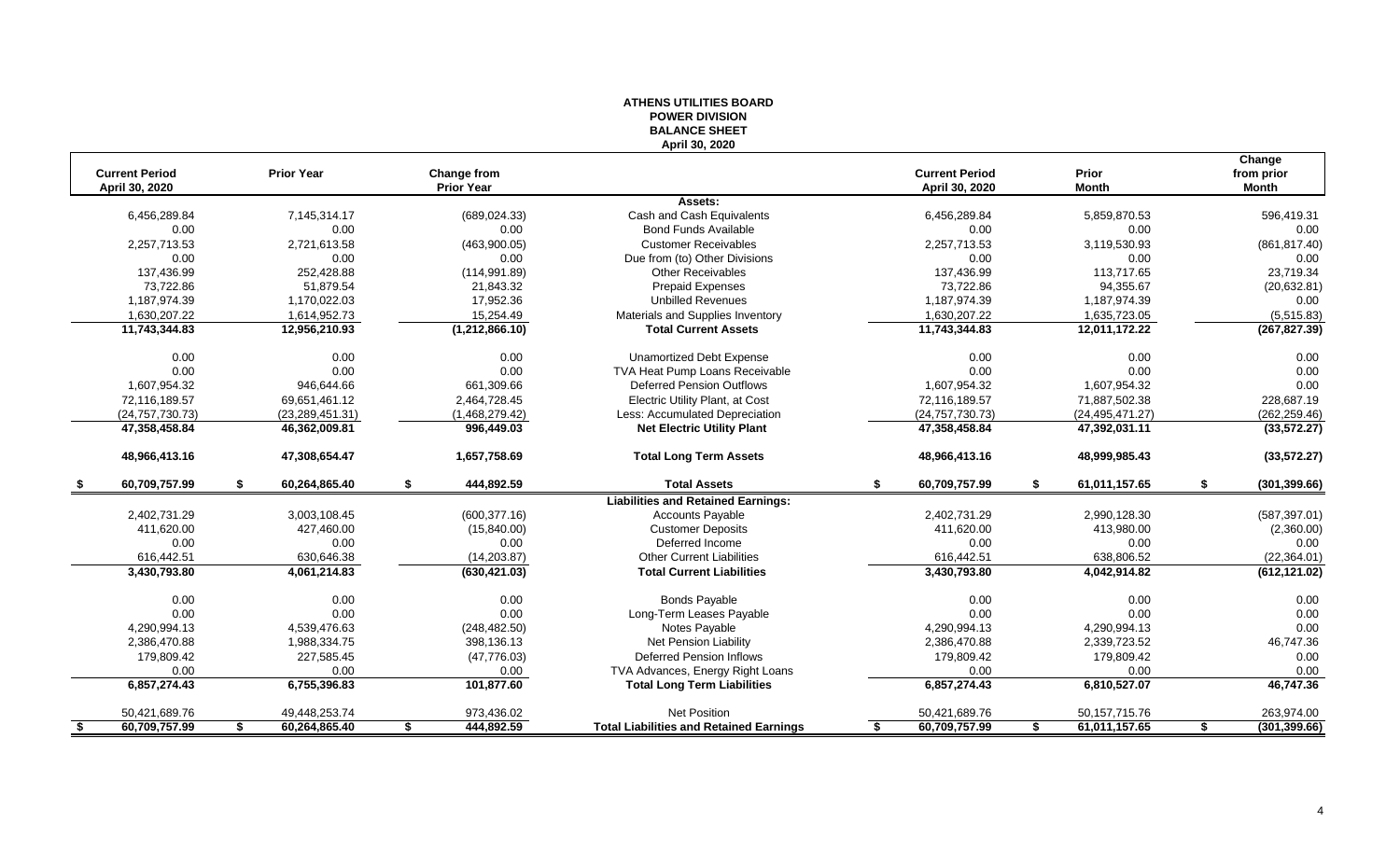|                                |                                   |                                        | <b>Profit and Loss Statement - Power</b>                       |                                           |                                              |                                        |
|--------------------------------|-----------------------------------|----------------------------------------|----------------------------------------------------------------|-------------------------------------------|----------------------------------------------|----------------------------------------|
| Year-to-Date<br>April 30, 2020 | Year-to-Date<br><b>Prior Year</b> | Variance<br>Favorable<br>(Unfavorable) | April 30, 2020<br><b>Description</b>                           | Current<br><b>Month</b><br>April 30, 2020 | Current<br><b>Month</b><br><b>Prior Year</b> | Variance<br>Favorable<br>(Unfavorable) |
|                                |                                   |                                        | <b>REVENUE:</b>                                                |                                           |                                              |                                        |
| 13.846.445.19                  | 14,077,863.65                     | (231, 418.46)                          | <b>Residential Sales</b>                                       | 1.098.294.49                              | 1,146,191.80                                 | (47, 897.31)                           |
| 3,574,745.74                   | 3,608,615.33                      | (33,869.59)                            | <b>Small Commercial Sales</b>                                  | 282,347.06                                | 293,203.09                                   | (10, 856.03)                           |
| 24,516,492.44                  | 24,249,943.65                     | 266,548.79                             | Large Commercial Sales                                         | 1,878,631.05                              | 2,073,483.70                                 | (194, 852.65)                          |
| 355,194.88                     | 360,090.48                        | (4,895.60)                             | Street and Athletic Lighting                                   | 33,758.10                                 | 37,049.62                                    | (3,291.52)                             |
| 484,426.89                     | 488,050.49                        | (3,623.60)                             | Outdoor Lighting                                               | 47,635.74                                 | 47,490.40                                    | 145.34                                 |
| 614,349.04                     | 606,596.05                        | 7,752.99                               | Revenue from Fees                                              | 43,387.08                                 | 53,382.64                                    | (9,995.56)                             |
| 43,391,654.18                  | 43,391,159.65                     | 494.53                                 | <b>Total Revenue</b>                                           | 3,384,053.52                              | 3,650,801.25                                 | (266, 747.73)                          |
| 34,724,612.64                  | 35,108,281.90                     | 383,669.26                             | <b>Power Costs</b>                                             | 2,396,975.93                              | 2,924,253.37                                 | 527,277.44                             |
| 8.667.041.54                   | 8,282,877.75                      | 384.163.79                             | <b>Contribution Margin</b>                                     | 987.077.59                                | 726,547.88                                   | 260,529.71                             |
|                                |                                   |                                        | <b>OPERATING EXPENSES:</b>                                     |                                           |                                              |                                        |
| 4,396.69                       | 8,107.34                          | 3,710.65                               | <b>Transmission Expense</b>                                    | 271.35                                    | 0.00                                         | (271.35)                               |
| 909,629.74                     | 844,290.67                        | (65, 339.07)                           | <b>Distribution Expense</b>                                    | 86,207.33                                 | 88,350.10                                    | 2,142.77                               |
| 961,897.99                     | 638,092.58                        | (323, 805.41)                          | <b>Customer Service and Customer Acct. Expense</b>             | 78,355.19                                 | 66,281.04                                    | (12,074.15)                            |
| 1,601,533.54                   | 1,640,389.29                      | 38,855.75                              | Administrative and General Expenses                            | 169,338.21                                | 158,444.31                                   | (10, 893.90)                           |
| 3,477,457.96                   | 3,130,879.88                      | (346, 578.08)                          | <b>Total Operating Expenses</b><br><b>Maintenance Expenses</b> | 334,172.08                                | 313,075.45                                   | (21,096.63)                            |
| 379.55                         | 100.20                            | (279.35)                               | <b>Transmission Expense</b>                                    | 0.00                                      | 17.98                                        | 17.98                                  |
| 1,024,234.03                   | 962,254.49                        | (61, 979.54)                           | <b>Distribution Expense</b>                                    | 94,080.56                                 | 81,716.21                                    | (12, 364.35)                           |
| 51,463.19                      | 46,637.27                         | (4,825.92)                             | Administrative and General Expense                             | 3,244.05                                  | 3,670.48                                     | 426.43                                 |
| 1,076,076.77                   | 1,008,991.96                      | (67,084.81)                            | <b>Total Maintenance Expenses</b>                              | 97,324.61                                 | 85,404.67                                    | (11,919.94)                            |
|                                |                                   |                                        | <b>Other Operating Expense</b>                                 |                                           |                                              |                                        |
| 1,897,682.46                   | 1.767.547.52                      | (130, 134.94)                          | <b>Depreciation Expense</b>                                    | 202,752.27                                | 183,222.17                                   | (19,530.10)                            |
| 844,093.12                     | 816.201.98                        | (27, 891.14)                           | <b>Tax Equivalents</b>                                         | 88,760.73                                 | 82,956.59                                    | (5,804.14)                             |
| 2,741,775.58                   | 2,583,749.50                      | (158,026.08)                           | <b>Total Other Operating Expenses</b>                          | 291,513.00                                | 266,178.76                                   | (25, 334.24)                           |
| 42,019,922.95                  | 41,831,903.24                     | (188, 019.71)                          | <b>Total Operating and Maintenance Expenses</b>                | 3.119,985.62                              | 3,588,912.25                                 | 468,926.63                             |
| 1.371.731.23                   | 1.559.256.41                      | (187, 525.18)                          | <b>Operating Income</b>                                        | 264,067.90                                | 61.889.00                                    | 202,178.90                             |
| 81,748.68                      | 105,769.06                        | (24,020.38)                            | Other Income                                                   | 2,344.79                                  | 19,026.75                                    | (16,681.96)                            |
| 1,453,479.91                   | 1,665,025.47                      | (211, 545.56)                          | <b>Total Income</b>                                            | 266,412.69                                | 80,915.75                                    | 185,496.94                             |
| 23.666.52                      | 21,979.65                         | (1,686.87)                             | Miscellaneous Income Deductions                                | 1.249.50                                  | 1,509.75                                     | 260.25                                 |
| 1,429,813.39                   | 1,643,045.82                      | (213, 232.43)                          | <b>Net Income Before Debt Expenses</b>                         | 265, 163.19                               | 79,406.00                                    | 185,757.19                             |
|                                |                                   |                                        | <b>DEBT RELATED EXPENSES:</b>                                  |                                           |                                              |                                        |
| 0.00                           | 0.00                              | 0.00                                   | Amortization of Debt Related Expenses                          | 0.00                                      | 0.00                                         | 0.00                                   |
| 52,339.04                      | 59,591.08                         | 7,252.04                               | <b>Interest Expense</b>                                        | 6,198.77                                  | 5,821.58                                     | (377.19)                               |
| 52,339.04                      | 59,591.08                         | 7,252.04                               | <b>Total debt related expenses</b>                             | 6.198.77                                  | 5,821.58                                     | (377.19)                               |
| 1,377,474.35                   | 1,583,454.74                      | (205, 980.39)                          | Net Income before Extraordinary Exp.                           | 258,964.42                                | 73,584.42                                    | 185,380.00                             |
| 10,832.01                      | 20,707.00                         | (9,874.99)                             | Extraordinary Income (Expense)                                 | 5,009.58                                  | 792.00                                       | 4,217.58                               |
| 1,388,306.36<br>- 56           | 1,604,161.74                      | (215, 855.38)                          | <b>CHANGE IN NET ASSETS</b>                                    | 263,974.00                                | 74,376.42<br>£.                              | 189,597.58<br>S                        |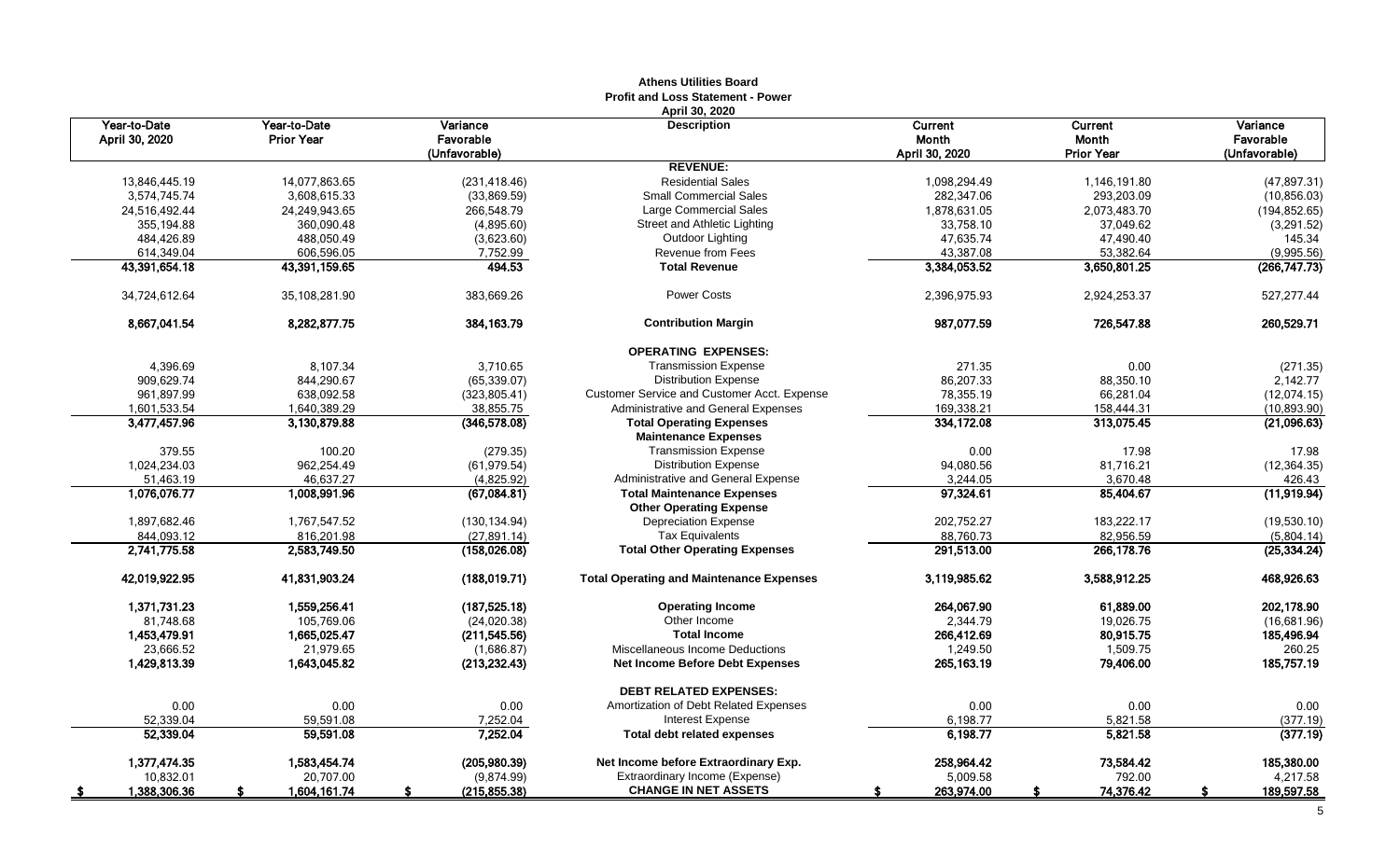|                      |                    |                     | <b>Athens Utilities Board</b><br><b>Budget Comparison - Power</b><br>April 30, 2020 |                      |                   |                    |
|----------------------|--------------------|---------------------|-------------------------------------------------------------------------------------|----------------------|-------------------|--------------------|
| Year-to-Date         | Year-to-Date       | $Y-T-D$             | <b>Description</b>                                                                  | <b>Current Month</b> | <b>Monthly</b>    | <b>Budget</b>      |
| April 30, 2020       | <b>Budget</b>      | Variance            |                                                                                     | April 30, 2020       | <b>Budget</b>     | Variance           |
|                      |                    |                     | <b>REVENUE:</b>                                                                     |                      |                   |                    |
| 13,846,445.19        | 14,180,575.17      | (334, 129.98)       | <b>Residential Sales</b>                                                            | 1,098,294.49         | 1,204,974.50      | (106, 680.01)      |
| 3,574,745.74         | 3,633,273.94       | (58, 528.20)        | <b>Small Commercial Sales</b>                                                       | 282,347.06           | 312,655.42        | (30, 308.36)       |
| 24,516,492.44        | 24,839,538.95      | (323,046.51)        | Large Commercial Sales                                                              | 1,878,631.05         | 2,250,237.92      | (371,606.87)       |
| 355,194.88           | 346,405.34         | 8,789.54            | Street and Athletic Lighting                                                        | 33,758.10            | 33,833.80         | (75.70)            |
| 484,426.89           | 458,856.71         | 25,570.18           | Outdoor Lighting                                                                    | 47,635.74            | 45,032.88         | 2,602.86           |
| 614,349.04           | 574,806.08         | 39,542.96           | Revenue from Fees                                                                   | 43,387.08            | 51,184.28         | (7,797.20)         |
| 43,391,654.18        | 44,033,456.19      | (641, 802.01)       | <b>Total Revenue</b>                                                                | 3,384,053.52         | 3,897,918.79      | (513, 865.27)      |
| 34,724,612.64        | 35,478,228.20      | 753,615.56          | <b>Power Costs</b>                                                                  | 2,396,975.93         | 2,885,957.78      | 488,981.85         |
| 8,667,041.54         | 8,555,227.99       | 111,813.55          | <b>Contribution Margin</b><br><b>OPERATING EXPENSES:</b>                            | 987,077.59           | 1,011,961.01      | (24, 883.42)       |
| 4,396.69             | 2,878.49           | (1,518.20)          | <b>Transmission Expense</b>                                                         | 271.35               | 35.45             | (235.90)           |
| 909,629.74           | 849,208.38         | (60, 421.36)        | <b>Distribution Expense</b>                                                         | 86,207.33            | 84,187.42         | (2,019.91)         |
| 961,897.99           | 620,659.13         | (341, 238.86)       | Customer Service and Customer Acct. Expense                                         | 78,355.19            | 63,004.84         | (15,350.35)        |
| 1,601,533.54         | 1,857,258.16       | 255,724.62          | Administrative and General Expenses                                                 | 169,338.21           | 175,107.64        | 5,769.43           |
| 3,477,457.96         | 3,330,004.16       | (147, 453.80)       | <b>Total Operating Expenses</b>                                                     | 334,172.08           | 322,335.35        | (11, 836.73)       |
|                      |                    |                     | <b>Maintenance Expenses</b>                                                         |                      |                   |                    |
| 379.55               | 0.00               | (379.55)            | <b>Transmission Expense</b>                                                         | 0.00                 | 0.00              | 0.00               |
| 1,024,234.03         | 1,024,265.81       | 31.78               | <b>Distribution Expense</b>                                                         | 94,080.56            | 96,385.57         | 2,305.01           |
| 51,463.19            | 40,472.93          | (10,990.26)         | Administrative and General Expense                                                  | 3,244.05             | 2,575.99          | (668.06)           |
| 1,076,076.77         | 1,064,738.74       | (11, 338.03)        | <b>Total Maintenance Expenses</b>                                                   | 97,324.61            | 98,961.56         | 1,636.95           |
|                      |                    |                     | <b>Other Operating Expense</b>                                                      |                      |                   |                    |
| 1,897,682.46         | 1,714,677.01       | (183,005.45)        | <b>Depreciation Expense</b>                                                         | 202,752.27           | 166,721.82        | (36,030.45)        |
| 844,093.12           | 793,065.96         | (51,027.16)         | <b>Tax Equivalents</b>                                                              | 88,760.73            | 78,297.64         | (10, 463.09)       |
| 2,741,775.58         | 2,507,742.97       | (234, 032.61)       | <b>Total Other Operating Expenses</b>                                               | 291,513.00           | 245,019.46        | (46, 493.54)       |
| 42,019,922.95        | 42,380,714.07      | 360,791.12          | <b>Total Operating and Maintenance Expenses</b>                                     | 3,119,985.62         | 3,552,274.16      | 432,288.54         |
| 1,371,731.23         | 1,652,742.12       | (281,010.89)        | <b>Operating Income</b>                                                             | 264,067.90           | 345,644.63        | (81, 576.73)       |
| 81,748.68            | 60,474.31          | 21,274.37           | Other Income                                                                        | 2,344.79             | 2,167.43          | 177.36             |
| 1,453,479.91         | 1,713,216.43       | (259, 736.52)       | <b>Total Income</b>                                                                 | 266,412.69           | 347,812.06        | (81, 399.37)       |
| 23,666.52            | 21,083.83          | (2,582.69)          | Miscellaneous Income Deductions                                                     | 1,249.50             | (2,931.16)        | (4, 180.66)        |
| 1,429,813.39         | 1,692,132.60       | (262, 319.21)       | <b>Net Income Before Debt Expenses</b><br><b>DEBT RELATED EXPENSES:</b>             | 265,163.19           | 350,743.22        | (85,580.03)        |
| 0.00                 | 0.00               | $0.00\,$            | Amortization of Debt Related Expenses                                               | 0.00                 | 0.00              | $0.00\,$           |
| 52,339.04            | 60,405.38          | 8,066.34            | Interest Expense                                                                    | 6,198.77             | 5,788.51          | (410.26)           |
| 52,339.04            | 60,405.38          | 8,066.34            | Total debt related expenses                                                         | 6,198.77             | 5,788.51          | (410.26)           |
| 1,377,474.35         | 1,631,727.21       | (254, 252.86)       | Net Income before Extraordinary Exp.                                                | 258,964.42           | 344,954.71        | (85,990.29)        |
| 10,832.01            | 25,000.00          | (14, 167.99)        | <b>Extraordinary Income (Expense)</b>                                               | 5,009.58             | 2,500.00          | 2,509.58           |
| 1,388,306.36<br>- 56 | 1,656,727.21<br>\$ | (268, 420.85)<br>-S | <b>CHANGE IN NET ASSETS</b>                                                         | 263,974.00           | 347,454.71<br>- 5 | (83, 480.71)<br>\$ |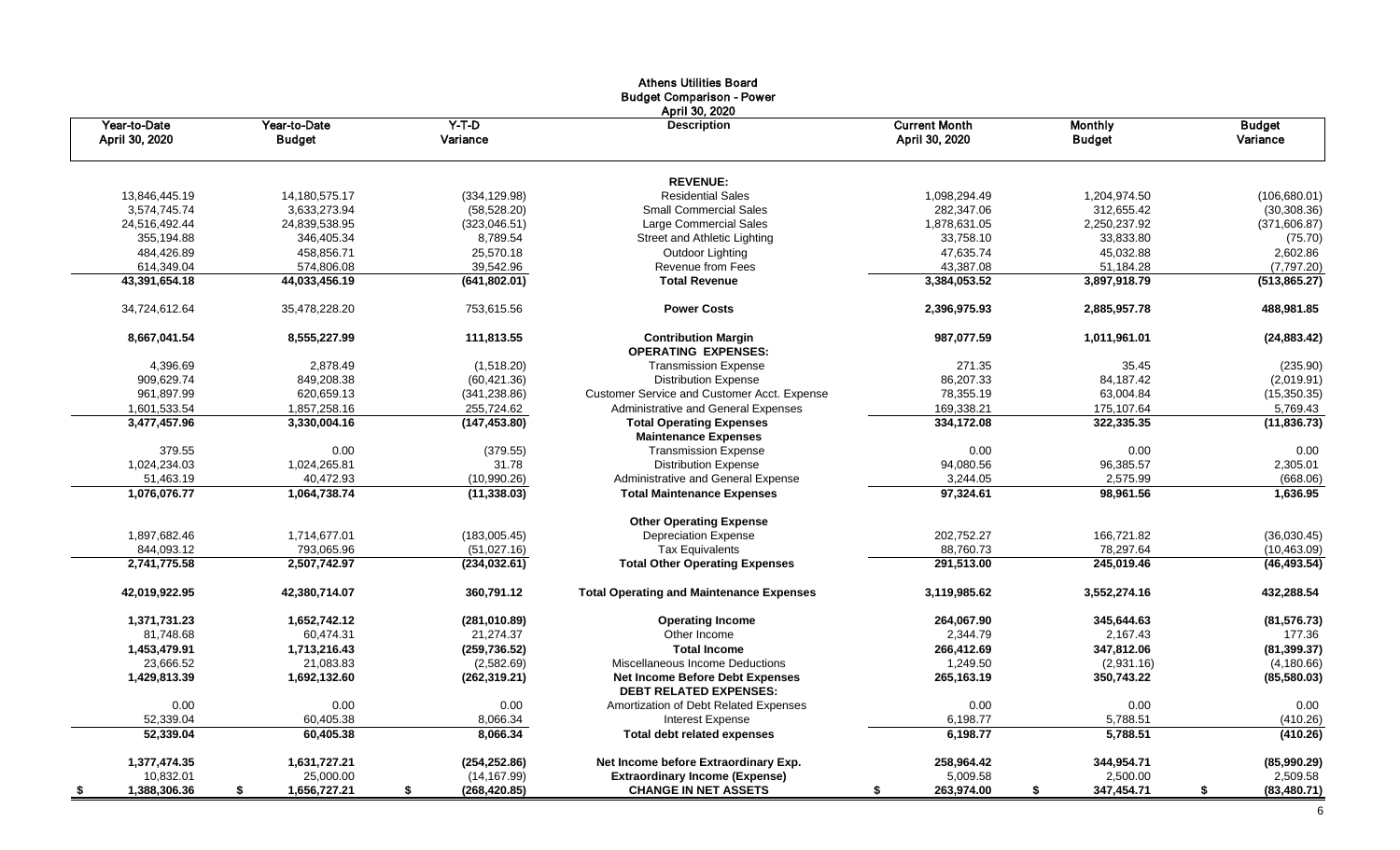|                                |                                   |                  | April 30, 2020                                                            |                                        |    |                                           |                  |
|--------------------------------|-----------------------------------|------------------|---------------------------------------------------------------------------|----------------------------------------|----|-------------------------------------------|------------------|
| Year-to-Date<br>April 30, 2020 | Year-to-Date<br><b>Prior Year</b> | Variance         |                                                                           | <b>Month to Date</b><br>April 30, 2020 |    | <b>Month to Date</b><br><b>Prior Year</b> | Variance         |
|                                |                                   |                  | <b>CASH FLOWS FROM OPERATION ACTIVITIES:</b>                              |                                        |    |                                           |                  |
| 1,388,306.36                   | 1,604,161.74                      | (215, 855.38)    | Net Operating Income                                                      | 263,974.00                             |    | 74,376.42                                 | 189,597.58       |
|                                |                                   |                  | Adjustments to reconcile operating income                                 |                                        |    |                                           |                  |
|                                |                                   |                  | to net cash provided by operations:                                       |                                        |    |                                           |                  |
| 1.897.682.46                   | 1,767,547.52                      | 130,134.94       | Depreciation                                                              | 202,752.27                             |    | 183,222.17                                | 19,530.10        |
|                                |                                   |                  | <b>Changes in Assets and Liabilities:</b>                                 |                                        |    |                                           |                  |
| 1,560,363.06                   | 681,096.94                        | 879,266.12       | <b>Accounts Receivable</b>                                                | 838,098.06                             |    | 242,766.29                                | 595,331.77       |
| 0.00                           | 0.00                              | 0.00             | Due from (to) Other Divisions                                             | 0.00                                   |    | 0.00                                      | 0.00             |
| (42, 173.44)                   | 189,551.68                        | (231, 725.12)    | <b>Prepaid Expenses</b>                                                   | 20,632.81                              |    | 54,470.31                                 | (33, 837.50)     |
| 20,314.61                      | 445,864.93                        | (425, 550.32)    | <b>Deferred Pension Outflows</b>                                          | 0.00                                   |    | 0.00                                      | 0.00             |
| 0.00                           | 0.00                              | 0.00             | Accrued, Unbilled Revenue                                                 | 0.00                                   |    | 0.00                                      | 0.00             |
| 285.09                         | (61, 249.81)                      | 61.534.90        | <b>Materials and Supplies</b>                                             | 5,515.83                               |    | (34, 404.46)                              | 39,920.29        |
| (2, 141, 526.30)               | (1,014,348.38)                    | (1, 127, 177.92) | <b>Accounts Payable</b>                                                   | (587, 397.01)                          |    | (283, 858.24)                             | (303, 538.77)    |
| 2,585.15                       | 5,557.55                          | (2,972.40)       | <b>Other Current Liabilities</b>                                          | (20, 307.89)                           |    | (11,713.86)                               | (8,594.03)       |
| (13,480.00)                    | 8,620.00                          | (22, 100.00)     | <b>Customer Deposits</b>                                                  | (2,360.00)                             |    | 1,850.00                                  | (4,210.00)       |
| (9,994.27)                     | (50, 124.33)                      | 40,130.06        | Net Pension Liability                                                     | 46,747.36                              |    | 39,574.06                                 | 7,173.30         |
| 0.00                           | 0.00                              | 0.00             | <b>Deferred Pension Inflows</b>                                           | 0.00                                   |    | 0.00                                      | 0.00             |
| 373,945.91                     | (718, 947.12)                     | 1,092,893.03     | <b>Retirements and Salvage</b>                                            | 781,330.03                             |    | (334,796.66)                              | 1,116,126.69     |
| 0.00                           | 0.00                              | 0.00             | Deferred Income                                                           | 0.00                                   |    | 0.00                                      | 0.00             |
| 3,036,308.63                   | 2,857,730.72                      | 178,577.91       | <b>Net Cash from Operating Activities</b>                                 | 1,548,985.46                           |    | (68, 513.97)                              | 1,617,499.43     |
|                                |                                   |                  | <b>CASH FROM NONCAPITAL FINANCING:</b>                                    |                                        |    |                                           |                  |
| 0.00                           | 0.00                              | 0.00             | Changes in Long-Term Lease Payable                                        | 0.00                                   |    | 0.00                                      | 0.00             |
| (12, 100.48)                   | 42,282.95                         | (54, 383.43)     | Changes in Notes Payable                                                  | (2,056.12)                             |    | (1,509.73)                                | (546.39)         |
| 0.00                           | 0.00                              | 0.00             | Changes in Bonds Payable                                                  | 0.00                                   |    | 0.00                                      | 0.00             |
| 0.00                           | 0.00                              | 0.00             | Changes in TVA Loan Program                                               | 0.00                                   |    | 0.00                                      | 0.00             |
| (12, 100.48)                   | 42,282.95                         | (54, 383.43)     | <b>Net Cash from Noncapital Financing Activities</b>                      | (2,056.12)                             |    | (1,509.73)                                | (546.39)         |
|                                |                                   |                  | <b>CASH FLOWS FROM CAPITAL AND RELATED</b><br><b>INVESTING ACTIVITIES</b> |                                        |    |                                           |                  |
| 0.00                           | 0.00                              | 0.00             | Adj.Retained Earnings - TVA loss Adjustment                               | 0.00                                   |    | 0.00                                      | 0.00             |
| 0.00                           | 0.00                              | 0.00             | Prior Period Adjustment                                                   | 0.00                                   |    | 0.00                                      | 0.00             |
| (3, 167, 649.65)               | (3,318,906.66)                    | 151,257.01       | Changes in Electric Plant                                                 | (950, 510.03)                          |    | 128,412.63                                | (1,078,922.66)   |
| (3, 167, 649.65)               | (3,318,906.66)                    | 151,257.01       | <b>Capital and Related Investing Activities</b>                           | (950, 510.03)                          |    | 128,412.63                                | (1,078,922.66)   |
| \$<br>(143, 441.50)            | \$<br>(418, 892.99)               | \$<br>275,451.49 | <b>Net Changes in Cash Position</b>                                       | S.<br>596,419.31                       | S. | 58,388.93                                 | \$<br>538,030.38 |
|                                |                                   |                  |                                                                           |                                        |    |                                           |                  |
| 6,599,731.34                   | 7,564,207.16                      | (964, 475.82)    | Cash at Beginning of Period                                               | 5,859,870.53                           |    | 7,086,925.24                              | (1,227,054.71)   |
| 6,456,289.84                   | 7,145,314.17                      | (689, 024.33)    | Cash at end of Period                                                     | 6,456,289.84                           |    | 7,145,314.17                              | (689, 024.33)    |
| \$<br>(143, 441.50)            | \$<br>(418, 892.99)               | \$<br>275,451.49 | <b>Changes in Cash and Equivalents</b>                                    | 596,419.31<br>s.                       | \$ | 58,388.93                                 | \$<br>538,030.38 |
|                                |                                   |                  |                                                                           |                                        |    |                                           |                  |

## **Athens Utilities Board Power Division STATEMENTS OF CASH FLOWS**

**Long-Term Debt** \$4,290,994.13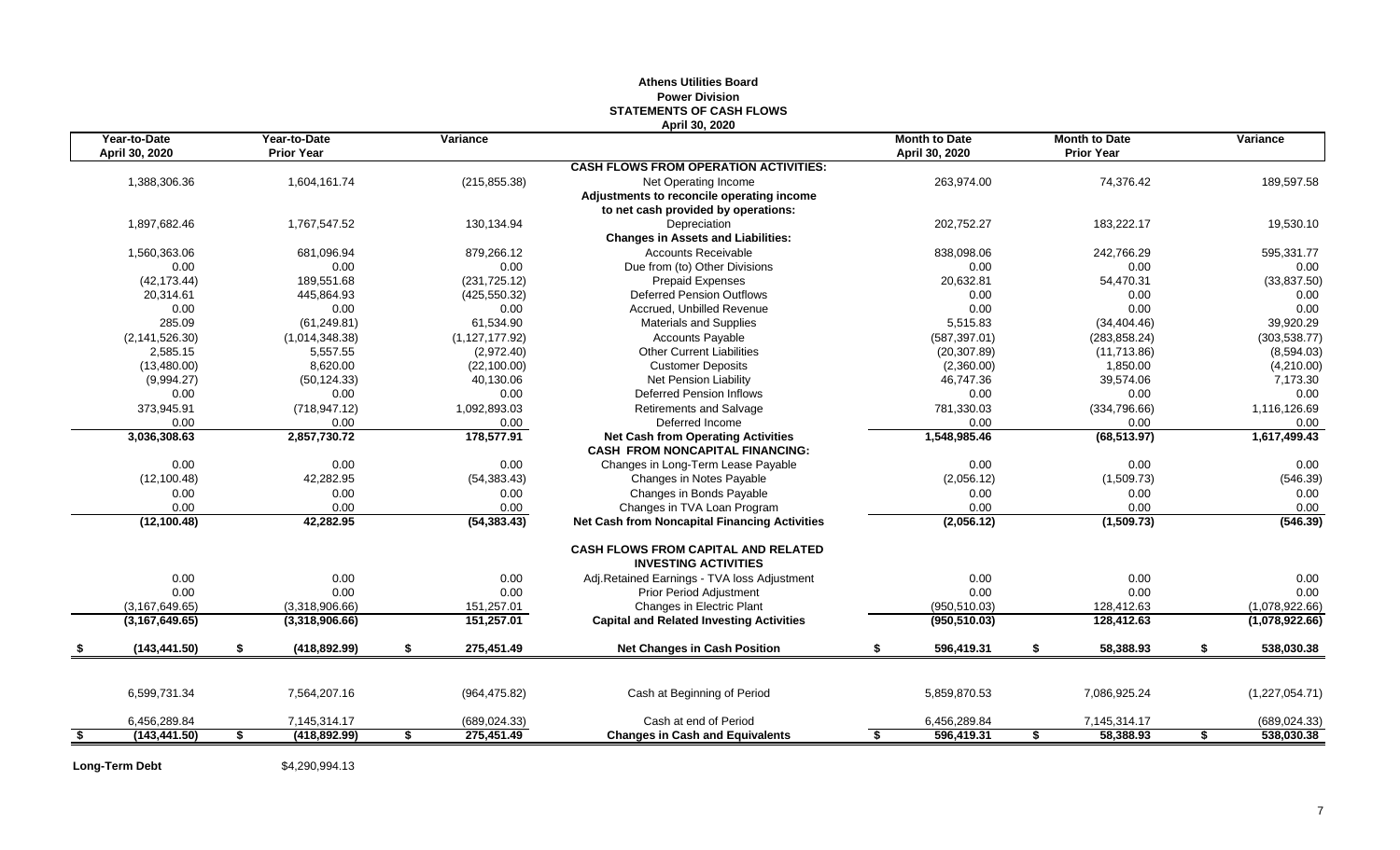#### Athens Utilities Board Statistics Report April 30, 2020

| Power:                       |         |        |          |            |
|------------------------------|---------|--------|----------|------------|
|                              | Current | Prior  |          | # Accounts |
| <b>Number of services:</b>   | Month   | Year   | Change   | Change     |
| Residential                  | 11,076  | 10,971 | 0.96%    | 105        |
| Small Commercial             | 2,000   | 1,997  | 0.15%    | 3          |
| Large Commercial             | 268     | 271    | $-1.11%$ | $-3$       |
| Street and Athletic Lighting | 20      | 21     | -4.76%   | $-1$       |
| Outdoor Lighting             | 57      | 58     | $-1.72%$ | $-1$       |
| <b>Total Services</b>        | 13.421  | 13.318 | 0.77%    | 103        |

| <b>I</b> Sales Volumes:   |            | <b>Current Month</b> |            | Year-to-Date |                   |           |  |
|---------------------------|------------|----------------------|------------|--------------|-------------------|-----------|--|
| <b>Kwh</b>                | 4/30/2020  | <b>Prior Year</b>    | Change     | 4/30/2020    | <b>Prior Year</b> | Change    |  |
| Residential               | 10,974,720 | 11,237,198           | -2.34%     | 135,674,937  | 137,046,388       | $-1.00\%$ |  |
| <b>I</b> Small Commercial | 2,291,333  | 2,355,380            | -2.72%     | 29,355,334   | 29,519,475        | $-0.56%$  |  |
| Large Commercial          | 30,306,945 | 34,672,306           | $-12.59%$  | 384,304,709  | 367,896,846       | 4.46%     |  |
| Street and Athletic       | 206,851    | 270,982              | $-23.67\%$ | 2,180,993    | 2,433,631         | $-10.38%$ |  |
| Outdoor Lighting          | 219.525    | 232.040              | $-5.39%$   | 2,130,329    | 2.382.247         | $-10.57%$ |  |
| Total                     | 43,999,374 | 48.767.906           | -9.78%     | 553.646.302  | 539,278,587       | 2.66%     |  |

| Employment         |                |                   |                   |
|--------------------|----------------|-------------------|-------------------|
|                    | April 30, 2020 | Same Month        | <b>Difference</b> |
|                    |                | <b>Prior Year</b> |                   |
| Employee Headcount | 59.00          | 56.00             | 3.00              |
| <b>IFTE</b>        | 63.04          | 60.44             | 2.6               |
| $Y-T-D$ FTE        | 61.94          | 59.3              | 2.64              |

| Heating/Cooling Degree Days (Calendar Month): |                |                   |                   |
|-----------------------------------------------|----------------|-------------------|-------------------|
|                                               | April 30, 2020 | <b>Prior Year</b> | <b>Difference</b> |
| Heating Degree Days                           | 298            | 180               | 118               |
| Cooling Degree Days                           | 10             | 25                | -15               |

| Heating/Cooling Degree Days (Billing Period): |                |                   |                   |
|-----------------------------------------------|----------------|-------------------|-------------------|
|                                               | April 30, 2020 | <b>Prior Year</b> | <b>Difference</b> |
| Heating Degree Days                           | 265            | 347               | -82               |
| Cooling Degree Days                           | 24             | 15                |                   |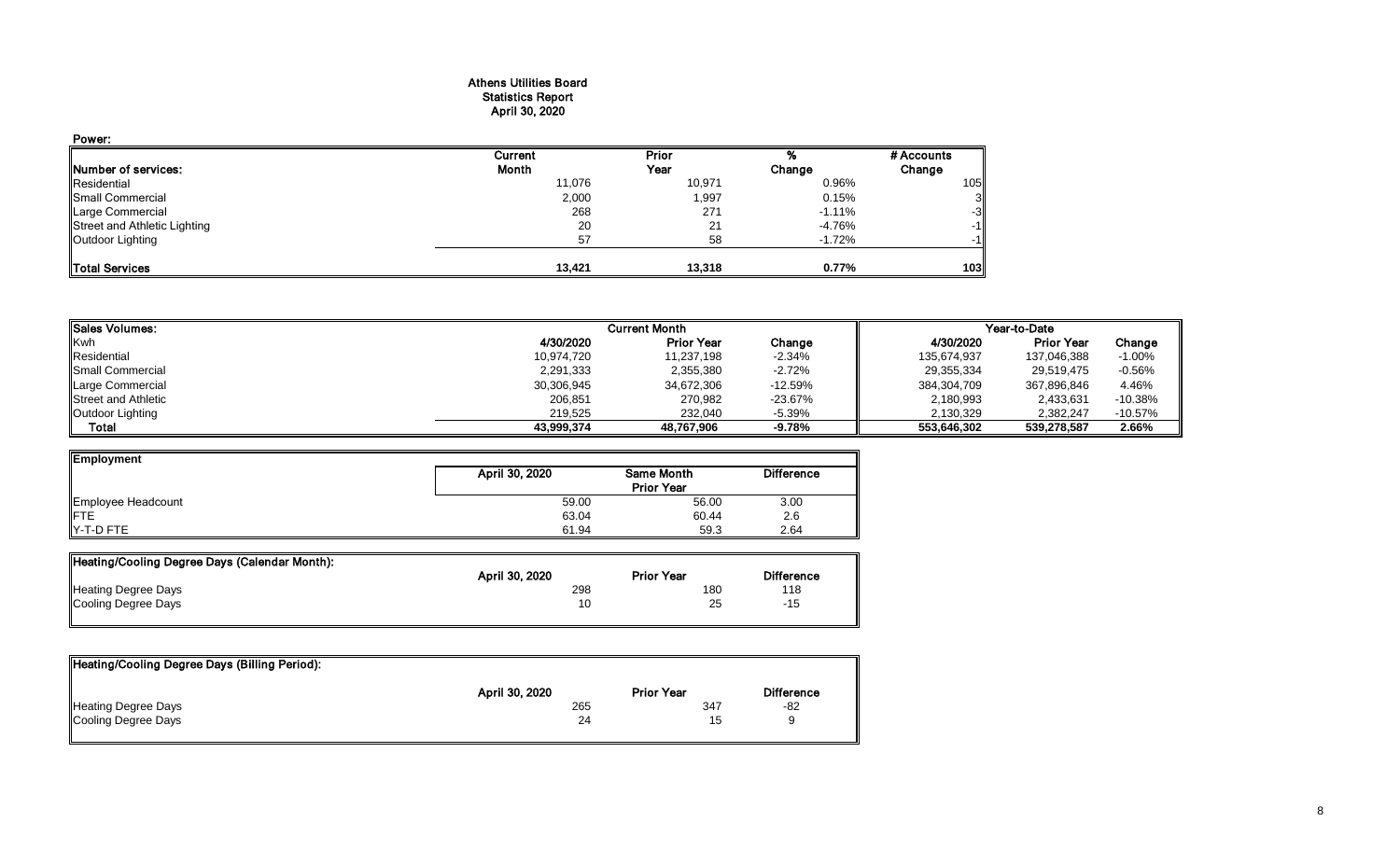#### **Athens Utilities Board Power Division Capital Budget Month Ending as of April 30, 2020**

|                                            | <b>Budget</b>                           | <b>Actual</b>     | Variance to date<br>Favorable | <b>Estimated</b><br>% Project | % of Budget<br><b>Expended</b> |
|--------------------------------------------|-----------------------------------------|-------------------|-------------------------------|-------------------------------|--------------------------------|
| <b>Planned Capital Improvements:</b>       |                                         |                   | (Unfavorable)                 | <b>Completion</b>             |                                |
| Replace Truck 2                            | 65,000                                  | 57,607            | 7,393                         |                               | 88.63%                         |
| Replace Truck 70                           | 65,000                                  | 55,256            | 9,744                         |                               | 85.01%                         |
| Replace Truck 25 (CNG) meter reader        | 53,000                                  |                   | 53,000                        |                               |                                |
| Replace Truck 4 (CNG) - veg. mgmt          | 53,000                                  | 17,973            | 35,027                        |                               | 33.91%                         |
| Replace Truck 10                           | 140,000                                 |                   | 140,000                       |                               |                                |
| Fault indicators for various circuits      | 10,000                                  | 2,835             | 7,165                         |                               | 28.35%                         |
| Englewood substation regulators            | 90,000                                  |                   | 90,000                        |                               |                                |
| <b>LED Purchases</b>                       | 300,000                                 | 263,475           | 36,525                        |                               | 87.82%                         |
| mPower improvements                        | 10,000                                  | 23,000            | (13,000)                      |                               | 230.00%                        |
| #6 Change out                              | 250,000                                 |                   | 250,000                       |                               |                                |
| <b>Build out Fiber</b>                     | 50,000                                  | 39,324            | 10,676                        | 50.00%                        | 78.65%                         |
| <b>SCADA</b> improvements                  | 10,000                                  |                   | 10,000                        |                               |                                |
| Physical security substation houses        | 15,000                                  |                   | 15,000                        |                               |                                |
| <b>Etowah SS Renovations</b>               | 900,000                                 | 685,180           | 214,820                       | 95.00%                        | 76.13%                         |
| <b>SAN Server</b>                          | 24,000                                  | 32,099            | (8,099)                       |                               | 133.74%                        |
| Renovations to kitchen                     | 30,000                                  | 17,199            | 12,801                        |                               | 57.33%                         |
| Other System Improvements                  | 368,962                                 | 289,385           | 79,577                        |                               | 78.43%                         |
| Poles                                      | 332,066                                 | 213,338           | 118,728                       |                               | 64.25%                         |
| Primary Wire and Underground               | 500,000                                 | 585,903           | (85,903)                      |                               | 117.18% Continuous             |
| Transformers                               | 491,950                                 | 161,923           | 330,027                       |                               | 32.91% Continuous              |
| Services                                   | 307,468                                 | 328,885           | (21, 417)                     |                               | 106.97% Continuous             |
| IT Core (Servers, mainframe, etc.)         | 20,000                                  | 6,141             | 13,859                        |                               | 30.71% Continuous              |
| <b>Total Planned Capital Improvements:</b> | 4,085,446                               | 2,779,523         | 1,305,923                     |                               |                                |
| <b>Other Assets:</b>                       |                                         |                   |                               |                               |                                |
| Miami Street Rebuild (FY 2019 Budget Item) | 250,000                                 | 99,861            | 150,139                       |                               |                                |
| OATI Web Server System                     |                                         | 15,000            | (15,000)                      |                               |                                |
| Other                                      |                                         | 64,800            | (64, 800)                     |                               |                                |
| <b>Total Other Assets:</b>                 | 250,000                                 | 179,661           | 70,339                        |                               |                                |
| <b>Totals:</b>                             | 4,335,446 \$                            | 2,959,183<br>- \$ | 1,376,263                     |                               |                                |
|                                            | Percentage of Budget Spent Year-to-date |                   | 68.26%                        | <b>Fiscal Year</b>            | 83.33%                         |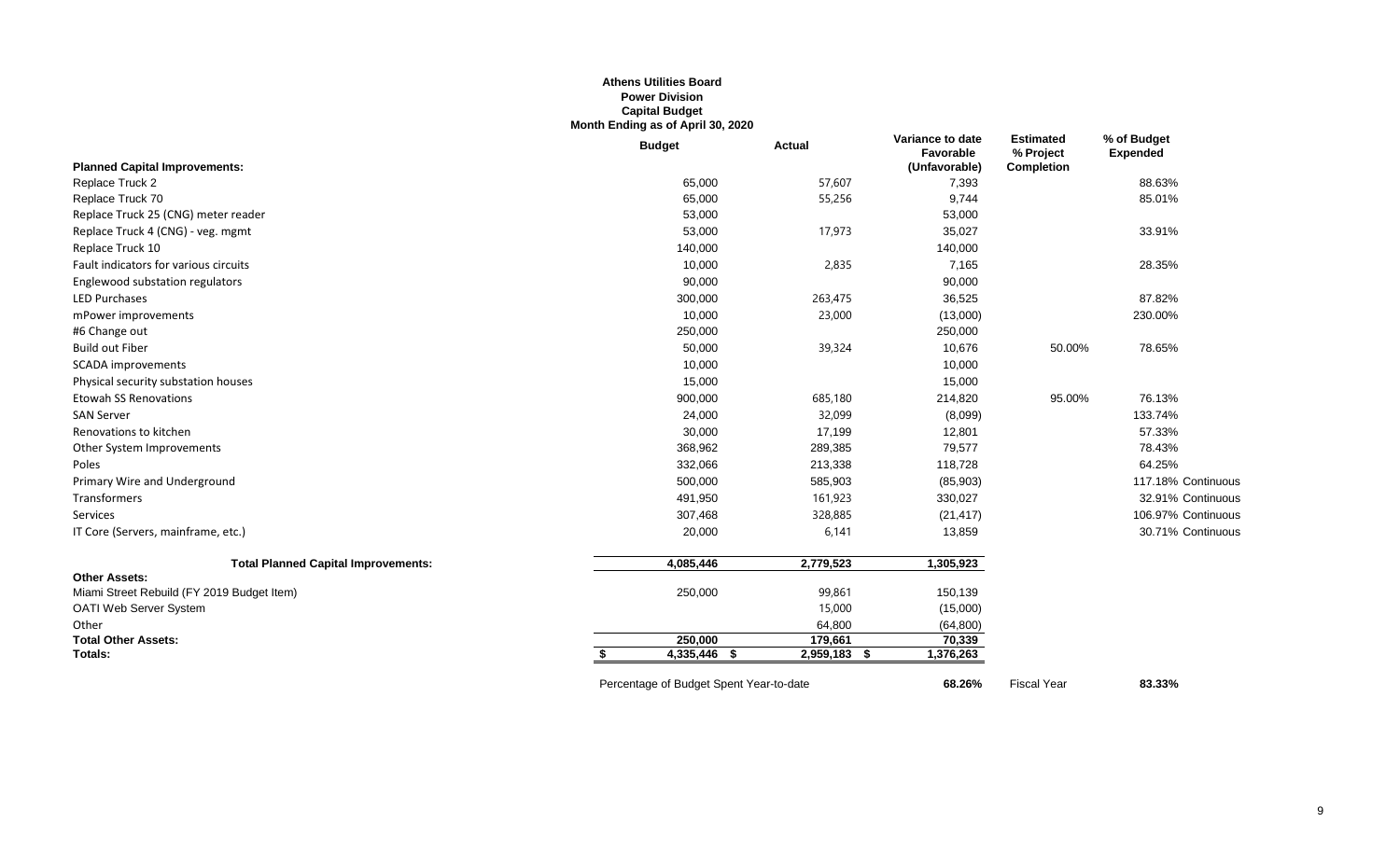|                                         |                     |                                  | <b>WATER DIVISION</b><br><b>BALANCE SHEET</b>  |                                         |                       |                                      |
|-----------------------------------------|---------------------|----------------------------------|------------------------------------------------|-----------------------------------------|-----------------------|--------------------------------------|
| <b>Current Period</b><br>April 30, 2020 | <b>Prior Year</b>   | Change from<br><b>Prior Year</b> | April 30, 2020                                 | <b>Current Period</b><br>April 30, 2020 | Prior<br><b>Month</b> | Change<br>from prior<br><b>Month</b> |
|                                         |                     |                                  | Assets:                                        |                                         |                       |                                      |
| 6,746,128.09                            | 6,364,947.95        | 381,180.14                       | Cash and Cash Equivalents                      | 6,746,128.09                            | 6,657,584.42          | 88,543.67                            |
| 233,211.20                              | 268,248.15          | (35,036.95)                      | <b>Customer Receivables</b>                    | 233,211.20                              | 273,086.06            | (39, 874.86)                         |
| 0.00                                    | 0.00                | 0.00                             | Due to/from Other Divisions                    | 0.00                                    | 0.00                  | 0.00                                 |
| 9,007.82                                | 21,678.88           | (12,671.06)                      | Other Receivables                              | 9,007.82                                | 24,907.69             | (15,899.87)                          |
| 115,532.44                              | 106,121.33          | 9,411.11                         | <b>Prepaid Expenses</b>                        | 115,532.44                              | 126,319.40            | (10,786.96)                          |
| 239,440.69                              | 247,906.56          | (8,465.87)                       | Materials and Supplies Inventory               | 239,440.69                              | 237,831.39            | 1,609.30                             |
| 7,343,320.24                            | 7,008,902.87        | 334,417.37                       | <b>Total Current Assets</b>                    | 7,343,320.24                            | 7,319,728.96          | 23,591.28                            |
| 0.00                                    | 0.00                | 0.00                             | Reserve and Other                              | 0.00                                    | 0.00                  | 0.00                                 |
| $\overline{0.00}$                       | 0.00                | 0.00                             | <b>Total Restricted Assets</b>                 | 0.00                                    | 0.00                  | 0.00                                 |
| 0.00                                    | 0.00                | 0.00                             | Debt Issue Costs, Net of Amortization          | 0.00                                    | 0.00                  | 0.00                                 |
| 458,687.40                              | 269,129.92          | 189,557.48                       | <b>Deferred Pension Outflows</b>               | 458,687.40                              | 458,687.40            | 0.00                                 |
| 33,219,587.38                           | 32,711,285.16       | 508,302.22                       | Water Utility Plant, at cost                   | 33,219,587.38                           | 33, 161, 115.80       | 58,471.58                            |
| (14, 346, 365, 46)                      | (13, 440, 262.95)   | (906, 102.51)                    | Less: Accumulated Depreciation                 | (14, 346, 365.46)                       | (14, 256, 466.26)     | (89, 899.20)                         |
| 18,873,221.92                           | 19,271,022.21       | (397, 800.29)                    | <b>Net Water Utility Plant</b>                 | 18,873,221.92                           | 18,904,649.54         | (31, 427.62)                         |
| 19,331,909.32                           | 19,540,152.13       | (208, 242.81)                    | <b>Total Long Term Assets</b>                  | 19,331,909.32                           | 19,363,336.94         | (31, 427.62)                         |
| 26,675,229.56                           | 26,549,055.00<br>s. | \$<br>126,174.56                 | <b>Total Assets</b>                            | 26,675,229.56<br>\$                     | 26,683,065.90<br>\$   | (7,836.34)<br>\$                     |
|                                         |                     |                                  | <b>Liabilities and Retained Earnings:</b>      |                                         |                       |                                      |
| 67,224.76                               | 60,576.13           | 6,648.63                         | <b>Accounts Payable</b>                        | 67,224.76                               | 47,732.30             | 19,492.46                            |
| 49,220.00                               | 50,470.00           | (1,250.00)                       | <b>Customer Deposits</b>                       | 49,220.00                               | 49,665.00             | (445.00)                             |
| 132,161.31                              | 131,871.44          | 289.87                           | <b>Other Current Liabilities</b>               | 132,161.31                              | 132,223.67            | (62.36)                              |
| 248,606.07                              | 242,917.57          | 5,688.50                         | <b>Total Current Liabilities</b>               | 248,606.07                              | 229,620.97            | 18,985.10                            |
| 694,357.55                              | 578,747.15          | 115,610.40                       | <b>Net Pension Liability</b>                   | 694,357.55                              | 680,758.83            | 13,598.72                            |
| 52,733.35                               | 66,987.93           | (14, 254.58)                     | Deferred Pension Inflows                       | 52,733.35                               | 52,733.35             | 0.00                                 |
| 0.00                                    | 0.00                | 0.00                             | <b>Bonds Payable</b>                           | 0.00                                    | 0.00                  | 0.00                                 |
| 4,225,480.60                            | 4,420,301.82        | (194, 821.22)                    | Note Payable                                   | 4,225,480.60                            | 4,241,201.72          | (15, 721.12)                         |
| 4,972,571.50                            | 5,066,036.90        | (93, 465.40)                     | <b>Total Long Term Liabilities</b>             | 4,972,571.50                            | 4,974,693.90          | (2, 122.40)                          |
| 21,454,051.99                           | 21,240,100.53       | 213,951.46                       | <b>Net Position</b>                            | 21,454,051.99                           | 21,478,751.03         | (24, 699.04)                         |
| 26.675.229.56<br>-S                     | \$<br>26.549.055.00 | \$<br>126,174.56                 | <b>Total Liabilities and Retained Earnings</b> | 26,675,229.56<br>\$                     | 26.683.065.90<br>\$   | S.<br>(7, 836.34)                    |

**ATHENS UTILITIES BOARD**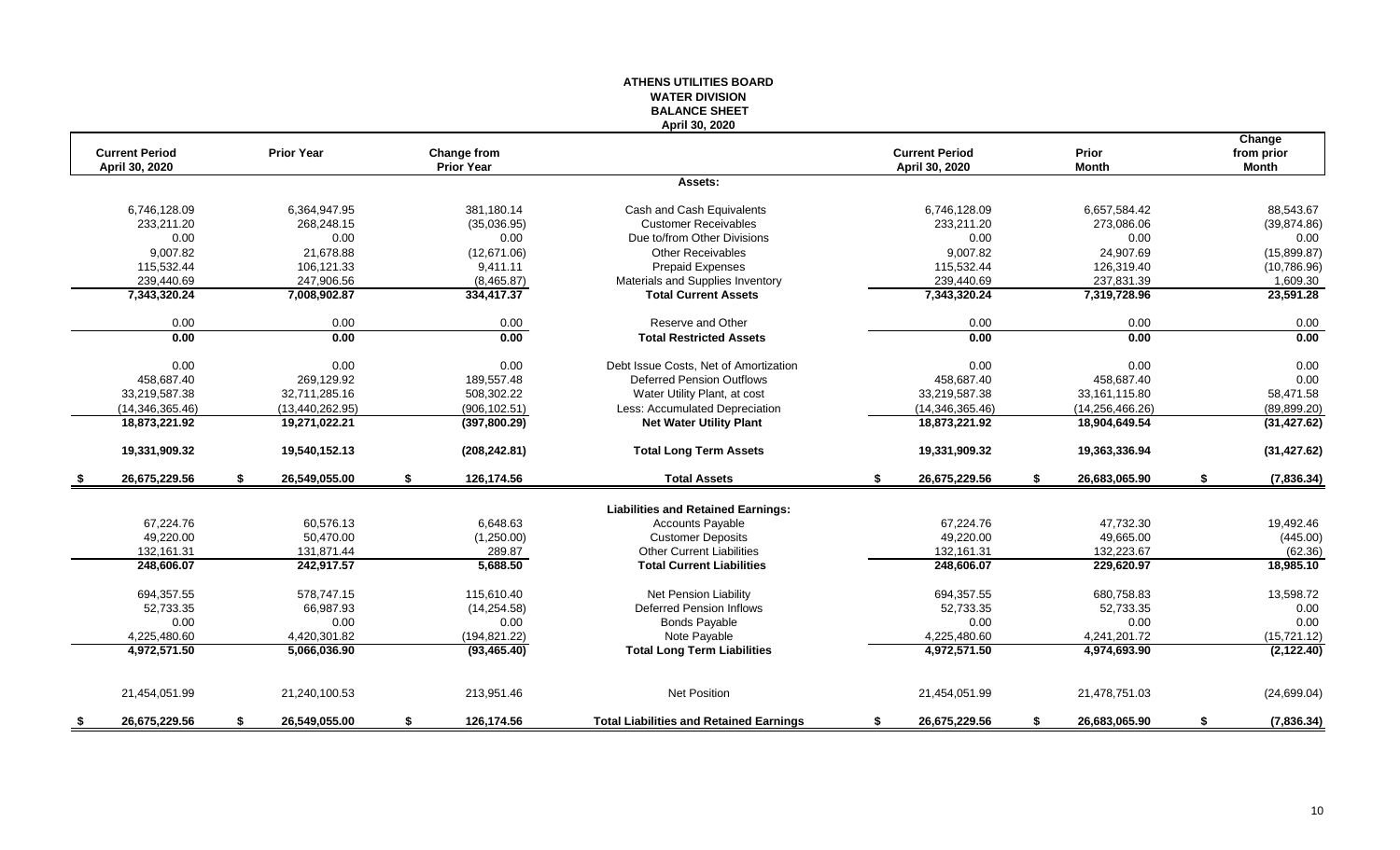|                          |                   |                     | <b>Athens Utilities Board</b>                  |                    |                   |                    |
|--------------------------|-------------------|---------------------|------------------------------------------------|--------------------|-------------------|--------------------|
|                          |                   |                     | Profit and Loss Statement - Water              |                    |                   |                    |
|                          |                   |                     | April 30, 2020                                 |                    |                   |                    |
|                          |                   | Variance            |                                                | Current            | <b>Current</b>    | Variance           |
| Year-to-Date             | Year-to-Date      | Favorable           | <b>Description</b>                             | Month              | Month             | Favorable          |
| April 30, 2020           | <b>Prior Year</b> | (Unfavorable)       |                                                | April 30, 2020     | <b>Prior Year</b> | (Unfavorable)      |
|                          |                   |                     | <b>REVENUE:</b>                                |                    |                   |                    |
| 1,506,866.69             | 1,460,029.21      | 46,837.48           | Residential                                    | 144,109.76         | 136,269.07        | 7,840.69           |
| 1,623,884.10             | 1,567,940.59      | 55,943.51           | <b>Small Commercial</b>                        | 136,684.66         | 149,256.18        | (12, 571.52)       |
| 430,007.06               | 410,161.06        | 19,846.00           | Large Commercial                               | 38,153.44          | 43,182.89         | (5,029.45)         |
| 123,344.98               | 104,370.36        | 18,974.62           | Other                                          | 9,839.44           | 8,369.27          | 1,470.17           |
| 3,684,102.83             | 3,542,501.22      | 141,601.61          | <b>Total Revenue</b>                           | 328,787.30         | 337,077.41        | (8,290.11)         |
| 544,727.84               | 462.315.32        | (82, 412.52)        | <b>Purchased Supply</b>                        | 65.123.19          | 45.768.31         | (19, 354.88)       |
| 3,139,374.99             | 3,080,185.90      | 59,189.09           | <b>Contribution Margin</b>                     | 263,664.11         | 291,309.10        | (27, 644.99)       |
|                          |                   |                     | <b>OPERATING EXPENSES:</b>                     |                    |                   |                    |
| 374.861.62               | 333,520.34        | (41, 341.28)        | Source and Pump Expense                        | 30,080.60          | 32.284.87         | 2,204.27           |
| 188,050.26               | 194,092.18        | 6,041.92            | <b>Distribution Expense</b>                    | 18,931.15          | 15,980.51         | (2,950.64)         |
| 455,829.93               | 361,486.37        |                     | Customer Service and Customer Acct. Expense    | 33,653.88          | 32,129.85         |                    |
|                          |                   | (94, 343.56)        |                                                |                    |                   | (1,524.03)         |
| 724,693.51               | 689,057.25        | (35,636.26)         | Administrative and General Expense             | 75,363.84          | 70,493.93         | (4,869.91)         |
| 1,743,435.32             | 1,578,156.14      | (165, 279.18)       | <b>Total operating expenses</b>                | 158,029.47         | 150,889.16        | (7, 140.31)        |
|                          |                   |                     | <b>Maintenance Expenses</b>                    |                    |                   |                    |
| 71.162.71                | 57.709.78         | (13, 452.93)        | Source and Pump Expense                        | 7.520.61           | 4.598.73          | (2,921.88)         |
| 357.392.73               | 361.554.94        | 4,162.21            | <b>Distribution Expense</b>                    | 34,919.09          | 34,120.29         | (798.80)           |
| 8,153.19                 | 10,141.30         | 1,988.11            | Administrative and General Expense             | 878.67             | 74.17             | (804.50)           |
| 436,708.63               | 429,406.02        | (7,302.61)          | <b>Total Maintenance Expense</b>               | 43,318.37          | 38,793.19         | (4,525.18)         |
|                          |                   |                     | <b>Other Operating Expenses</b>                |                    |                   |                    |
| 750.090.89               | 747,433.08        | (2,657.81)          | <b>Depreciation Expense</b>                    | 82,901.49          | 87,755.67         | 4,854.18           |
| 750,090.89               | 747,433.08        | (2,657.81)          | <b>Total Other Operating Expenses</b>          | 82,901.49          | 87,755.67         | 4,854.18           |
| 3,474,962.68             | 3,217,310.56      | (257, 652.12)       | <b>Total Operating and Maintenance Expense</b> | 349,372.52         | 323,206.33        | (26, 166.19)       |
| 209,140.15               | 325,190.66        | (116,050.51)        | <b>Operating Income</b>                        | (20, 585.22)       | 13,871.08         | (34, 456.30)       |
| 51,730.22                | 45,340.12         | 6,390.10            | Other Income                                   | 4,480.87           | 5,147.66          | (666.79)           |
| 260,870.37               | 370,530.78        | (109, 660.41)       | <b>Total Income</b>                            | (16, 104.35)       | 19,018.74         | (35, 123.09)       |
| 8.019.89                 | 8,309.12          | 289.23              | Other Expense                                  | 0.00               | 175.00            | 175.00             |
| 252,850.48               | 362,221.66        | (109, 371.18)       | Net Income Before Debt Expense                 | (16, 104.35)       | 18,843.74         | (34,948.09)        |
|                          |                   |                     | <b>DEBT RELATED EXPENSES:</b>                  |                    |                   |                    |
| 0.00                     | 0.00              | 0.00                | Amortization of Debt Discount                  | 0.00               | 0.00              | 0.00               |
| 89,238.04                | 101,714.21        | 12,476.17           | Interest on Long Term Debt                     | 8,594.69           | 10,076.41         | 1,481.72           |
| 89,238.04                | 101,714.21        | 12,476.17           | <b>Total debt related expenses</b>             | 8,594.69           | 10,076.41         | 1,481.72           |
|                          |                   |                     |                                                |                    |                   |                    |
| 163,612.44               | 260.507.45        | (96,895.01)         | Net Income Before Extraordinary Income         | (24, 699.04)       | 8,767.33          | (33, 466.37)       |
| 0.00                     | 4,201.73          | (4,201.73)          | Grants, Contributions, Extraordinary           | 0.00               | 0.00              | 0.00               |
| 163,612.44<br>$\sqrt{5}$ | 264,709.18<br>S.  | (101, 096.74)<br>\$ | <b>CHANGE IN NET ASSETS</b>                    | (24, 699.04)<br>S. | 8,767.33<br>\$    | \$<br>(33, 466.37) |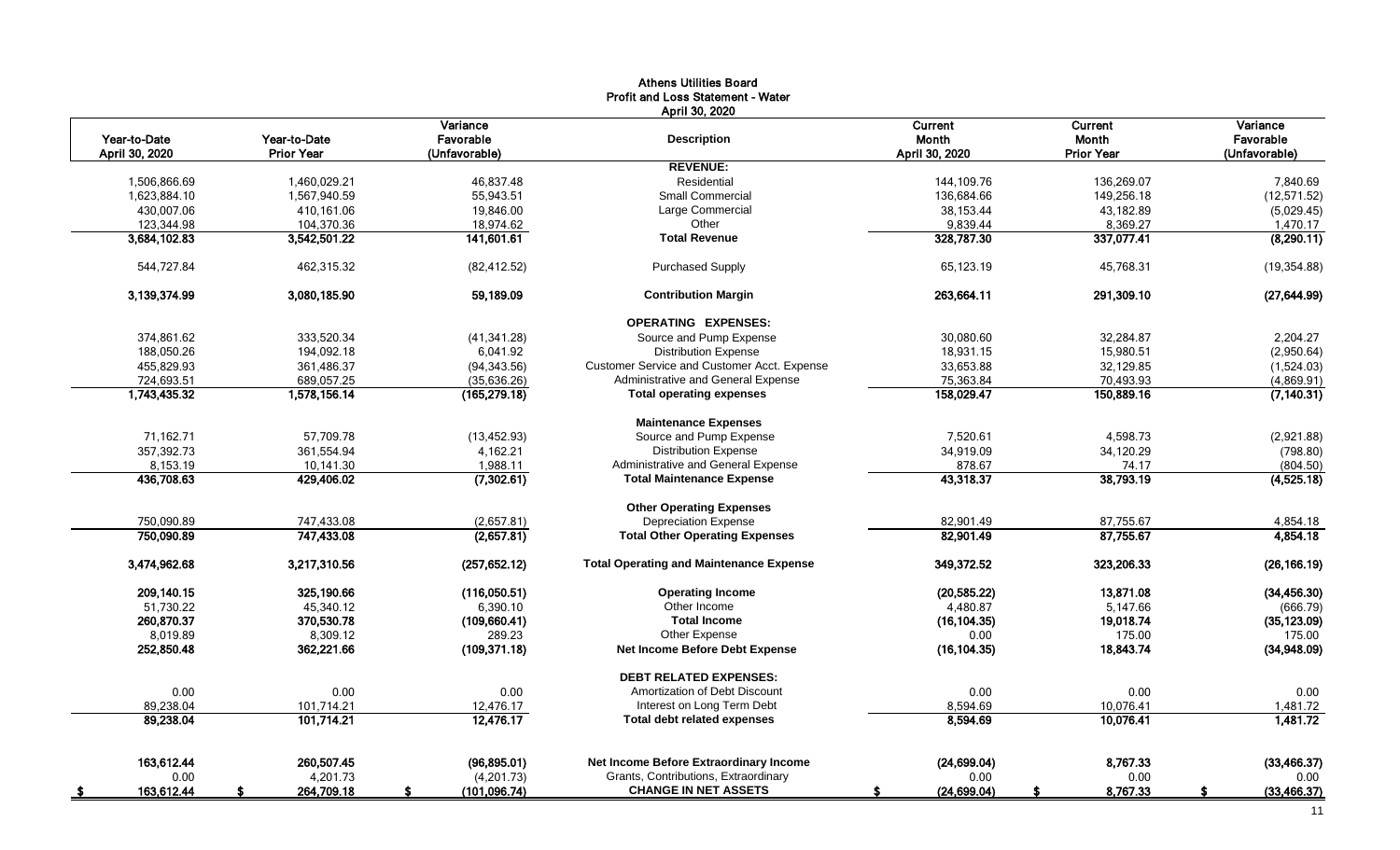|                  |                  |                 | <b>Athens Utilities Board</b>                   |                      |                |                    |
|------------------|------------------|-----------------|-------------------------------------------------|----------------------|----------------|--------------------|
|                  |                  |                 | <b>Budget Comparison - Water</b>                |                      |                |                    |
|                  |                  |                 | April 30, 2020                                  |                      |                |                    |
| Year-to-Date     | Year-to-Date     | $Y-T-D$         | <b>Description</b>                              | <b>Current Month</b> | <b>Monthly</b> | <b>Budget</b>      |
| April 30, 2020   | <b>Budget</b>    | Variance        |                                                 | April 30, 2020       | <b>Budget</b>  | Variance           |
|                  |                  |                 |                                                 |                      |                |                    |
|                  |                  |                 | <b>REVENUE:</b>                                 |                      |                |                    |
| 1,506,866.69     | 1,471,242.50     | 35,624.19       | Residential                                     | 144.109.76           | 135.669.97     | 8,439.79           |
| 1,623,884.10     | 1,651,191.81     | (27, 307.71)    | <b>Small Commercial</b>                         | 136,684.66           | 157,902.22     | (21, 217.56)       |
| 430,007.06       | 351,482.31       | 78,524.75       | Large Commercial                                | 38,153.44            | 34,472.23      | 3,681.21           |
| 123,344.98       | 71,297.86        | 52,047.12       | Other                                           | 9,839.44             | 7,858.23       | 1,981.21           |
| 3,684,102.83     | 3,545,214.48     | 138,888.35      | <b>Total Revenue</b>                            | 328,787.30           | 335,902.65     | (7, 115.35)        |
| 544,727.84       | 515,538.29       | (29, 189.55)    | <b>Purchased Supply</b>                         | 65,123.19            | 52,557.93      | (12, 565.26)       |
| 3,139,374.99     | 3,029,676.19     | 109,698.80      | <b>Contribution Margin</b>                      | 263,664.11           | 283,344.72     | (19,680.61)        |
|                  |                  |                 | <b>OPERATING EXPENSES:</b>                      |                      |                |                    |
| 374,861.62       | 323,233.78       | (51,627.84)     | Source and Pump Expense                         | 30,080.60            | 31,660.12      | 1,579.52           |
| 188,050.26       | 168,461.55       | (19,588.71)     | <b>Distribution Expense</b>                     | 18,931.15            | 16,230.56      | (2,700.59)         |
| 455,829.93       | 356,623.49       | (99, 206.44)    | Customer Service and Customer Acct. Expense     | 33,653.88            | 32,980.34      | (673.54)           |
| 724.693.51       | 770.000.66       | 45,307.15       | Administrative and General Expense              | 75,363.84            | 77,434.38      | 2,070.54           |
| 1,743,435.32     | 1,618,319.48     | (125, 115.84)   | <b>Total operating expenses</b>                 | 158,029.47           | 158,305.40     | 275.93             |
|                  |                  |                 | <b>Maintenance Expenses</b>                     |                      |                |                    |
| 71,162.71        | 63,441.37        | (7,721.34)      | Source and Pump Expense                         | 7,520.61             | 7,552.09       | 31.48              |
| 357,392.73       | 325,936.59       | (31, 456.14)    | <b>Distribution Expense</b>                     | 34,919.09            | 33,020.96      | (1,898.13)         |
| 8,153.19         | 6,787.24         | (1,365.95)      | Administrative and General Expense              | 878.67               | 572.27         | (306.40)           |
| 436.708.63       | 396.165.20       | (40, 543.43)    | <b>Total Maintenance Expense</b>                | 43.318.37            | 41,145.32      | (2, 173.05)        |
|                  |                  |                 | <b>Other Operating Expenses</b>                 |                      |                |                    |
| 750,090.89       | 804,455.25       | 54,364.36       | <b>Depreciation Expense</b>                     | 82.901.49            | 70,393.14      | (12,508.35)        |
| 750,090.89       | 804,455.25       | 54,364.36       | <b>Total Other Operating Expenses</b>           | 82,901.49            | 70,393.14      | (12,508.35)        |
| 3,474,962.68     | 3,334,478.22     | (140, 484.46)   | <b>Total Operating and Maintenance Expenses</b> | 349,372.52           | 322,401.79     | (26, 970.73)       |
| 209.140.15       | 210,736.26       | (1,596.11)      | <b>Operating Income</b>                         | (20, 585.22)         | 13,500.86      | (34,086.08)        |
| 51,730.22        | 25,720.17        | 26,010.05       | Other Income                                    | 4,480.87             | 2,495.36       | 1,985.51           |
| 260,870.37       | 236,456.43       | 24,413.94       | <b>Total Income</b>                             | (16, 104.35)         | 15,996.22      | (32, 100.57)       |
| 8,019.89         | 5,403.67         | (2,616.22)      | Other Expense                                   | 0.00                 | 93.71          | 93.71              |
| 252,850.48       | 231,052.76       | 21,797.72       | Net Income Before Debt Expense                  | (16, 104.35)         | 15,902.51      | (32,006.86)        |
|                  |                  |                 | <b>DEBT RELATED EXPENSES:</b>                   |                      |                |                    |
| 0.00             | 0.00             | 0.00            | Amortization of Debt Discount                   | 0.00                 | 0.00           | 0.00               |
| 89,238.04        | 103,350.42       | 14,112.38       | Interest on Long Term Debt                      | 8,594.69             | 9,488.04       | 893.35             |
| 89,238.04        | 103,350.42       | 14,112.38       | <b>Total debt related expenses</b>              | 8,594.69             | 9,488.04       | 893.35             |
|                  |                  |                 |                                                 |                      |                |                    |
| 163,612.44       | 127,702.33       | 35,910.11       | Net Income Before Extraordinary Income          | (24, 699.04)         | 6,414.47       | (31, 113.51)       |
| 0.00             | 20,000.00        | (20,000.00)     | Grants, Contributions, Extraordinary            | 0.00                 | 2,000.00       | (2,000.00)         |
| 163,612.44<br>\$ | \$<br>147,702.33 | \$<br>15,910.11 | <b>CHANGE IN NET ASSETS</b>                     | (24, 699.04)<br>\$   | \$<br>8,414.47 | (33, 113.51)<br>\$ |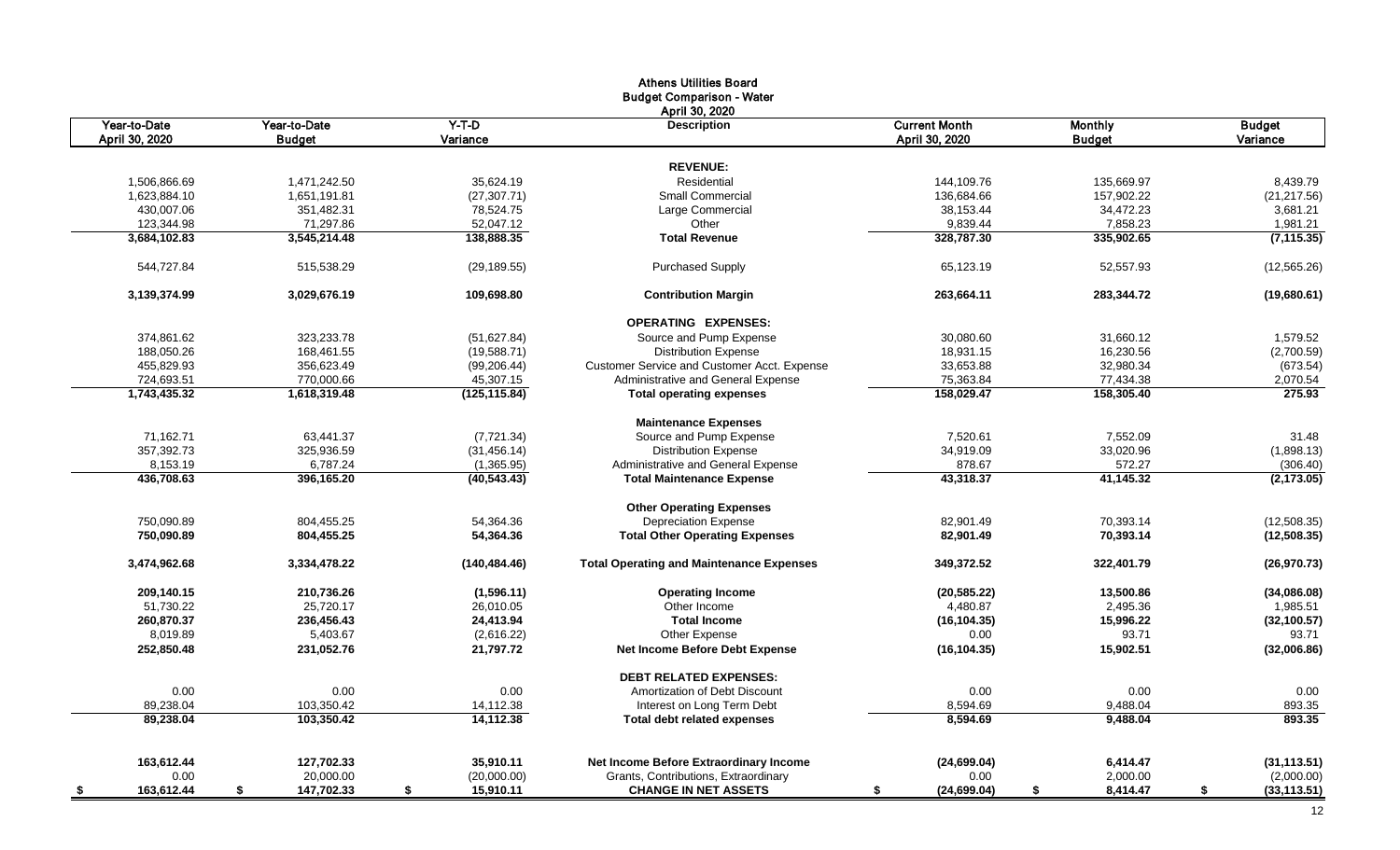#### **Athens Utilities Board Water Division STATEMENTS OF CASH FLOWS April 30, 2020**

| <b>Prior Year</b><br>April 30, 2020<br>April 30, 2020<br><b>Prior Year</b><br><b>CASH FLOWS FROM OPERATING ACTIVITIES:</b><br>260,507.45<br>(24, 699.04)<br>8,767.33<br>163,612.44<br>(96, 895.01)<br>Net Operating Income<br>(33, 466.37)<br>Adjustments to Reconcile Operating Income<br>to Net Cash Provided by Operations<br>2,657.81<br>82,901.49<br>750,090.89<br>747,433.08<br>Depreciation<br>87,755.67<br>(4,854.18)<br><b>Changes in Assets and Liabilities:</b><br>Receivables<br>117,782.36<br>13.082.44<br>104,699.92<br>55.774.73<br>80,269.43<br>(24, 494.70)<br>Due from (to) Other Divisions<br>0.00<br>0.00<br>0.00<br>0.00<br>0.00<br>0.00<br>(10, 482.34)<br>(14, 584.56)<br>81,327.44<br>(95, 912.00)<br><b>Prepaid Expenses</b><br>10,786.96<br>21,269.30<br>15,400.02<br>129,701.24<br><b>Deferred Pension Outflows</b><br>0.00<br>0.00<br>(114, 301.22)<br>0.00<br>7,638.72<br>3.871.98<br><b>Materials and Supplies</b><br>(7,510.94)<br>3.766.74<br>(1,609.30)<br>5,901.64<br>325.21<br>(206, 600.74)<br>(25,696.67)<br>(180, 904.07)<br>19,492.46<br>19,167.25<br><b>Accounts Payable</b><br>(3,807.78)<br>16,143.72<br>(19,951.50)<br><b>Other Current Liabilities</b><br>(62.36)<br>7,866.87<br>(7,929.23)<br>(2,769.52)<br>(14, 236.64)<br>Net Pension Liability<br>13,598.72<br>2,052.26<br>11,467.12<br>11,546.46<br>0.00<br>0.00<br>0.00<br><b>Deferred Pension Inflows</b><br>0.00<br>0.00<br>0.00<br>16,637.53<br>26,478.47<br>(145, 278.68)<br>161.916.21<br><b>Retirements and Salvage</b><br>29.320.63<br>2,842.16<br>(1,905.00)<br>(675.00)<br><b>Customer Deposits</b><br>(445.00)<br>65.00<br>(510.00)<br>(1,230.00)<br>63,214.35<br>(224, 131.00)<br><b>Net Cash from Operating Activities</b><br>185,059.29<br>121,844.94<br>841,494.36<br>1,065,625.36<br><b>CASH FLOWS FROM NONCAPITAL FINANCING ACTIVITIES:</b><br>0.00<br>0.00<br>0.00<br>0.00<br>0.00<br>Changes in Bonds Payable<br>0.00<br>(141, 947.23)<br>(15, 721.12)<br>(14, 219.74)<br>(1,501.38)<br>(154, 440.51)<br>(12, 493.28)<br>Changes in Notes Payable<br>(154, 440.51)<br>(141, 947.23)<br>(12, 493.28)<br><b>Net Cash from Financing Activities</b><br>(15, 721.12)<br>(14, 219.74)<br><b>CASH FLOW FROM CAPITAL AND INVESTING ACTIVITIES:</b><br>0.00<br>0.00<br>0.00<br>0.00<br>0.00<br>0.00<br>Adjust Net Pension Obligation<br>0.00<br>0.00<br>0.00<br>0.00<br><b>Prior Period Adjustment</b><br>0.00<br>0.00<br>0.00<br>Grants, Contributions & Other Extraordinary<br>0.00<br>0.00<br>0.00<br>4,201.73<br>(4,201.73)<br>(430, 727.30)<br>(286, 197.14)<br><b>Water Utility Plant</b><br>(80, 794.50)<br>(52,993.96)<br>(27,800.54)<br>(144, 530.16)<br><b>Net from Capital and Investing Activities</b><br>(148, 731.89)<br>(52,993.96)<br>(27,800.54)<br>(430, 727.30)<br>(281, 995.41)<br>(80, 794.50)<br>256,326.55<br>\$<br>641,682.72<br>\$<br>(385, 356.17)<br>88,543.67<br>S.<br>54,631.24<br>S.<br>33,912.43<br><b>Net Changes in Cash Position</b><br>\$<br>347,267.71<br>6,489,801.54<br>5,723,265.23<br>766,536.31<br>Cash at Beginning of Period<br>6,657,584.42<br>6,310,316.71<br>Cash at End of Period<br>6,746,128.09<br>6,364,947.95<br>381,180.14<br>6,746,128.09<br>6,364,947.95<br>381,180.14<br>(385, 356.17)<br>88,543.67<br>54,631.24<br>33,912.43<br>256,326.55<br>641,682.72<br><b>Changes in Cash and Equivalents</b><br>\$<br>\$<br>\$<br>s.<br>\$<br>-S | Year-to-Date | Year-to-Date | Variance |  | <b>Month to Date</b> | <b>Month to Date</b> | Variance   |
|------------------------------------------------------------------------------------------------------------------------------------------------------------------------------------------------------------------------------------------------------------------------------------------------------------------------------------------------------------------------------------------------------------------------------------------------------------------------------------------------------------------------------------------------------------------------------------------------------------------------------------------------------------------------------------------------------------------------------------------------------------------------------------------------------------------------------------------------------------------------------------------------------------------------------------------------------------------------------------------------------------------------------------------------------------------------------------------------------------------------------------------------------------------------------------------------------------------------------------------------------------------------------------------------------------------------------------------------------------------------------------------------------------------------------------------------------------------------------------------------------------------------------------------------------------------------------------------------------------------------------------------------------------------------------------------------------------------------------------------------------------------------------------------------------------------------------------------------------------------------------------------------------------------------------------------------------------------------------------------------------------------------------------------------------------------------------------------------------------------------------------------------------------------------------------------------------------------------------------------------------------------------------------------------------------------------------------------------------------------------------------------------------------------------------------------------------------------------------------------------------------------------------------------------------------------------------------------------------------------------------------------------------------------------------------------------------------------------------------------------------------------------------------------------------------------------------------------------------------------------------------------------------------------------------------------------------------------------------------------------------------------------------------------------------------------------------------------------------------------------------------------------------------------------------------------------------------------------------------------------------------------------------------------------------------------------------------------------------------------------------------------------------------|--------------|--------------|----------|--|----------------------|----------------------|------------|
|                                                                                                                                                                                                                                                                                                                                                                                                                                                                                                                                                                                                                                                                                                                                                                                                                                                                                                                                                                                                                                                                                                                                                                                                                                                                                                                                                                                                                                                                                                                                                                                                                                                                                                                                                                                                                                                                                                                                                                                                                                                                                                                                                                                                                                                                                                                                                                                                                                                                                                                                                                                                                                                                                                                                                                                                                                                                                                                                                                                                                                                                                                                                                                                                                                                                                                                                                                                                            |              |              |          |  |                      |                      |            |
|                                                                                                                                                                                                                                                                                                                                                                                                                                                                                                                                                                                                                                                                                                                                                                                                                                                                                                                                                                                                                                                                                                                                                                                                                                                                                                                                                                                                                                                                                                                                                                                                                                                                                                                                                                                                                                                                                                                                                                                                                                                                                                                                                                                                                                                                                                                                                                                                                                                                                                                                                                                                                                                                                                                                                                                                                                                                                                                                                                                                                                                                                                                                                                                                                                                                                                                                                                                                            |              |              |          |  |                      |                      |            |
|                                                                                                                                                                                                                                                                                                                                                                                                                                                                                                                                                                                                                                                                                                                                                                                                                                                                                                                                                                                                                                                                                                                                                                                                                                                                                                                                                                                                                                                                                                                                                                                                                                                                                                                                                                                                                                                                                                                                                                                                                                                                                                                                                                                                                                                                                                                                                                                                                                                                                                                                                                                                                                                                                                                                                                                                                                                                                                                                                                                                                                                                                                                                                                                                                                                                                                                                                                                                            |              |              |          |  |                      |                      |            |
|                                                                                                                                                                                                                                                                                                                                                                                                                                                                                                                                                                                                                                                                                                                                                                                                                                                                                                                                                                                                                                                                                                                                                                                                                                                                                                                                                                                                                                                                                                                                                                                                                                                                                                                                                                                                                                                                                                                                                                                                                                                                                                                                                                                                                                                                                                                                                                                                                                                                                                                                                                                                                                                                                                                                                                                                                                                                                                                                                                                                                                                                                                                                                                                                                                                                                                                                                                                                            |              |              |          |  |                      |                      |            |
|                                                                                                                                                                                                                                                                                                                                                                                                                                                                                                                                                                                                                                                                                                                                                                                                                                                                                                                                                                                                                                                                                                                                                                                                                                                                                                                                                                                                                                                                                                                                                                                                                                                                                                                                                                                                                                                                                                                                                                                                                                                                                                                                                                                                                                                                                                                                                                                                                                                                                                                                                                                                                                                                                                                                                                                                                                                                                                                                                                                                                                                                                                                                                                                                                                                                                                                                                                                                            |              |              |          |  |                      |                      |            |
|                                                                                                                                                                                                                                                                                                                                                                                                                                                                                                                                                                                                                                                                                                                                                                                                                                                                                                                                                                                                                                                                                                                                                                                                                                                                                                                                                                                                                                                                                                                                                                                                                                                                                                                                                                                                                                                                                                                                                                                                                                                                                                                                                                                                                                                                                                                                                                                                                                                                                                                                                                                                                                                                                                                                                                                                                                                                                                                                                                                                                                                                                                                                                                                                                                                                                                                                                                                                            |              |              |          |  |                      |                      |            |
|                                                                                                                                                                                                                                                                                                                                                                                                                                                                                                                                                                                                                                                                                                                                                                                                                                                                                                                                                                                                                                                                                                                                                                                                                                                                                                                                                                                                                                                                                                                                                                                                                                                                                                                                                                                                                                                                                                                                                                                                                                                                                                                                                                                                                                                                                                                                                                                                                                                                                                                                                                                                                                                                                                                                                                                                                                                                                                                                                                                                                                                                                                                                                                                                                                                                                                                                                                                                            |              |              |          |  |                      |                      |            |
|                                                                                                                                                                                                                                                                                                                                                                                                                                                                                                                                                                                                                                                                                                                                                                                                                                                                                                                                                                                                                                                                                                                                                                                                                                                                                                                                                                                                                                                                                                                                                                                                                                                                                                                                                                                                                                                                                                                                                                                                                                                                                                                                                                                                                                                                                                                                                                                                                                                                                                                                                                                                                                                                                                                                                                                                                                                                                                                                                                                                                                                                                                                                                                                                                                                                                                                                                                                                            |              |              |          |  |                      |                      |            |
|                                                                                                                                                                                                                                                                                                                                                                                                                                                                                                                                                                                                                                                                                                                                                                                                                                                                                                                                                                                                                                                                                                                                                                                                                                                                                                                                                                                                                                                                                                                                                                                                                                                                                                                                                                                                                                                                                                                                                                                                                                                                                                                                                                                                                                                                                                                                                                                                                                                                                                                                                                                                                                                                                                                                                                                                                                                                                                                                                                                                                                                                                                                                                                                                                                                                                                                                                                                                            |              |              |          |  |                      |                      |            |
|                                                                                                                                                                                                                                                                                                                                                                                                                                                                                                                                                                                                                                                                                                                                                                                                                                                                                                                                                                                                                                                                                                                                                                                                                                                                                                                                                                                                                                                                                                                                                                                                                                                                                                                                                                                                                                                                                                                                                                                                                                                                                                                                                                                                                                                                                                                                                                                                                                                                                                                                                                                                                                                                                                                                                                                                                                                                                                                                                                                                                                                                                                                                                                                                                                                                                                                                                                                                            |              |              |          |  |                      |                      |            |
|                                                                                                                                                                                                                                                                                                                                                                                                                                                                                                                                                                                                                                                                                                                                                                                                                                                                                                                                                                                                                                                                                                                                                                                                                                                                                                                                                                                                                                                                                                                                                                                                                                                                                                                                                                                                                                                                                                                                                                                                                                                                                                                                                                                                                                                                                                                                                                                                                                                                                                                                                                                                                                                                                                                                                                                                                                                                                                                                                                                                                                                                                                                                                                                                                                                                                                                                                                                                            |              |              |          |  |                      |                      |            |
|                                                                                                                                                                                                                                                                                                                                                                                                                                                                                                                                                                                                                                                                                                                                                                                                                                                                                                                                                                                                                                                                                                                                                                                                                                                                                                                                                                                                                                                                                                                                                                                                                                                                                                                                                                                                                                                                                                                                                                                                                                                                                                                                                                                                                                                                                                                                                                                                                                                                                                                                                                                                                                                                                                                                                                                                                                                                                                                                                                                                                                                                                                                                                                                                                                                                                                                                                                                                            |              |              |          |  |                      |                      |            |
|                                                                                                                                                                                                                                                                                                                                                                                                                                                                                                                                                                                                                                                                                                                                                                                                                                                                                                                                                                                                                                                                                                                                                                                                                                                                                                                                                                                                                                                                                                                                                                                                                                                                                                                                                                                                                                                                                                                                                                                                                                                                                                                                                                                                                                                                                                                                                                                                                                                                                                                                                                                                                                                                                                                                                                                                                                                                                                                                                                                                                                                                                                                                                                                                                                                                                                                                                                                                            |              |              |          |  |                      |                      |            |
|                                                                                                                                                                                                                                                                                                                                                                                                                                                                                                                                                                                                                                                                                                                                                                                                                                                                                                                                                                                                                                                                                                                                                                                                                                                                                                                                                                                                                                                                                                                                                                                                                                                                                                                                                                                                                                                                                                                                                                                                                                                                                                                                                                                                                                                                                                                                                                                                                                                                                                                                                                                                                                                                                                                                                                                                                                                                                                                                                                                                                                                                                                                                                                                                                                                                                                                                                                                                            |              |              |          |  |                      |                      |            |
|                                                                                                                                                                                                                                                                                                                                                                                                                                                                                                                                                                                                                                                                                                                                                                                                                                                                                                                                                                                                                                                                                                                                                                                                                                                                                                                                                                                                                                                                                                                                                                                                                                                                                                                                                                                                                                                                                                                                                                                                                                                                                                                                                                                                                                                                                                                                                                                                                                                                                                                                                                                                                                                                                                                                                                                                                                                                                                                                                                                                                                                                                                                                                                                                                                                                                                                                                                                                            |              |              |          |  |                      |                      |            |
|                                                                                                                                                                                                                                                                                                                                                                                                                                                                                                                                                                                                                                                                                                                                                                                                                                                                                                                                                                                                                                                                                                                                                                                                                                                                                                                                                                                                                                                                                                                                                                                                                                                                                                                                                                                                                                                                                                                                                                                                                                                                                                                                                                                                                                                                                                                                                                                                                                                                                                                                                                                                                                                                                                                                                                                                                                                                                                                                                                                                                                                                                                                                                                                                                                                                                                                                                                                                            |              |              |          |  |                      |                      |            |
|                                                                                                                                                                                                                                                                                                                                                                                                                                                                                                                                                                                                                                                                                                                                                                                                                                                                                                                                                                                                                                                                                                                                                                                                                                                                                                                                                                                                                                                                                                                                                                                                                                                                                                                                                                                                                                                                                                                                                                                                                                                                                                                                                                                                                                                                                                                                                                                                                                                                                                                                                                                                                                                                                                                                                                                                                                                                                                                                                                                                                                                                                                                                                                                                                                                                                                                                                                                                            |              |              |          |  |                      |                      |            |
|                                                                                                                                                                                                                                                                                                                                                                                                                                                                                                                                                                                                                                                                                                                                                                                                                                                                                                                                                                                                                                                                                                                                                                                                                                                                                                                                                                                                                                                                                                                                                                                                                                                                                                                                                                                                                                                                                                                                                                                                                                                                                                                                                                                                                                                                                                                                                                                                                                                                                                                                                                                                                                                                                                                                                                                                                                                                                                                                                                                                                                                                                                                                                                                                                                                                                                                                                                                                            |              |              |          |  |                      |                      |            |
|                                                                                                                                                                                                                                                                                                                                                                                                                                                                                                                                                                                                                                                                                                                                                                                                                                                                                                                                                                                                                                                                                                                                                                                                                                                                                                                                                                                                                                                                                                                                                                                                                                                                                                                                                                                                                                                                                                                                                                                                                                                                                                                                                                                                                                                                                                                                                                                                                                                                                                                                                                                                                                                                                                                                                                                                                                                                                                                                                                                                                                                                                                                                                                                                                                                                                                                                                                                                            |              |              |          |  |                      |                      |            |
|                                                                                                                                                                                                                                                                                                                                                                                                                                                                                                                                                                                                                                                                                                                                                                                                                                                                                                                                                                                                                                                                                                                                                                                                                                                                                                                                                                                                                                                                                                                                                                                                                                                                                                                                                                                                                                                                                                                                                                                                                                                                                                                                                                                                                                                                                                                                                                                                                                                                                                                                                                                                                                                                                                                                                                                                                                                                                                                                                                                                                                                                                                                                                                                                                                                                                                                                                                                                            |              |              |          |  |                      |                      |            |
|                                                                                                                                                                                                                                                                                                                                                                                                                                                                                                                                                                                                                                                                                                                                                                                                                                                                                                                                                                                                                                                                                                                                                                                                                                                                                                                                                                                                                                                                                                                                                                                                                                                                                                                                                                                                                                                                                                                                                                                                                                                                                                                                                                                                                                                                                                                                                                                                                                                                                                                                                                                                                                                                                                                                                                                                                                                                                                                                                                                                                                                                                                                                                                                                                                                                                                                                                                                                            |              |              |          |  |                      |                      |            |
|                                                                                                                                                                                                                                                                                                                                                                                                                                                                                                                                                                                                                                                                                                                                                                                                                                                                                                                                                                                                                                                                                                                                                                                                                                                                                                                                                                                                                                                                                                                                                                                                                                                                                                                                                                                                                                                                                                                                                                                                                                                                                                                                                                                                                                                                                                                                                                                                                                                                                                                                                                                                                                                                                                                                                                                                                                                                                                                                                                                                                                                                                                                                                                                                                                                                                                                                                                                                            |              |              |          |  |                      |                      |            |
|                                                                                                                                                                                                                                                                                                                                                                                                                                                                                                                                                                                                                                                                                                                                                                                                                                                                                                                                                                                                                                                                                                                                                                                                                                                                                                                                                                                                                                                                                                                                                                                                                                                                                                                                                                                                                                                                                                                                                                                                                                                                                                                                                                                                                                                                                                                                                                                                                                                                                                                                                                                                                                                                                                                                                                                                                                                                                                                                                                                                                                                                                                                                                                                                                                                                                                                                                                                                            |              |              |          |  |                      |                      | (1,501.38) |
|                                                                                                                                                                                                                                                                                                                                                                                                                                                                                                                                                                                                                                                                                                                                                                                                                                                                                                                                                                                                                                                                                                                                                                                                                                                                                                                                                                                                                                                                                                                                                                                                                                                                                                                                                                                                                                                                                                                                                                                                                                                                                                                                                                                                                                                                                                                                                                                                                                                                                                                                                                                                                                                                                                                                                                                                                                                                                                                                                                                                                                                                                                                                                                                                                                                                                                                                                                                                            |              |              |          |  |                      |                      |            |
|                                                                                                                                                                                                                                                                                                                                                                                                                                                                                                                                                                                                                                                                                                                                                                                                                                                                                                                                                                                                                                                                                                                                                                                                                                                                                                                                                                                                                                                                                                                                                                                                                                                                                                                                                                                                                                                                                                                                                                                                                                                                                                                                                                                                                                                                                                                                                                                                                                                                                                                                                                                                                                                                                                                                                                                                                                                                                                                                                                                                                                                                                                                                                                                                                                                                                                                                                                                                            |              |              |          |  |                      |                      |            |
|                                                                                                                                                                                                                                                                                                                                                                                                                                                                                                                                                                                                                                                                                                                                                                                                                                                                                                                                                                                                                                                                                                                                                                                                                                                                                                                                                                                                                                                                                                                                                                                                                                                                                                                                                                                                                                                                                                                                                                                                                                                                                                                                                                                                                                                                                                                                                                                                                                                                                                                                                                                                                                                                                                                                                                                                                                                                                                                                                                                                                                                                                                                                                                                                                                                                                                                                                                                                            |              |              |          |  |                      |                      |            |
|                                                                                                                                                                                                                                                                                                                                                                                                                                                                                                                                                                                                                                                                                                                                                                                                                                                                                                                                                                                                                                                                                                                                                                                                                                                                                                                                                                                                                                                                                                                                                                                                                                                                                                                                                                                                                                                                                                                                                                                                                                                                                                                                                                                                                                                                                                                                                                                                                                                                                                                                                                                                                                                                                                                                                                                                                                                                                                                                                                                                                                                                                                                                                                                                                                                                                                                                                                                                            |              |              |          |  |                      |                      |            |
|                                                                                                                                                                                                                                                                                                                                                                                                                                                                                                                                                                                                                                                                                                                                                                                                                                                                                                                                                                                                                                                                                                                                                                                                                                                                                                                                                                                                                                                                                                                                                                                                                                                                                                                                                                                                                                                                                                                                                                                                                                                                                                                                                                                                                                                                                                                                                                                                                                                                                                                                                                                                                                                                                                                                                                                                                                                                                                                                                                                                                                                                                                                                                                                                                                                                                                                                                                                                            |              |              |          |  |                      |                      |            |
|                                                                                                                                                                                                                                                                                                                                                                                                                                                                                                                                                                                                                                                                                                                                                                                                                                                                                                                                                                                                                                                                                                                                                                                                                                                                                                                                                                                                                                                                                                                                                                                                                                                                                                                                                                                                                                                                                                                                                                                                                                                                                                                                                                                                                                                                                                                                                                                                                                                                                                                                                                                                                                                                                                                                                                                                                                                                                                                                                                                                                                                                                                                                                                                                                                                                                                                                                                                                            |              |              |          |  |                      |                      |            |
|                                                                                                                                                                                                                                                                                                                                                                                                                                                                                                                                                                                                                                                                                                                                                                                                                                                                                                                                                                                                                                                                                                                                                                                                                                                                                                                                                                                                                                                                                                                                                                                                                                                                                                                                                                                                                                                                                                                                                                                                                                                                                                                                                                                                                                                                                                                                                                                                                                                                                                                                                                                                                                                                                                                                                                                                                                                                                                                                                                                                                                                                                                                                                                                                                                                                                                                                                                                                            |              |              |          |  |                      |                      |            |
|                                                                                                                                                                                                                                                                                                                                                                                                                                                                                                                                                                                                                                                                                                                                                                                                                                                                                                                                                                                                                                                                                                                                                                                                                                                                                                                                                                                                                                                                                                                                                                                                                                                                                                                                                                                                                                                                                                                                                                                                                                                                                                                                                                                                                                                                                                                                                                                                                                                                                                                                                                                                                                                                                                                                                                                                                                                                                                                                                                                                                                                                                                                                                                                                                                                                                                                                                                                                            |              |              |          |  |                      |                      |            |
|                                                                                                                                                                                                                                                                                                                                                                                                                                                                                                                                                                                                                                                                                                                                                                                                                                                                                                                                                                                                                                                                                                                                                                                                                                                                                                                                                                                                                                                                                                                                                                                                                                                                                                                                                                                                                                                                                                                                                                                                                                                                                                                                                                                                                                                                                                                                                                                                                                                                                                                                                                                                                                                                                                                                                                                                                                                                                                                                                                                                                                                                                                                                                                                                                                                                                                                                                                                                            |              |              |          |  |                      |                      |            |
|                                                                                                                                                                                                                                                                                                                                                                                                                                                                                                                                                                                                                                                                                                                                                                                                                                                                                                                                                                                                                                                                                                                                                                                                                                                                                                                                                                                                                                                                                                                                                                                                                                                                                                                                                                                                                                                                                                                                                                                                                                                                                                                                                                                                                                                                                                                                                                                                                                                                                                                                                                                                                                                                                                                                                                                                                                                                                                                                                                                                                                                                                                                                                                                                                                                                                                                                                                                                            |              |              |          |  |                      |                      |            |
|                                                                                                                                                                                                                                                                                                                                                                                                                                                                                                                                                                                                                                                                                                                                                                                                                                                                                                                                                                                                                                                                                                                                                                                                                                                                                                                                                                                                                                                                                                                                                                                                                                                                                                                                                                                                                                                                                                                                                                                                                                                                                                                                                                                                                                                                                                                                                                                                                                                                                                                                                                                                                                                                                                                                                                                                                                                                                                                                                                                                                                                                                                                                                                                                                                                                                                                                                                                                            |              |              |          |  |                      |                      |            |
|                                                                                                                                                                                                                                                                                                                                                                                                                                                                                                                                                                                                                                                                                                                                                                                                                                                                                                                                                                                                                                                                                                                                                                                                                                                                                                                                                                                                                                                                                                                                                                                                                                                                                                                                                                                                                                                                                                                                                                                                                                                                                                                                                                                                                                                                                                                                                                                                                                                                                                                                                                                                                                                                                                                                                                                                                                                                                                                                                                                                                                                                                                                                                                                                                                                                                                                                                                                                            |              |              |          |  |                      |                      |            |

**Long-Term Debt** 4,225,480.60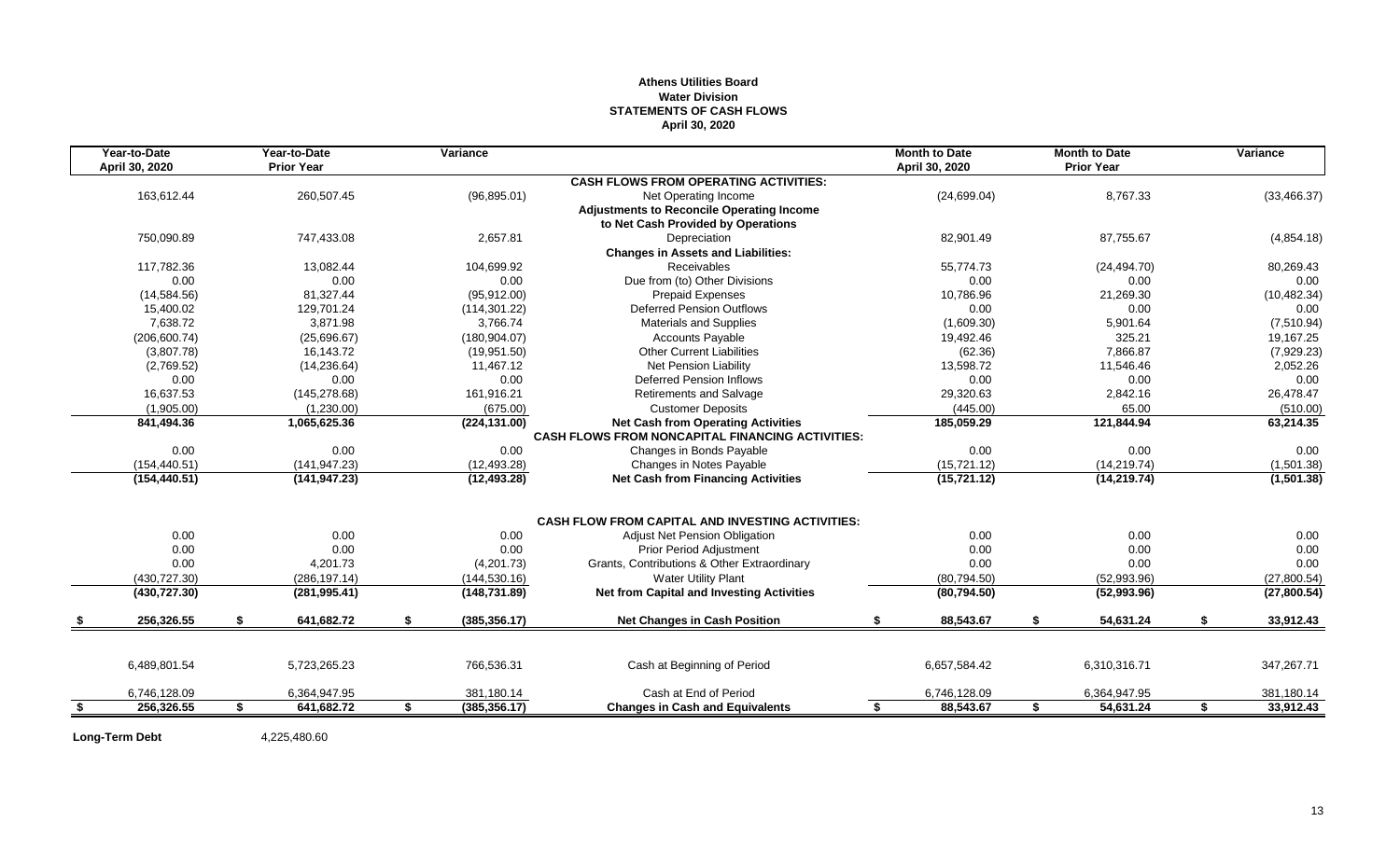#### Athens Utilities Board Statistics Report April 30, 2020

| Water:                      |         |       |          |            |
|-----------------------------|---------|-------|----------|------------|
|                             | Current | Prior | %        | # Accounts |
| <b>INumber of services:</b> | Month   | Year  | Change   | Change     |
| Residential                 | 7,013   | 6,933 | 1.15%    | 80         |
| Small Commercial            | 1,242   | 1,244 | $-0.16%$ | (2)        |
| Large Commercial            | 35      | 35    | $0.00\%$ | 0          |
|                             |         |       |          |            |
|                             | 8,290   | 8,212 | 0.95%    | 78         |

| <b>Sales Volumes:</b> |                | <b>Current Month</b> |           | Year-to-Date |                   |        |  |
|-----------------------|----------------|----------------------|-----------|--------------|-------------------|--------|--|
| Gallonsx100           | April 30, 2020 | <b>Prior Year</b>    | Change    | 4/30/2020    | <b>Prior Year</b> | Change |  |
| Residential           | 252,329        | 233,075              | 8.26%     | 2,688,507    | 2,587,351         | 3.91%  |  |
| Small Commercial      | 339,263        | 363,446              | $-6.65%$  | 4,154,290    | 3,921,921         | 5.92%  |  |
| Large Commercial      | 97.371         | 110.746              | $-12.08%$ | .111.699     | 1.053.224         | 5.55%  |  |
|                       | 688.963        | 707.267              | $-2.59%$  | 7.954.496    | 7.562.496         | 5.18%  |  |

| <b>Employment</b>  |                                     |       |                   |
|--------------------|-------------------------------------|-------|-------------------|
|                    | April 30, 2020<br><b>Prior Year</b> |       | <b>Difference</b> |
| Employee Headcount | 14.00                               | 14.00 | 0.00              |
| <b>IFTE</b>        | 14.93                               | 14.9  | 0.03              |
| IY-T-D FTE         | 14.83                               | 14.76 | 0.07              |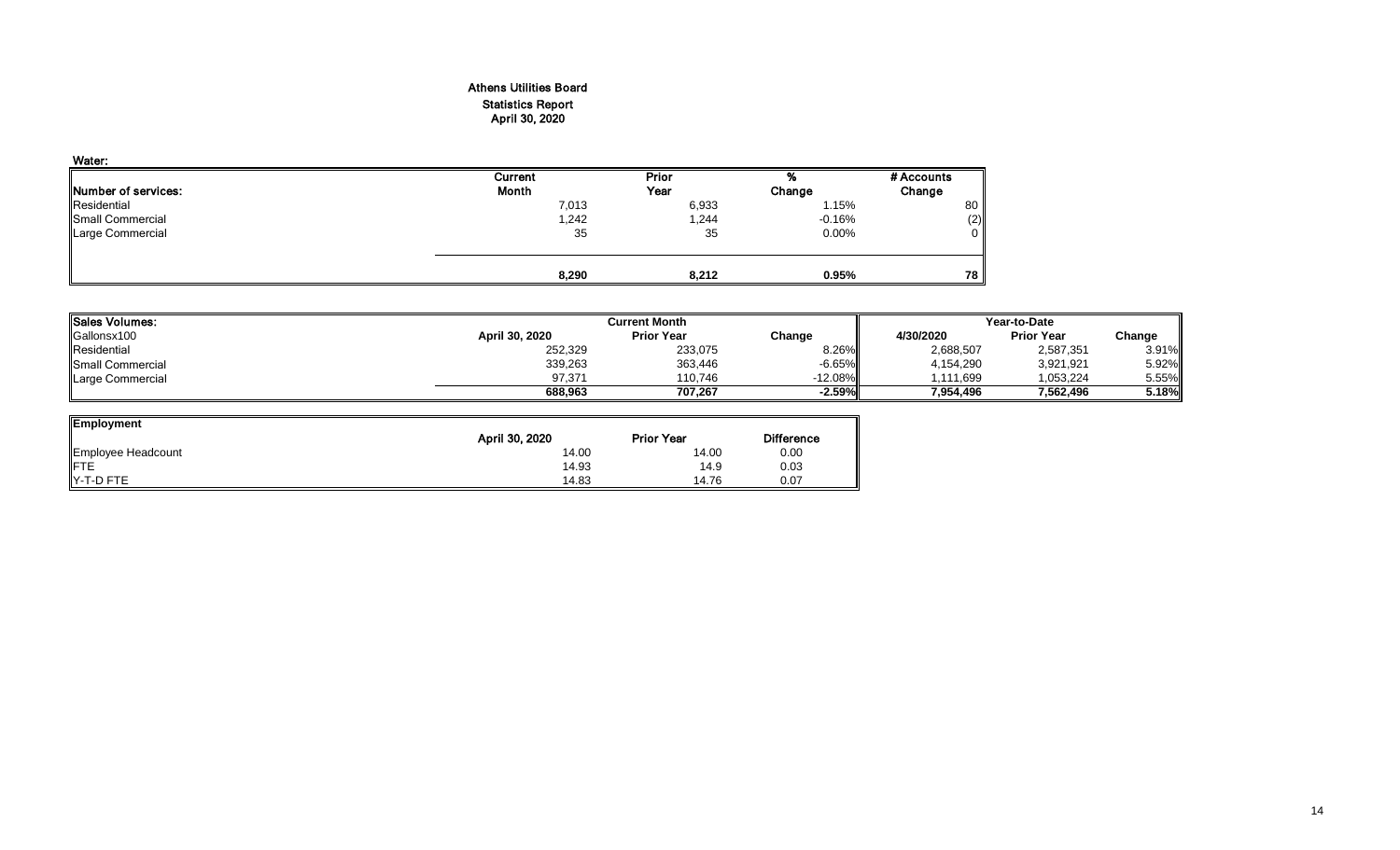|                                                 |                                         | <b>Water Division</b><br><b>Capital Budget</b><br>Month Ending as of April 30, 2020 |                                                |                                                    |                                          |
|-------------------------------------------------|-----------------------------------------|-------------------------------------------------------------------------------------|------------------------------------------------|----------------------------------------------------|------------------------------------------|
|                                                 | <b>Budget</b>                           | Actual                                                                              | Variance to date<br>Favorable<br>(Unfavorable) | <b>Estimated</b><br>% Project<br><b>Completion</b> | <b>Percent Budget</b><br><b>Expended</b> |
| <b>Planned Capital Improvements:</b>            |                                         |                                                                                     |                                                |                                                    |                                          |
| Replace Truck 16 (2011 F450)                    | 80,000                                  |                                                                                     | 80,000                                         |                                                    |                                          |
| Replace Truck 18 (2011 F250)                    | 40,000                                  |                                                                                     | 40,000                                         |                                                    |                                          |
| TDOT Highway 30 Project                         | 30,000                                  | 11,470                                                                              | 18,530                                         |                                                    | 100.00%                                  |
| Congress Pkwy - Phase 1 (Dennis to Decatur Pk)  | 300,000                                 |                                                                                     | 300,000                                        |                                                    |                                          |
| Replace safety rails around WTP                 | 55,000                                  | 754                                                                                 | 54,246                                         |                                                    | 1.37%                                    |
| Flash Mixers, Baffling, SCADA at WTP            | 100,000                                 |                                                                                     | 100,000                                        |                                                    |                                          |
| <b>SAN Server</b>                               | 15,000                                  | 20,062                                                                              | (5,062)                                        |                                                    | 133.74%                                  |
| Water Plant Building Maint and Lab Equipment    | 50,000                                  | 23,701                                                                              | 26,299                                         |                                                    | 47.40%                                   |
| Meter Change Out (Large, Small and Testing)     | 30,000                                  | 27,070                                                                              | 2,930                                          |                                                    | 90.23% Continuous                        |
| Reservoir and Pump Maintenance (clearwell)      | 50,000                                  | 70,567                                                                              | (20, 567)                                      |                                                    | 141.13% Continuous                       |
| <b>Water Line Extensions</b>                    | 300,000                                 | 15,415                                                                              | 284,585                                        |                                                    | 5.14% Continuous                         |
| Distribution Rehabilitation                     | 100,000                                 | 51,610                                                                              | 48,390                                         |                                                    | 51.61% Continuous                        |
| Field and Safety Equipment                      | 25,000                                  | 27,957                                                                              | (2,957)                                        |                                                    | 111.83% Continuous                       |
| <b>Water Services</b>                           | 125,000                                 | 133,676                                                                             | (8,676)                                        |                                                    | 106.94% Continuous                       |
| Technology (SCADA, Computers)                   | 30,000                                  | 15,794                                                                              | 14,206                                         |                                                    | 52.65% Continuous                        |
| IT Core (Servers, mainframe, etc.)              | 20,000                                  | 561                                                                                 | 19,439                                         |                                                    | 2.81% Continuous                         |
| <b>Total Planned Capital Improvements:</b>      | \$<br>$1,350,000$ \$                    | 398,637 \$                                                                          | 951,363                                        |                                                    |                                          |
| <b>Other Assets:</b>                            |                                         |                                                                                     |                                                |                                                    |                                          |
| Water Project #8 (CR 707) (FY 2019 Budget Item) | 40,000                                  | 41,708                                                                              | (1,708)                                        |                                                    | 100.00%                                  |
| Other                                           |                                         |                                                                                     |                                                |                                                    |                                          |
| <b>Total Other Assets:</b>                      | 40,000                                  | 41,708                                                                              | (1,708)                                        |                                                    |                                          |
| Totals:                                         | 1,390,000 \$                            | 440,345 \$                                                                          | 949,655                                        |                                                    |                                          |
|                                                 | Percentage of Budget Spent Year-to-date |                                                                                     | 31.68%                                         | <b>Fiscal Year</b>                                 | 83.33%                                   |

**Athens Utilities Board**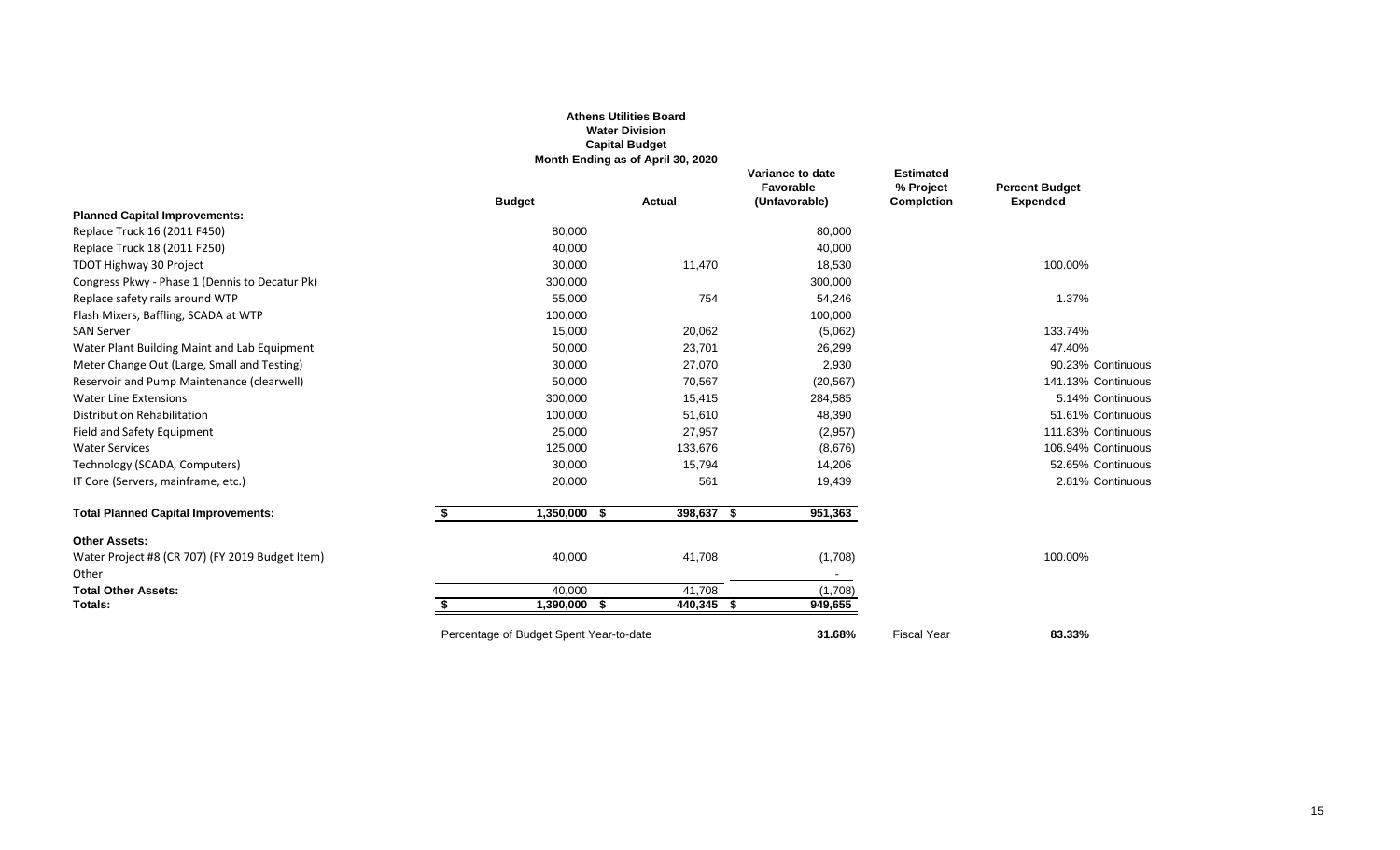#### **ATHENS UTILITIES BOARD GAS DIVISION BALANCE SHEET April 30, 2020**

| <b>Current Period</b> | <b>Prior Year</b>   |    | <b>Change from</b> |                                                |    | <b>Current Period</b> |     | Prior          | Change<br>from prior |
|-----------------------|---------------------|----|--------------------|------------------------------------------------|----|-----------------------|-----|----------------|----------------------|
| April 30, 2020        |                     |    | <b>Prior Year</b>  |                                                |    | April 30, 2020        |     | <b>Month</b>   | <b>Month</b>         |
|                       |                     |    |                    | Assets:                                        |    |                       |     |                |                      |
| 6,247,569.82          | 5,853,056.60        |    | 394,513.22         | Cash and Cash Equivalents                      |    | 6,247,569.82          |     | 5,904,627.99   | 342,941.83           |
| 374.186.28            | 564.426.96          |    | (190, 240.68)      | <b>Receivables</b>                             |    | 374.186.28            |     | 723.106.59     | (348, 920.31)        |
| 157,370.99            | 102,846.66          |    | 54,524.33          | Prepaid Expenses                               |    | 157,370.99            |     | 139,496.07     | 17,874.92            |
| 0.00                  | 0.00                |    | 0.00               | Gas Unit Loans                                 |    | 0.00                  |     | 0.00           | 0.00                 |
| 128,643.17            | 118,325.21          |    | 10,317.96          | Materials and Supplies Inventory               |    | 128,643.17            |     | 130,172.49     | (1,529.32)           |
| 6,907,770.26          | 6,638,655.43        |    | 269,114.83         | <b>Total Current Assets</b>                    |    | 6,907,770.26          |     | 6,897,403.14   | 10,367.12            |
| 24,085,954.98         | 23,725,212.07       |    | 360,742.91         | Gas Utility Plant, at Cost                     |    | 24,085,954.98         |     | 24,065,870.57  | 20,084.41            |
| (9,756,777.51)        | (9,209,088.00)      |    | (547, 689.51)      | Less: Accumulated Depreciation                 |    | (9,756,777.51)        |     | (9,689,771.50) | (67,006.01)          |
| 14,329,177.47         | 14,516,124.07       |    | (186, 946.60)      | <b>Net Gas Utility Plant</b>                   |    | 14,329,177.47         |     | 14,376,099.07  | (46,921.60)          |
| 325,187.59            | 189,206.10          |    | 135,981.49         | <b>Deferred Pension Outflows</b>               |    | 325, 187.59           |     | 325,187.59     | 0.00                 |
| \$<br>21,562,135.32   | \$<br>21,343,985.60 | \$ | 218,149.72         | <b>Total Assets</b>                            | \$ | 21,562,135.32         | -\$ | 21,598,689.80  | \$<br>(36, 554.48)   |
|                       |                     |    |                    |                                                |    |                       |     |                |                      |
|                       |                     |    |                    | <b>Liabilities and Retained Earnings:</b>      |    |                       |     |                |                      |
| 0.00                  | 0.00                |    | 0.00               | Short Term Notes Payable                       |    | 0.00                  |     | 0.00           | 0.00                 |
| 201.175.58            | 282,406.75          |    | (81, 231.17)       | <b>Accounts Payable</b>                        |    | 201.175.58            |     | 261,756.58     | (60, 581.00)         |
| 93,650.00             | 101,760.00          |    | (8, 110.00)        | <b>Customer Deposits</b>                       |    | 93,650.00             |     | 95,780.00      | (2, 130.00)          |
| 67,142.65             | 79,871.08           |    | (12, 728.43)       | <b>Accrued Liabilities</b>                     |    | 67,142.65             |     | 75,983.44      | (8,840.79)           |
| 361,968.23            | 464,037.83          |    | (102,069.60)       | <b>Total Current Liabilities</b>               |    | 361,968.23            |     | 433,520.02     | (71, 551.79)         |
| 461,105.98            | 381,305.64          |    | 79,800.34          | <b>Net Pension Liability</b>                   |    | 461,105.98            |     | 452,039.84     | 9,066.14             |
| 34,666.96             | 43,761.34           |    | (9,094.38)         | Deferred Pension Inflows                       |    | 34,666.96             |     | 34,666.96      | 0.00                 |
| 20,704,394.15         | 20,454,880.79       |    | 249,513.36         | <b>Net Position</b>                            |    | 20,704,394.15         |     | 20,678,462.98  | 25,931.17            |
| 21,562,135.32         | 21,343,985.60       | S  | 218,149.72         | <b>Total Liabilities and Retained Earnings</b> | S  | 21,562,135.32         |     | 21,598,689.80  | (36, 554.48)         |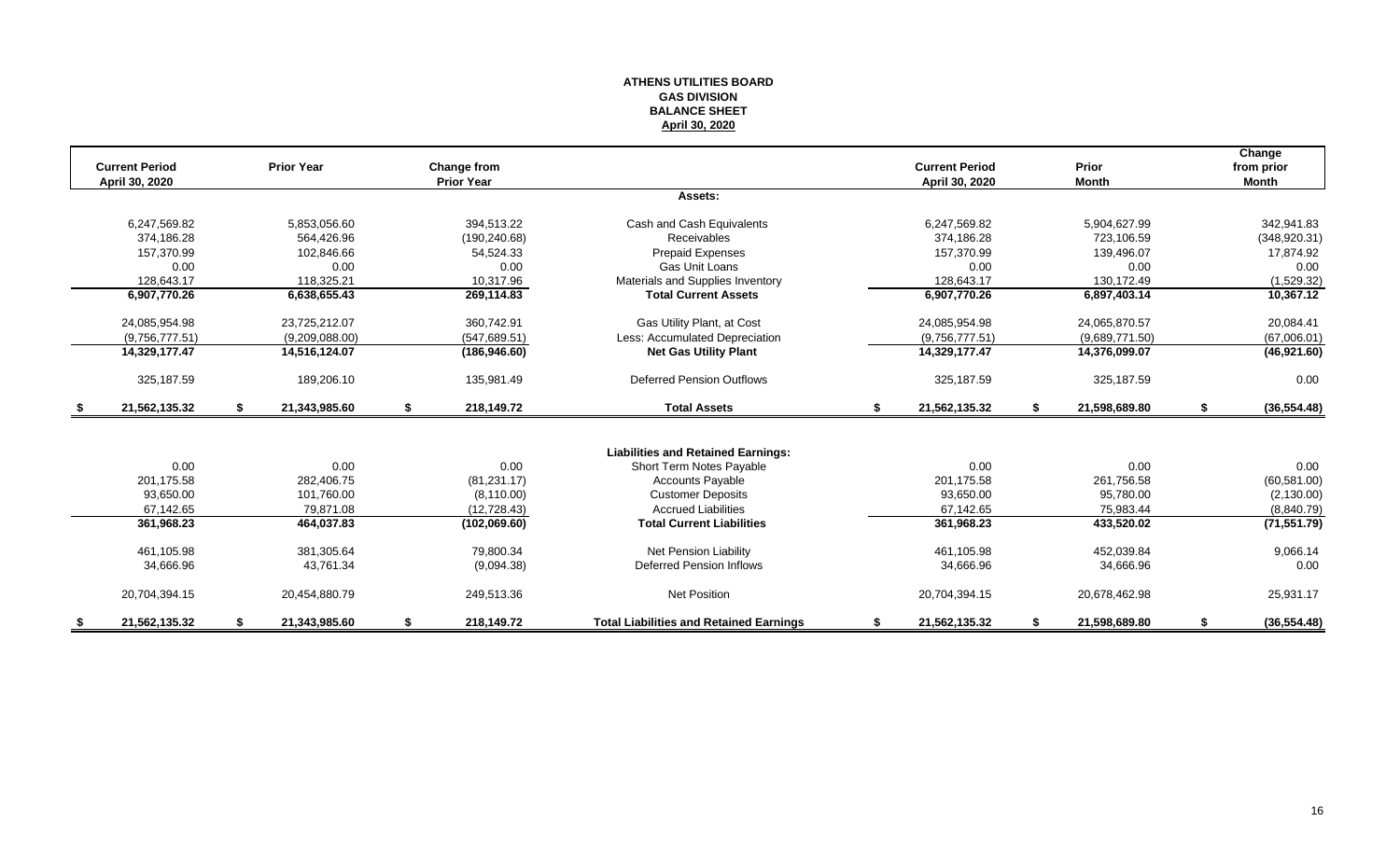### Athens Utilities Board Profit and Loss Statement - Gas April 30, 2020

|                                |                                   | Variance                   |                                           | Current                 | Current                    | Variance                   |
|--------------------------------|-----------------------------------|----------------------------|-------------------------------------------|-------------------------|----------------------------|----------------------------|
| Year-to-Date<br>April 30, 2020 | Year-to-Date<br><b>Prior Year</b> | Favorable<br>(Unfavorable) |                                           | Month<br>April 30, 2020 | Month<br><b>Prior Year</b> | Favorable<br>(Unfavorable) |
|                                |                                   |                            | <b>REVENUE:</b>                           |                         |                            |                            |
| 2,064,913.12                   | 2,386,994.80                      | (322,081.68)               | Residential                               | 187,926.82              | 274,370.84                 | (86, 444.02)               |
| 1,450,097.51                   | 1,648,676.12                      | (198, 578.61)              | <b>Small Commercial</b>                   | 104,559.15              | 156,848.02                 | (52, 288.87)               |
| 726,979.32                     | 694,884.17                        | 32,095.15                  | Large Commercial                          | 26,300.02               | 64,539.71                  | (38, 239.69)               |
| 986.606.90                     | 1,088,196.71                      | (101, 589.81)              | Interruptible                             | 81,997.15               | 105,471.97                 | (23, 474.82)               |
| 8,711.82                       | 12,911.45                         | (4, 199.63)                | CNG                                       | 345.05                  | 2,025.82                   | (1,680.77)                 |
| 59,153.44                      | 53,964.87                         | 5,188.57                   | Fees and Other Gas Revenues               | 5,499.18                | 7,008.52                   | (1,509.34)                 |
| 5,296,462.11                   | 5,885,628.12                      | (589, 166.01)              | <b>Total Revenue</b>                      | 406,627.37              | 610,264.88                 | (203, 637.51)              |
| 2,712,709.01                   | 3,499,326.91                      | 786,617.90                 | Purchased supply                          | 166,415.01              | 225,704.58                 | 59,289.57                  |
| 2,583,753.10                   | 2,386,301.21                      | 197,451.89                 | <b>Contribution Margin</b>                | 240,212.36              | 384,560.30                 | (144, 347.94)              |
|                                |                                   |                            | <b>OPERATING EXPENSES:</b>                |                         |                            |                            |
| 340,817.95                     | 338,915.16                        | (1,902.79)                 | <b>Distribution Expense</b>               | 32,431.24               | 35,576.19                  | 3,144.95                   |
| 328,409.97                     | 274,131.27                        | (54, 278.70)               | Customer Service and Customer Acct. Exp.  | 27,130.57               | 25,804.28                  | (1,326.29)                 |
| 553,009.45                     | 524,947.44                        | (28,062.01)                | Administrative and General Expense        | 58,643.30               | 52,461.81                  | (6, 181.49)                |
| 1,222,237.37                   | 1,137,993.87                      | (84, 243.50)               | <b>Total operating expenses</b>           | 118,205.11              | 113,842.28                 | (4,362.83)                 |
|                                |                                   |                            | <b>Maintenance Expense</b>                |                         |                            |                            |
| 220,052.71                     | 178,634.98                        | (41, 417.73)               | <b>Distribution Expense</b>               | 24,510.58               | 12,731.26                  | (11, 779.32)               |
| 12,408.68                      | 10.176.61                         | (2,232.07)                 | Administrative and General Expense        | 1,205.84                | 2,099.27                   | 893.43                     |
| 232,461.39                     | 188,811.59                        | (43, 649.80)               | <b>Total Maintenance Expense</b>          | 25,716.42               | 14,830.53                  | (10, 885.89)               |
|                                |                                   |                            | <b>Other Operating Expenses</b>           |                         |                            |                            |
| 535.838.23                     | 522.885.24                        | (12,952.99)                | Depreciation                              | 54.647.26               | 53,325.33                  | (1,321.93)                 |
| 196,805.83                     | 200.035.42                        | 3,229.59                   | <b>Tax Equivalents</b>                    | 18,945.42               | 19,981.91                  | 1,036.49                   |
| 732,644.06                     | 722,920.66                        | (9,723.40)                 | <b>Total Other Operating Expenses</b>     | 73,592.68               | 73,307.24                  | (285.44)                   |
| 4,900,051.83                   | 5,549,053.03                      | 649,001.20                 | <b>Operating and Maintenance Expenses</b> | 383,929.22              | 427,684.63                 | 43,755.41                  |
| 396,410.28                     | 336,575.09                        | 59,835.19                  | <b>Operating Income</b>                   | 22,698.15               | 182,580.25                 | (159, 882.10)              |
| 49,809.69                      | 44,526.36                         | 5,283.33                   | Other Income                              | 3,283.98                | 2,947.65                   | 336.33                     |
| 446,219.97                     | 381,101.45                        | 65,118.52                  | <b>Total Income</b>                       | 25,982.13               | 185,527.90                 | (159, 545.77)              |
| 25,382.75                      | 10,794.86                         | (14, 587.89)               | Miscellaneous Income Deductions           | 50.96                   | 141.52                     | 90.56                      |
| 420,837.22                     | 370,306.59                        | 50,530.63                  | Net Income Before Extraordinary           | 25,931.17               | 185,386.38                 | (159, 455.21)              |
| 0.00                           | 0.00                              | 0.00                       | Grants, Contributions, Extraordinary      | 0.00                    | 0.00                       | 0.00                       |
| 420,837.22                     | 370,306.59                        | 50,530.63                  | <b>Change in Net Assets</b>               | 25,931.17               | 185,386.38                 | (159, 455.21)              |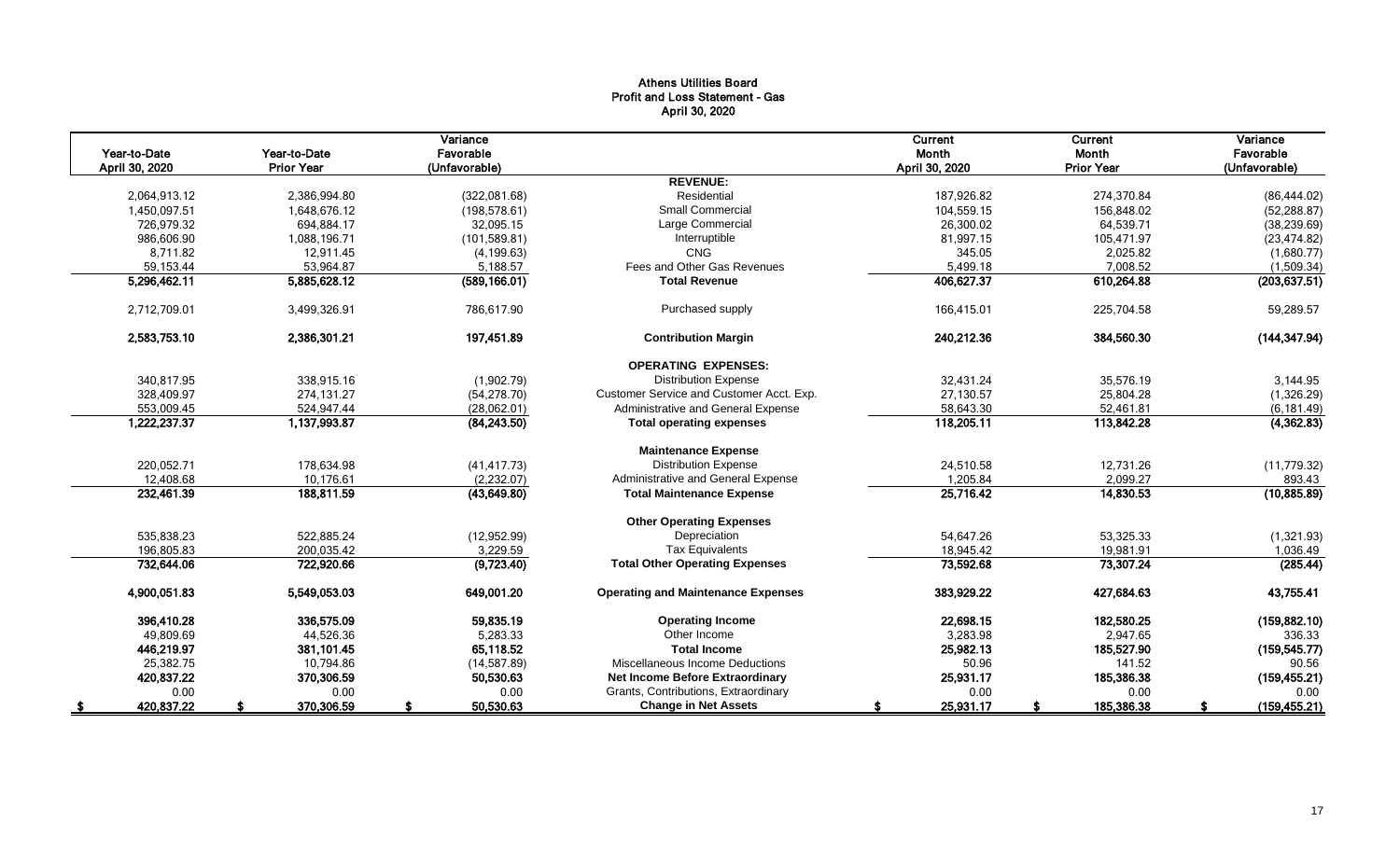### Athens Utilities Board Budget Comparison - Gas April 30, 2020

| Year-to-Date   | Year-to-Date     | $Y-T$ -D         | <b>Description</b>                        | <b>Current Month</b> | <b>Monthly</b>   | <b>Budget</b>       |             |
|----------------|------------------|------------------|-------------------------------------------|----------------------|------------------|---------------------|-------------|
| April 30, 2020 | <b>Budget</b>    | Variance         |                                           | April 30, 2020       | <b>Budget</b>    | Variance            |             |
|                |                  |                  | <b>REVENUE:</b>                           |                      |                  |                     |             |
| 2,064,913.12   | 2.315.874.58     | (250, 961.46)    | Residential                               | 187.926.82           | 257,537.00       | (69, 610.18)        |             |
| 1,450,097.51   | 1,564,251.87     | (114, 154.36)    | <b>Small Commercial</b>                   | 104,559.15           | 152,483.90       | (47, 924.75)        |             |
| 726.979.32     | 705.459.30       | 21,520.02        | Large Commercial                          | 26,300.02            | 67,329.36        | (41,029.34)         |             |
| 986,606.90     | 1,026,065.76     | (39, 458.86)     | Interruptible                             | 81,997.15            | 99,533.83        | (17,536.68)         |             |
| 8.711.82       | 10,833.33        | (2, 121.51)      | <b>CNG</b>                                | 345.05               | 1,083.33         |                     | (738.28)    |
| 59,153.44      | 58,910.77        | 242.67           | Fees and Other Gas Revenues               | 5,499.18             | 6,126.25         |                     | (627.07)    |
| 5,296,462.11   | 5,681,395.61     | (384, 933.50)    | <b>Total Revenue</b>                      | 406,627.37           | 584,093.68       | (177, 466.31)       |             |
| 2,712,709.01   | 3,414,407.97     | 701,698.96       | Purchased supply                          | 166,415.01           | 228,280.34       | 61,865.33           |             |
| 2,583,753.10   | 2,266,987.64     | 316,765.46       | <b>Contribution Margin</b>                | 240,212.36           | 355,813.34       | (115,600.98)        |             |
|                |                  |                  | <b>OPERATING EXPENSES:</b>                |                      |                  |                     |             |
| 340,817.95     | 295,141.78       | (45,676.17)      | <b>Distribution Expense</b>               | 32,431.24            | 27,617.34        |                     | (4,813.90)  |
| 328,409.97     | 268.096.25       | (60, 313.72)     | Cust. Service and Cust. Acct. Expense     | 27,130.57            | 26,267.75        |                     | (862.82)    |
| 553,009.45     | 628,386.88       | 75,377.43        | Administrative and General Expense        | 58,643.30            | 60,001.29        |                     | 1,357.99    |
| 1,222,237.37   | 1,191,624.91     | (30,612.46)      | <b>Total operating expenses</b>           | 118,205.11           | 113,886.38       |                     | (4,318.73)  |
|                |                  |                  | <b>Maintenance Expense</b>                |                      |                  |                     |             |
| 220,052.71     | 174,394.93       | (45,657.78)      | <b>Distribution Expense</b>               | 24,510.58            | 15,664.30        |                     | (8,846.28)  |
| 12,408.68      | 10.775.36        | (1,633.32)       | Administrative and General Expense        | 1.205.84             | 871.78           |                     | (334.06)    |
| 232,461.39     | 185,170.29       | (47, 291.10)     | <b>Total Maintenance Expense</b>          | 25,716.42            | 16,536.08        |                     | (9, 180.34) |
|                |                  |                  | <b>Other Operating Expenses</b>           |                      |                  |                     |             |
| 535,838.23     | 490.004.70       | (45, 833.53)     | Depreciation                              | 54,647.26            | 48.246.91        |                     | (6,400.35)  |
| 196,805.83     | 208,560.04       | 11,754.21        | <b>Tax Equivalents</b>                    | 18,945.42            | 20,714.54        |                     | 1,769.12    |
| 732,644.06     | 698,564.73       | (34,079.33)      | <b>Total Other Operating Expenses</b>     | 73,592.68            | 68,961.45        |                     | (4,631.23)  |
| 4.900.051.83   | 5,489,767.90     | 589.716.07       | <b>Operating and Maintenance Expenses</b> | 383,929.22           | 427.664.25       | 43,735.03           |             |
| 396,410.28     | 191.627.71       | 204.782.57       | <b>Operating Income</b>                   | 22,698.15            | 156,429.43       | (133, 731.28)       |             |
| 49,809.69      | 22,689.27        | 27,120.42        | Other Income                              | 3,283.98             | 407.80           |                     | 2,876.18    |
| 446,219.97     | 214,316.98       | 231,902.99       | <b>Total Income</b>                       | 25,982.13            | 156,837.23       | (130, 855.10)       |             |
| 25,382.75      | 17,051.84        | (8,330.91)       | Miscellaneous Income Deductions           | 50.96                | 7,489.48         |                     | 7,438.52    |
| 420,837.22     | 197,265.13       | 223,572.09       | <b>Net Before Extraordinary</b>           | 25,931.17            | 149,347.74       | (123, 416.57)       |             |
| 0.00           | 0.00             | 0.00             | Grants, Contributions, Extraordinary      | 0.00                 | 0.00             |                     | 0.00        |
| 420,837.22     | 197,265.13<br>\$ | 223,572.09<br>\$ | <b>Change in Net Assets</b>               | 25,931.17<br>S       | 149,347.74<br>\$ | (123, 416.57)<br>\$ |             |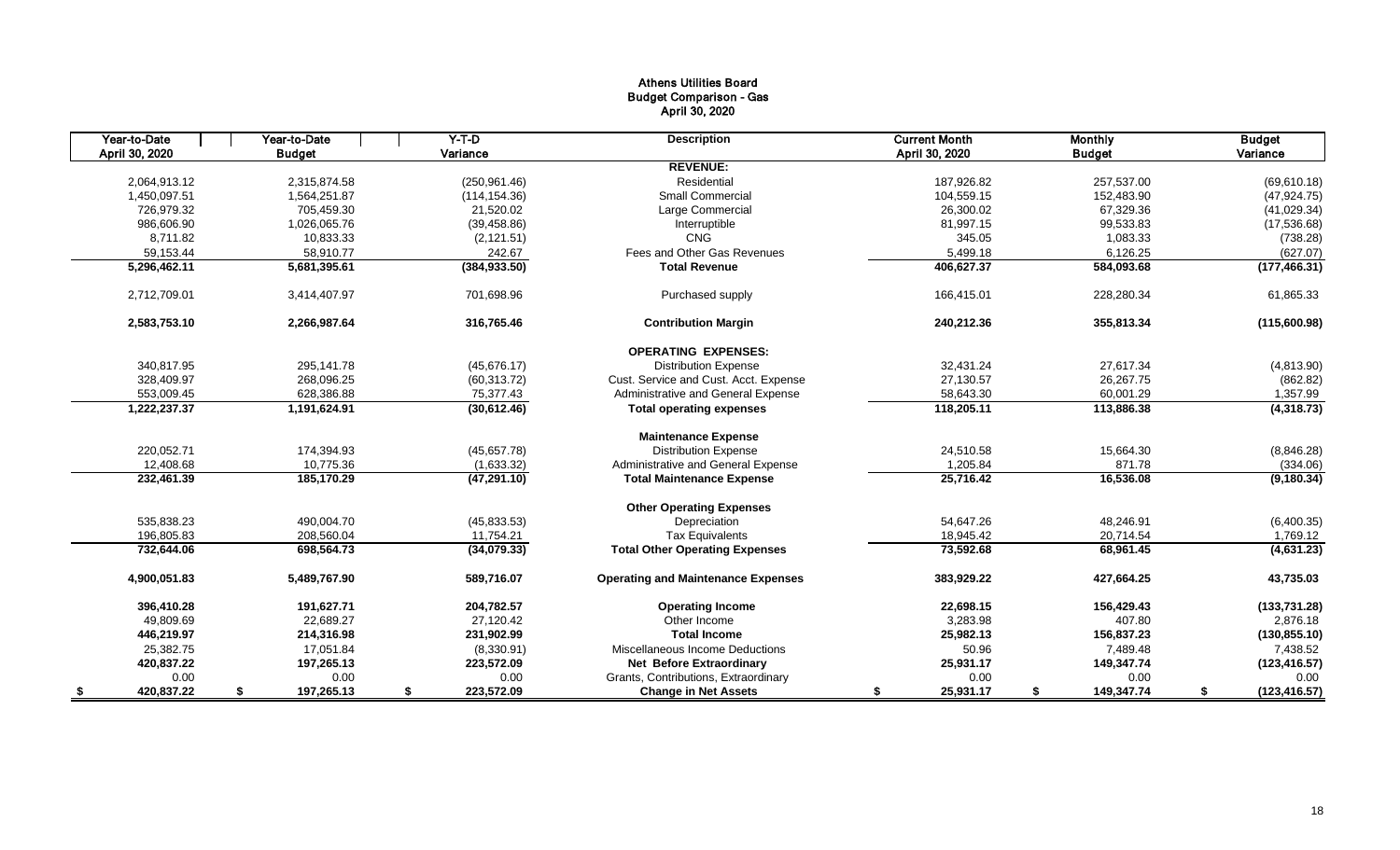#### **Athens Utilities Board Gas Division STATEMENTS OF CASH FLOWS April 30, 2020**

| Year-to-Date<br>April 30, 2020 |    | Year-to-Date<br><b>Prior Year</b> |    | Variance      |                                                              | <b>Month to Date</b><br>April 30, 2020 |             | <b>Month to Date</b><br><b>Prior Year</b> | Variance         |
|--------------------------------|----|-----------------------------------|----|---------------|--------------------------------------------------------------|----------------------------------------|-------------|-------------------------------------------|------------------|
|                                |    |                                   |    |               | <b>CASH FLOWS FROM OPERATING ACTIVITIES:</b>                 |                                        |             |                                           |                  |
| 420,837.22                     |    | 370,306.59                        |    | 50,530.63     | Net Operating Income                                         | 25,931.17                              |             | 185,386.38                                | (159, 455.21)    |
|                                |    |                                   |    |               | <b>Adjustments to Reconcile Operating Income</b>             |                                        |             |                                           |                  |
|                                |    |                                   |    |               | to Net Cash Provided by Operations:                          |                                        |             |                                           |                  |
| 535,838.23                     |    | 522,885.24                        |    | 12,952.99     | Depreciation                                                 | 54,647.26                              |             | 53,325.33                                 | 1,321.93         |
|                                |    |                                   |    |               | <b>Changes in Assets and Liabilities:</b>                    |                                        |             |                                           |                  |
| (72, 220.27)                   |    | (269, 330.10)                     |    | 197,109.83    | Receivables                                                  | 348,920.31                             |             | 92,709.75                                 | 256,210.56       |
| 0.00                           |    | 0.00                              |    | 0.00          | Due from (to) Other Divisions                                |                                        | 0.00        | 0.00                                      | 0.00             |
| 50,582.73                      |    | 276,056.21                        |    | (225, 473.48) | <b>Prepaid Expenses</b>                                      | (17, 874.92)                           |             | (23, 188.93)                              | 5,314.01         |
| (9,607.65)                     |    | 86,470.66                         |    | (96,078.31)   | <b>Deferred Pension Outflows</b>                             |                                        | 0.00        | 0.00                                      | 0.00             |
| (8,486.89)                     |    | 4,220.97                          |    | (12,707.86)   | <b>Materials and Supplies</b>                                |                                        | 1,529.32    | 1,555.85                                  | (26.53)          |
| (118, 119.60)                  |    | 39,166.48                         |    | (157, 286.08) | <b>Accounts Payable</b>                                      | (60, 581.00)                           |             | (68, 545.82)                              | 7,964.82         |
| (10,616.77)                    |    | 9,172.19                          |    | (19,788.96)   | <b>Other Current Liabilities</b>                             |                                        | (8,840.79)  | (3,660.40)                                | (5, 180.39)      |
| (2,985.00)                     |    | (16, 635.00)                      |    | 13,650.00     | <b>Customer Deposits</b>                                     |                                        | (2, 130.00) | (1,350.00)                                | (780.00)         |
| (3,662.41)                     |    | (14,031.36)                       |    | 10,368.95     | <b>Net Pension Liabilities</b>                               |                                        | 9,066.14    | 7,243.93                                  | 1,822.21         |
| 0.00                           |    | 0.00                              |    | 0.00          | <b>Deferred Pension Inflows</b>                              |                                        | 0.00        | 0.00                                      | 0.00             |
| 74,039.03                      |    | (9,767.20)                        |    | 83,806.23     | Retirements and Salvage                                      | 99,066.38                              |             | 6,241.03                                  | 92,825.35        |
| 0.00                           |    | 0.00                              |    | 0.00          | Gas Unit Loans                                               |                                        | 0.00        | 0.00                                      | 0.00             |
| 855,598.62                     |    | 998,514.68                        |    | (142, 916.06) | <b>Net Cash from Operating Activities</b>                    | 449,733.87                             |             | 249,717.12                                | 200,016.75       |
|                                |    |                                   |    |               |                                                              |                                        |             |                                           |                  |
|                                |    |                                   |    |               | <b>CASH FROM CAPITAL AND INVESTING ACTIVITIES:</b>           |                                        |             |                                           |                  |
| 0.00                           |    | 0.00                              |    | 0.00          | <b>Adjust Net Pension Obligation</b>                         |                                        | 0.00        | 0.00                                      | 0.00             |
| 0.00                           |    | 0.00                              |    | 0.00          | <b>Prior Period Adjustment</b>                               |                                        | 0.00        | 0.00                                      | 0.00             |
| 0.00                           |    | 0.00                              |    | 0.00          | Grants, Contributions & Other Extraordinary Income (Expense) |                                        | 0.00        | 0.00                                      | 0.00             |
| (511, 694.56)                  |    | (284, 794.62)                     |    | (226, 899.94) | Changes in Gas Utility Plant                                 | (106, 792.04)                          |             | (45,808.90)                               | (60, 983.14)     |
| (511, 694.56)                  |    | (284, 794.62)                     |    | (226, 899.94) | Net Cash from Capital and Related Investing Activities       | (106, 792.04)                          |             | (45,808.90)                               | (60, 983.14)     |
|                                |    |                                   |    |               | <b>Cash from Financing Activities</b>                        |                                        |             |                                           |                  |
| 0.00                           |    | 0.00                              |    | 0.00          | Short Term Notes Payable                                     |                                        | 0.00        | 0.00                                      | 0.00             |
| 343,904.06                     | -S | 713,720.06                        | s. | (369, 816.00) | <b>Net Changes in Cash Position</b>                          | 342,941.83<br>\$                       |             | \$<br>203,908.22                          | \$<br>139,033.61 |
| 5,903,665.76                   |    | 5,139,336.54                      |    | 764,329.22    | Cash at Beginning of Period                                  | 5,904,627.99                           |             | 5,649,148.38                              | 255,479.61       |
|                                |    |                                   |    |               |                                                              |                                        |             |                                           |                  |
| 6,247,569.82                   |    | 5,853,056.60                      |    | 394,513.22    | Cash at End of Period                                        | 6,247,569.82                           |             | 5,853,056.60                              | 394,513.22       |
| 343,904.06                     | \$ | 713,720.06                        | \$ | (369, 816.00) | <b>Changes in Cash and Equivalents</b>                       | 342,941.83<br>\$                       |             | \$<br>203,908.22                          | \$<br>139,033.61 |
|                                |    |                                   |    |               |                                                              |                                        |             |                                           |                  |

Long-Term Debt \$0.00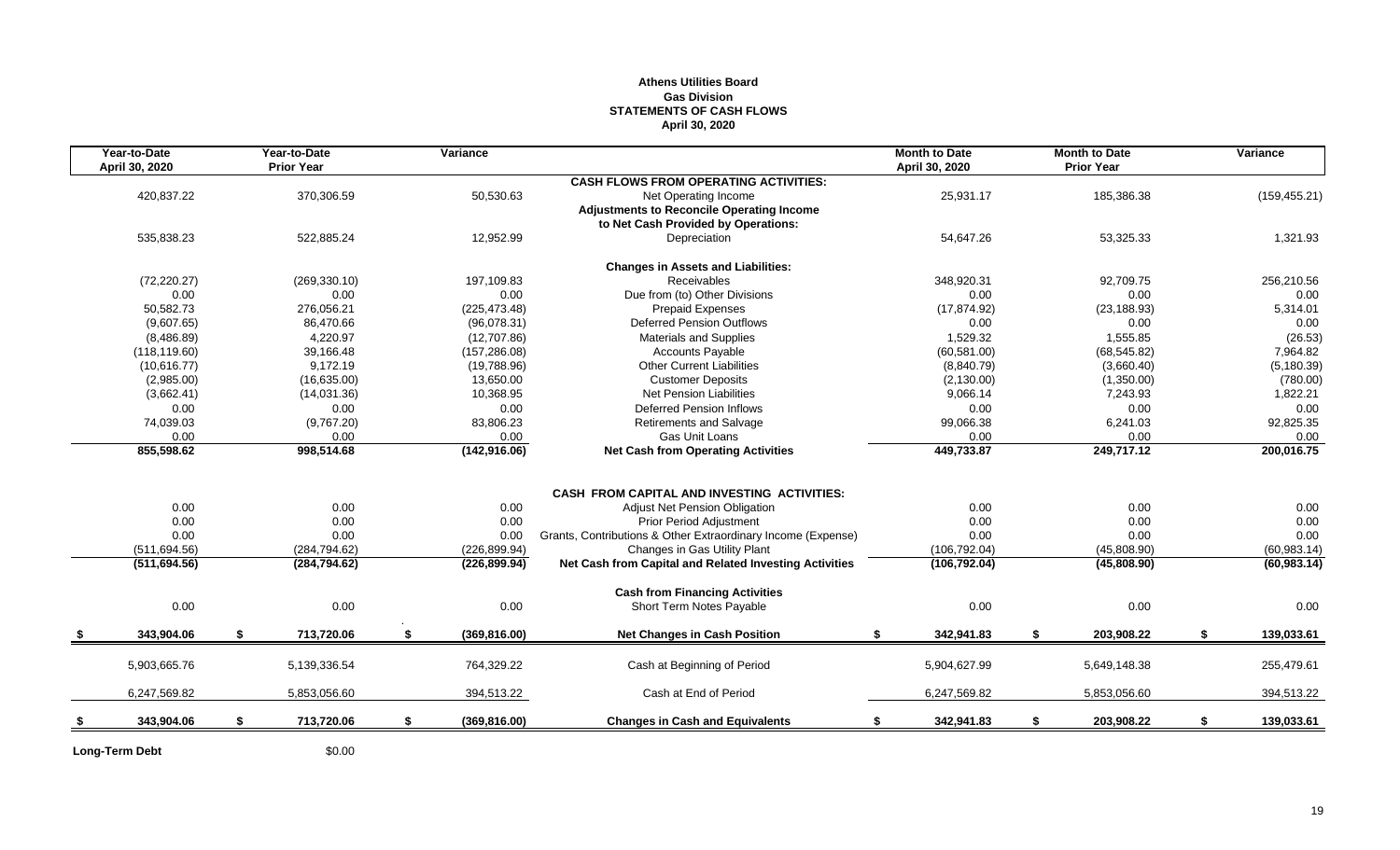#### Athens Utilities Board Statistics Report April 30, 2020

| Gas:                |         |       |          |            |
|---------------------|---------|-------|----------|------------|
|                     | Current | Prior |          | # Accounts |
| Number of services: | Month   | Year  | Change   | Change     |
| Residential         | 5,482   | 5,445 | 0.68%    | 37         |
| Small Commercial    | 939     | 941   | $-0.21%$ | $-2$       |
| Large Commercial    | 10      | 10    | 0.00%    |            |
| Interruptible       |         |       | 0.00%    |            |
| <b>CNG</b>          |         |       | 0.00%    |            |
| Total Services      | 6,438   | 6,403 | 0.55%    | 35         |

| <b>Sales Volumes:</b> |           | <b>Current Month</b> |           | Year-to-Date |                   |           |  |
|-----------------------|-----------|----------------------|-----------|--------------|-------------------|-----------|--|
| <b>Units Sold</b>     | 4/30/2020 | <b>Prior Year</b>    | Change    | 4/30/2020    | <b>Prior Year</b> | Change    |  |
| Residential           | 190,115   | 267,987              | $-29.06%$ | 2,015,902    | 2,228,375         | $-9.53\%$ |  |
| Small Commercial      | 141,998   | 195,161              | $-27.24%$ | 1,894,678    | 1,992,602         | $-4.91\%$ |  |
| Large Commercial      | 58,831    | 90,927               | $-35.30%$ | 1,115,206    | 969,018           | 15.09%    |  |
| Interruptible         | 190,002   | 204,548              | $-7.11\%$ | 2,113,553    | 2,098,439         | 0.72%     |  |
| <b>CNG</b>            | 1,807     | 3,064                | $-41.02%$ | 20,989       | 23,265            | $-9.78\%$ |  |
|                       | 582,753   | 761,687              | $-23.49%$ | 7,160,328    | 7,311,699         | $-2.07\%$ |  |

| Employment                |                |                   |                   |
|---------------------------|----------------|-------------------|-------------------|
|                           | April 30, 2020 | <b>Prior Year</b> | <b>Difference</b> |
| Employee Headcount<br>FTE | 9.00           | 10.00             | $-1.00$           |
|                           | 9.90           | 9.78              | 0.12              |
| <b>Y-T-D FTE</b>          | 10.32          | 9.28              | 1.04              |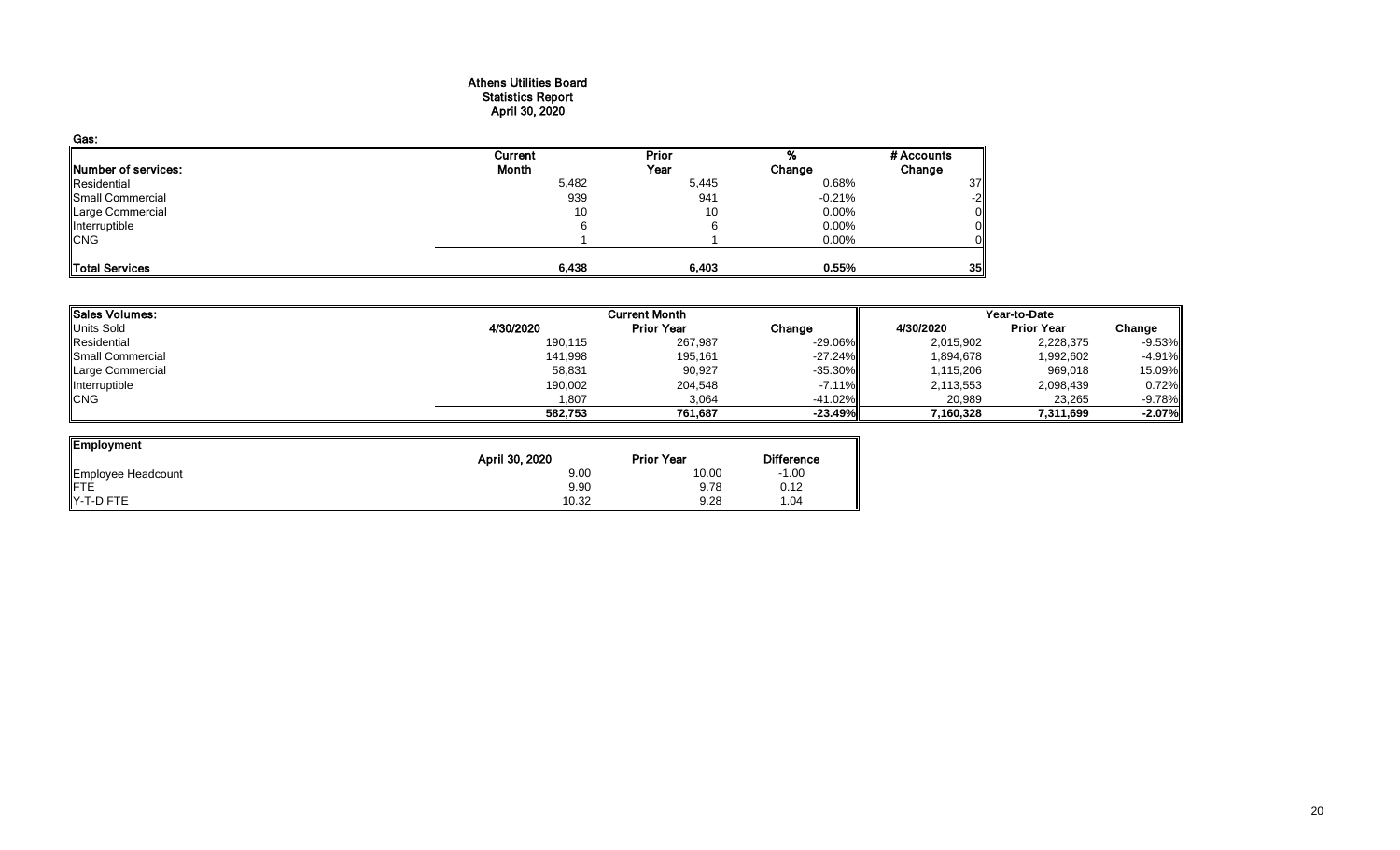#### **Athens Utilities Board Gas Division Capital Budget Month Ending as of April 30, 2020**

|                                               |    |                                         | month Ending as or April 60, 2020 |                                                |                                                    |                                          |
|-----------------------------------------------|----|-----------------------------------------|-----------------------------------|------------------------------------------------|----------------------------------------------------|------------------------------------------|
|                                               |    | <b>Budget</b>                           | <b>Actual</b>                     | Variance to date<br>Favorable<br>(Unfavorable) | <b>Estimated</b><br>% Project<br><b>Completion</b> | <b>Percent Budget</b><br><b>Expended</b> |
| <b>Planned Capital Improvements:</b>          |    |                                         |                                   |                                                |                                                    |                                          |
| Truck 5 (Meter Reader)                        |    | 40,000                                  |                                   | 40,000                                         |                                                    |                                          |
| Truck 30 (2010) if not purchased FY 2019      |    | 40,000                                  |                                   | 40,000                                         |                                                    |                                          |
| Truck 22 (2013) w/utility bed - service truck |    | 50,000                                  | 46,498                            | 3,502                                          | 100%                                               | 93.00%                                   |
| Truck 34(2014) locating tk                    |    | 40,000                                  | 21,473                            | 18,527                                         |                                                    | 53.68%                                   |
| Upgrading Cathodic Protection Field -         |    | 15,000                                  |                                   | 15,000                                         |                                                    |                                          |
| Replace Mechanical Correctors                 |    | 10,000                                  | 5,609                             | 4,391                                          |                                                    | 56.09%                                   |
| Replace Pressue Charts                        |    | 6,500                                   |                                   | 6,500                                          |                                                    |                                          |
| Replace Leak Machines                         |    | 10,000                                  |                                   | 10,000                                         |                                                    |                                          |
| 25% of 5 Year Leak Survey                     |    | 30,000                                  | 2,425                             | 27,575                                         |                                                    | 8.08%                                    |
| Rock Hammer for Komatsu (Trac Hoe)            |    | 15,000                                  | 14,500                            | 500                                            | 100%                                               | 96.67%                                   |
| Mini-Max 3/4" HeatFusion Machine              |    | 4,000                                   |                                   | 4,000                                          |                                                    |                                          |
| Replace Locating Equipment - Digital          |    | 5,000                                   |                                   | 5,000                                          |                                                    |                                          |
| <b>Tilt Trailer</b>                           |    | 10,500                                  | 10,000                            | 500                                            | 100%                                               | 95.24%                                   |
| Quick Coupler for Komatsu (Trac Hoe)          |    | 1,796                                   |                                   | 1,796                                          |                                                    | Continuous                               |
| Replace Odorant System - Athens / Riceville   |    | 25,000                                  |                                   | 25,000                                         |                                                    | Continuous                               |
| <b>SAN Server</b>                             |    | 11,400                                  | 15,247                            | (3, 847)                                       |                                                    | 133.74% Continuous                       |
| System Improvement                            |    | 60,000                                  |                                   | 60,000                                         |                                                    | Continuous                               |
| Main                                          |    | 100,000                                 | 41,607                            | 58,393                                         |                                                    | 41.61% Continuous                        |
| Services                                      |    | 130,000                                 | 224,892                           | (94, 892)                                      |                                                    | 172.99% Continuous                       |
| <b>CNG Conversions</b>                        |    | 70,000                                  | 36,108                            | 33,892                                         |                                                    | 51.58% Continuous                        |
| IT Core (Servers, mainframe, etc.)            |    | 20,000                                  | 1,258                             | 18,742                                         |                                                    | 6.29% Continuous                         |
| <b>Total Planned Capital Improvements:</b>    | S. | 694,196 \$                              | 419,618 \$                        | 274,578                                        |                                                    |                                          |
| <b>Other Assets:</b>                          |    |                                         |                                   |                                                |                                                    |                                          |
| <b>Meter Testing</b>                          |    |                                         | 5,374                             | (5, 374)                                       |                                                    |                                          |
| Cashier Area Rennovation (FY 2019 Budget)     |    | 50,000                                  | 49,313                            | 687                                            |                                                    |                                          |
| Replace Truck 53 (FY 2019 Budget)             |    | 50,000                                  | 42,998                            | 7,002                                          |                                                    |                                          |
| Other                                         |    |                                         | 106,867                           | (106, 867)                                     |                                                    |                                          |
| <b>Total Other Assets:</b>                    |    | $\overline{\phantom{a}}$                | $204,551$ \$                      | (104, 551)                                     |                                                    |                                          |
| Totals:                                       |    | 694,196<br>- 5                          | $624,169$ \$                      | 170,027                                        |                                                    |                                          |
|                                               |    | Percentage of Budget Spent Year-to-date |                                   | 89.91%                                         | <b>Fiscal Year</b>                                 | 83.33%                                   |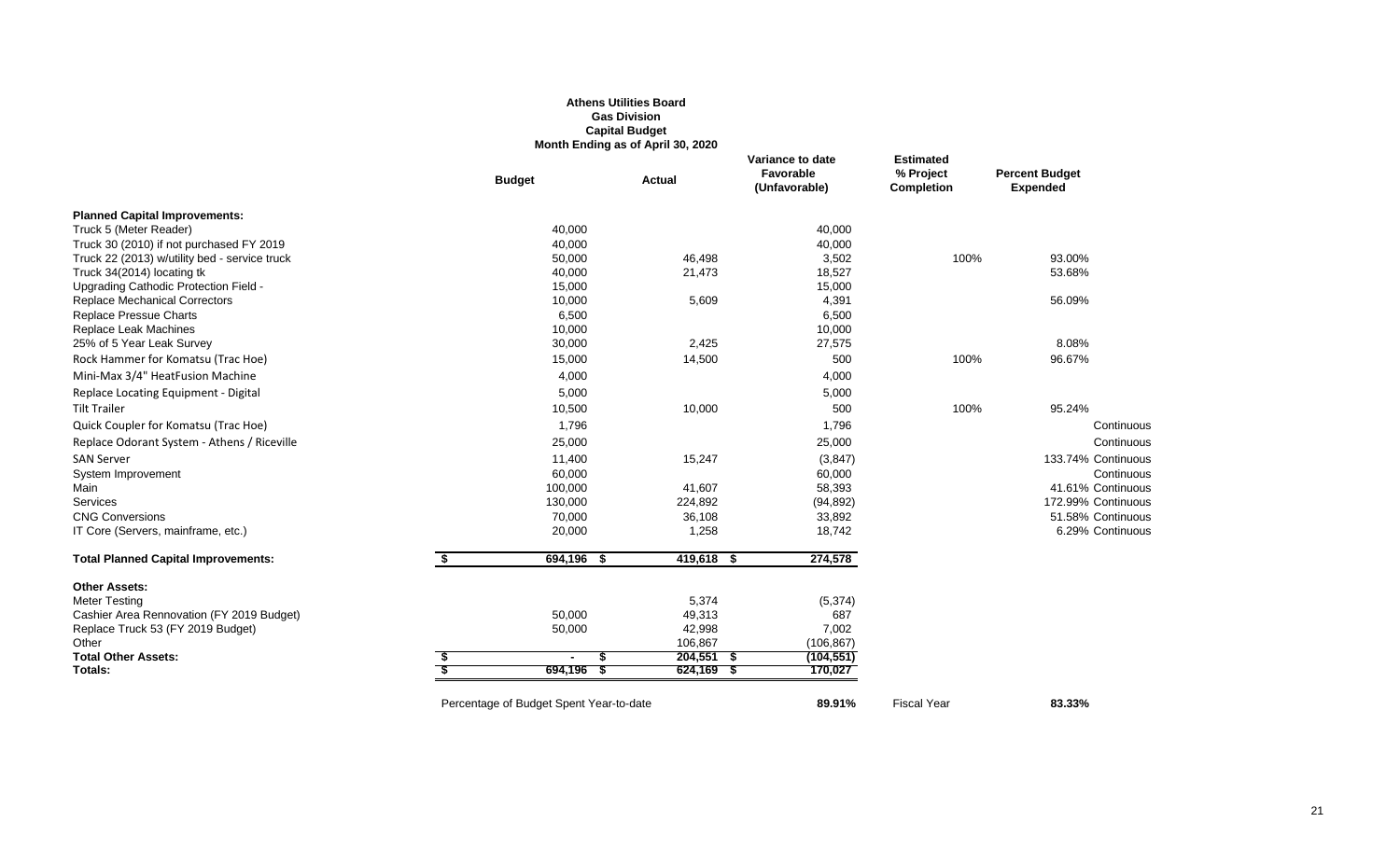#### **ATHENS UTILITIES BOARD WASTEWATER DIVISION BALANCE SHEET April 30, 2020**

|                                         |    |                   |                                  |                                            |    |                                         |    |                       | Change                     |
|-----------------------------------------|----|-------------------|----------------------------------|--------------------------------------------|----|-----------------------------------------|----|-----------------------|----------------------------|
| <b>Current Period</b><br>April 30, 2020 |    | <b>Prior Year</b> | Change from<br><b>Prior Year</b> |                                            |    | <b>Current Period</b><br>April 30, 2020 |    | Prior<br><b>Month</b> | from prior<br><b>Month</b> |
|                                         |    |                   |                                  | Assets:                                    |    |                                         |    |                       |                            |
|                                         |    |                   |                                  |                                            |    |                                         |    |                       |                            |
| 5,056,170.20                            |    | 5,111,662.19      | (55, 491.99)                     | Cash and Cash Equivalents                  |    | 5,056,170.20                            |    | 4,812,479.98          | 243,690.22                 |
| 442,810.77                              |    | 524,315.17        | (81, 504.40)                     | Receivables                                |    | 442,810.77                              |    | 483,868.49            | (41, 057.72)               |
| 0.00                                    |    | 0.00              | 0.00                             | Short Term Balances Due from Other Div.    |    | 0.00                                    |    | 0.00                  | 0.00                       |
| 38.488.30                               |    | 33.318.66         | 5.169.64                         | <b>Prepaid Expenses</b>                    |    | 38.488.30                               |    | 54,432.96             | (15,944.66)                |
| 289,427.77                              |    | 264,026.99        | 25,400.78                        | Materials and Supplies Inventory           |    | 289,427.77                              |    | 311,725.93            | (22, 298.16)               |
| 5,826,897.04                            |    | 5,933,323.01      | (106, 425.97)                    | <b>Total Current Assets</b>                |    | 5,826,897.04                            |    | 5,662,507.36          | 164,389.68                 |
| 0.00                                    |    | 0.00              | 0.00                             | Bond and Interest Sinking Fund and Reserve |    | 0.00                                    |    | 0.00                  | 0.00                       |
| 0.00                                    |    | 0.00              | 0.00                             | Reserve and Other                          |    | 0.00                                    |    | 0.00                  | 0.00                       |
| 0.00                                    |    | 0.00              | 0.00                             | <b>Total Restricted Assets</b>             |    | 0.00                                    |    | 0.00                  | 0.00                       |
| 0.00                                    |    | 299,999.31        | (299, 999.31)                    | Debt Issue Costs, Net of Amortization      |    | 0.00                                    |    | 0.00                  | 0.00                       |
| 510,520.69                              |    | 0.00              | 510,520.69                       | Deferred Pension Outflows                  |    | 510,520.69                              |    | 510,520.69            | 0.00                       |
| 56,578,126.87                           |    | 55,239,921.98     | 1,338,204.89                     | Sewer Utility Plant, at Cost               |    | 56,578,126.87                           |    | 56,484,145.97         | 93,980.90                  |
| (21, 439, 314.81)                       |    | (20, 203, 174.60) | (1,236,140.21)                   | Less: Accumulated Depreciation             |    | (21, 439, 314.81)                       |    | (21, 226, 497.61)     | (212, 817.20)              |
| 35,138,812.06                           |    | 35,036,747.38     | 102,064.68                       | <b>Net Sewer Utility Plant</b>             |    | 35,138,812.06                           |    | 35,257,648.36         | (118, 836.30)              |
| 35,649,332.75                           |    | 35,336,746.69     | 312,586.06                       | <b>Total Long Term Assets</b>              |    | 35,649,332.75                           |    | 35,768,169.05         | (118, 836.30)              |
| 41,476,229.79                           | S. | 41,270,069.70     | \$<br>206,160.09                 | <b>Total Assets</b>                        | S. | 41,476,229.79                           | \$ | 41,430,676.41         | \$<br>45,553.38            |
|                                         |    |                   |                                  | <b>Liabilities and Retained Earnings:</b>  |    |                                         |    |                       |                            |
| 68,383.58                               |    | 71,459.49         | (3,075.91)                       | <b>Accounts Payable</b>                    |    | 68,383.58                               |    | 60,463.19             | 7,920.39                   |
| 59,280.00                               |    | 61,385.00         | (2, 105.00)                      | <b>Customer Deposits</b>                   |    | 59,280.00                               |    | 59,300.00             | (20.00)                    |
| 167,173.04                              |    | 145,853.71        | 21,319.33                        | <b>Other Current Liabilities</b>           |    | 167,173.04                              |    | 166,707.65            | 465.39                     |
| 294,836.62                              |    | 278,698.20        | 16,138.42                        | <b>Total Current Liabilities</b>           |    | 294,836.62                              |    | 286,470.84            | 8,365.78                   |
| 0.00                                    |    | 0.00              | 0.00                             | <b>Bonds Payable</b>                       |    | 0.00                                    |    | 0.00                  | 0.00                       |
| 1,753,160.87                            |    | 1,888,541.83      | (135, 380.96)                    | Notes Payable - State of Tennessee         |    | 1,753,160.87                            |    | 1,764,566.49          | (11, 405.62)               |
| 13.590.578.39                           |    | 14,637,095.89     | (1,046,517.50)                   | Notes Payable - Other                      |    | 13,590,578.39                           |    | 13.590.578.39         | 0.00                       |
| 710,259.30                              |    | 591,068.25        | 119,191.05                       | Net Pension Liability                      |    | 710,259.30                              |    | 696,338.19            | 13,921.11                  |
| 53,070.27                               |    | 66.900.29         | (13,830.02)                      | <b>Deferred Pension Inflows</b>            |    | 53.070.27                               |    | 53.070.27             | 0.00                       |
| 16,107,068.83                           |    | 17,183,606.26     | (1,076,537.43)                   | <b>Total Long Term Liabilities</b>         |    | 16,107,068.83                           |    | 16,104,553.34         | 2,515.49                   |
| 25,074,324.34                           |    | 23,807,765.24     | 1,266,559.10                     | <b>Net Position</b>                        |    | 25,074,324.34                           |    | 25,039,652.23         | 34,672.11                  |
| 41,476,229.79                           | S. | 41,270,069.70     | \$<br>206,160.09                 | <b>Total Liabilities and Net Assets</b>    | \$ | 41,476,229.79                           | S. | 41,430,676.41         | \$<br>45,553.38            |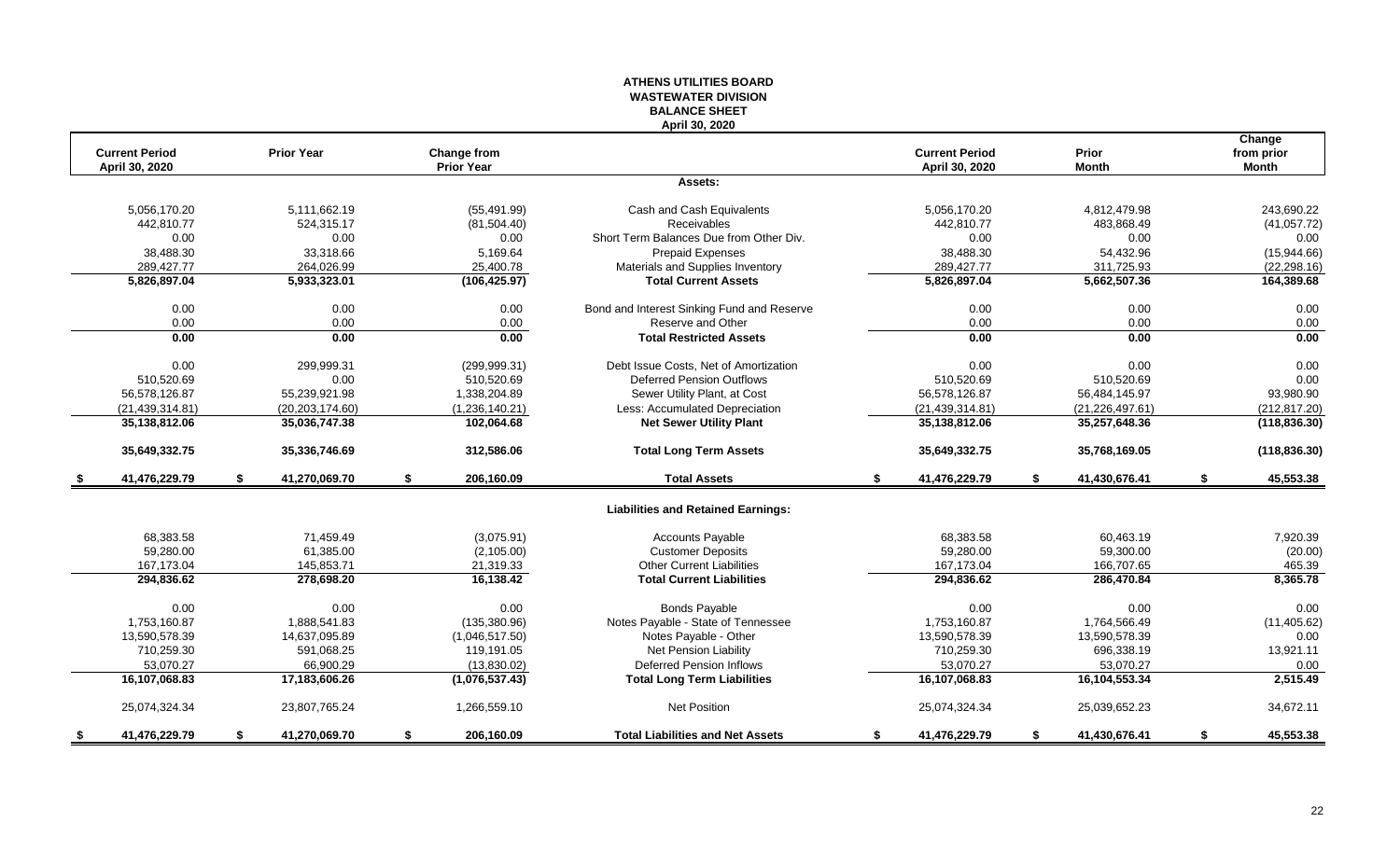#### Athens Utilities Board Profit and Loss Statement - Wastewater April 30, 2020

| Year-to-Date<br>April 30, 2020 | Year-to-Date<br><b>Prior Year</b> | Variance<br>Favorable<br>(Unfavorable) |                                            | Current<br>Month<br>April 30, 2020 | Current<br>Month<br><b>Prior Year</b> | Variance<br>Favorable<br>(Unfavorable) |
|--------------------------------|-----------------------------------|----------------------------------------|--------------------------------------------|------------------------------------|---------------------------------------|----------------------------------------|
|                                |                                   |                                        | <b>REVENUE:</b>                            |                                    |                                       |                                        |
| 1,748,617.92                   | 1,694,431.99                      | 54,185.93                              | Residential                                | 172,856.38                         | 163,166.22                            | 9,690.16                               |
| 1,508,132.05                   | 1,495,227.01                      | 12,905.04                              | <b>Small Commercial</b>                    | 123,062.30                         | 155,995.74                            | (32, 933.44)                           |
| 2,203,090.14                   | 2,055,218.16                      | 147,871.98                             | Large Commercial                           | 200,447.68                         | 240,820.92                            | (40, 373.24)                           |
| 148,133.29                     | 173,322.72                        | (25, 189.43)                           | Other                                      | 15,856.91                          | 29,703.36                             | (13,846.45)                            |
| 5,607,973.40                   | 5,418,199.88                      | 189,773.52                             | <b>Total Revenue</b>                       | 512,223.27                         | 589,686.24                            | (77, 462.97)                           |
|                                |                                   |                                        | <b>OPERATING AND MAINTENANCE EXPENSES:</b> |                                    |                                       |                                        |
| 1,175,452.11                   | 1,228,246.57                      | 52.794.46                              | Sewer Treatment Plant Expense              | 135,330.04                         | 128,619.52                            | (6,710.52)                             |
| 77,908.97                      | 87,390.60                         | 9,481.63                               | <b>Pumping Station Expense</b>             | 9,990.93                           | 8,927.54                              | (1,063.39)                             |
| 271,497.91                     | 253,324.60                        | (18, 173.31)                           | <b>General Expense</b>                     | 19,538.19                          | 30,464.12                             | 10,925.93                              |
| 415,614.81                     | 119,668.71                        | (295, 946.10)                          | Cust. Service and Cust. Acct. Expense      | 12,079.67                          | 12,615.68                             | 536.01                                 |
| 823,950.67                     | 741,151.88                        | (82, 798.79)                           | Administrative and General Expense         | 98,448.14                          | 68,546.01                             | (29, 902.13)                           |
| 2,764,424.47                   | 2,429,782.36                      | (334, 642.11)                          | <b>Total Operating Expenses</b>            | 275,386.97                         | 249, 172.87                           | (26, 214.10)                           |
|                                |                                   |                                        | <b>Maintenance Expense</b>                 |                                    |                                       |                                        |
| 143,938.86                     | 143,865.70                        | (73.16)                                | Sewer Treatment Plant Expense              | 16,122.85                          | 16,793.89                             | 671.04                                 |
| 68,974.85                      | 71,970.09                         | 2,995.24                               | <b>Pumping Station Expense</b>             | 7,631.91                           | 5,097.58                              | (2,534.33)                             |
| 347,124.84                     | 292,930.67                        | (54, 194.17)                           | <b>General Expense</b>                     | 41,733.78                          | 32,470.45                             | (9, 263.33)                            |
| 6,036.22                       | 6,201.89                          | 165.67                                 | Administrative and General Expense         | 845.07                             | 174.55                                | (670.52)                               |
| 566,074.77                     | 514,968.35                        | (51, 106.42)                           | <b>Total Maintenance Expense</b>           | 66,333.61                          | 54,536.47                             | (11,797.14)                            |
|                                |                                   |                                        |                                            |                                    |                                       |                                        |
|                                |                                   |                                        | <b>Other Operating Expenses</b>            |                                    |                                       |                                        |
| 1,397,918.58                   | 1,311,591.87                      | (86, 326.71)                           | Depreciation                               | 188,747.62                         | 136,898.01                            | (51,849.61)                            |
| 1,397,918.58                   | 1,311,591.87                      | (86, 326.71)                           | <b>Total Other Operating Expenses</b>      | 188,747.62                         | 136,898.01                            | (51,849.61)                            |
| 4,728,417.82                   | 4,256,342.58                      | (472, 075.24)                          | <b>Operating and Maintenance Expenses</b>  | 530,468.20                         | 440,607.35                            | (89, 860.85)                           |
| 879,555.58                     | 1,161,857.30                      | (282, 301.72)                          | <b>Operating Income</b>                    | (18, 244.93)                       | 149,078.89                            | (167, 323.82)                          |
| 50,271.96                      | 15,578.04                         | 34,693.92                              | Other Income                               | 7,868.19                           | 1,831.87                              | 6,036.32                               |
| 929,827.54                     | 1,177,435.34                      | (247, 607.80)                          | <b>Total Income</b>                        | (10, 376.74)                       | 150,910.76                            | (161, 287.50)                          |
| 7,653.63                       | 7,838.74                          | 185.11                                 | Other Expense                              | 0.00                               | 112.00                                | 112.00                                 |
| 922,173.91                     | 1,169,596.60                      | (247, 422.69)                          | Net Income Before Debt Expense             | (10, 376.74)                       | 150,798.76                            | (161, 175.50)                          |
|                                |                                   |                                        | <b>DEBT RELATED EXPENSES:</b>              |                                    |                                       |                                        |
| 0.00                           | 0.00                              | 0.00                                   | Amortization of Debt Discount              | 0.00                               | 0.00                                  | 0.00                                   |
| 0.00                           | 0.00                              | 0.00                                   | <b>Bond Interest</b>                       | 0.00                               | 0.00                                  | 0.00                                   |
| 211,246.65                     | 245,948.08                        | 34,701.43                              | <b>Other Debt Interest</b>                 | 26,252.61                          | 25,572.42                             | (680.19)                               |
| 211,246.65                     | 245,948.08                        | 34,701.43                              | <b>Total debt related expenses</b>         | 26,252.61                          | 25,572.42                             | (680.19)                               |
| 710,927.26                     | 923,648.52                        | (212, 721.26)                          | <b>Net Before Extraordinary</b>            | (36,629.35)                        | 125,226.34                            | (161, 855.69)                          |
| 306,009.06                     | 398,881.61                        | (92, 872.55)                           | Grants, Contributions, Extraordinary       | 71,301.46                          | 17,948.52                             | 53,352.94                              |
| 1,016,936.32<br>- \$           | 1,322,530.13                      | (305, 593.81)<br>£.                    | <b>Change in Net Assets</b>                | 34,672.11<br>S                     | 143,174.86<br>S                       | (108, 502.75)                          |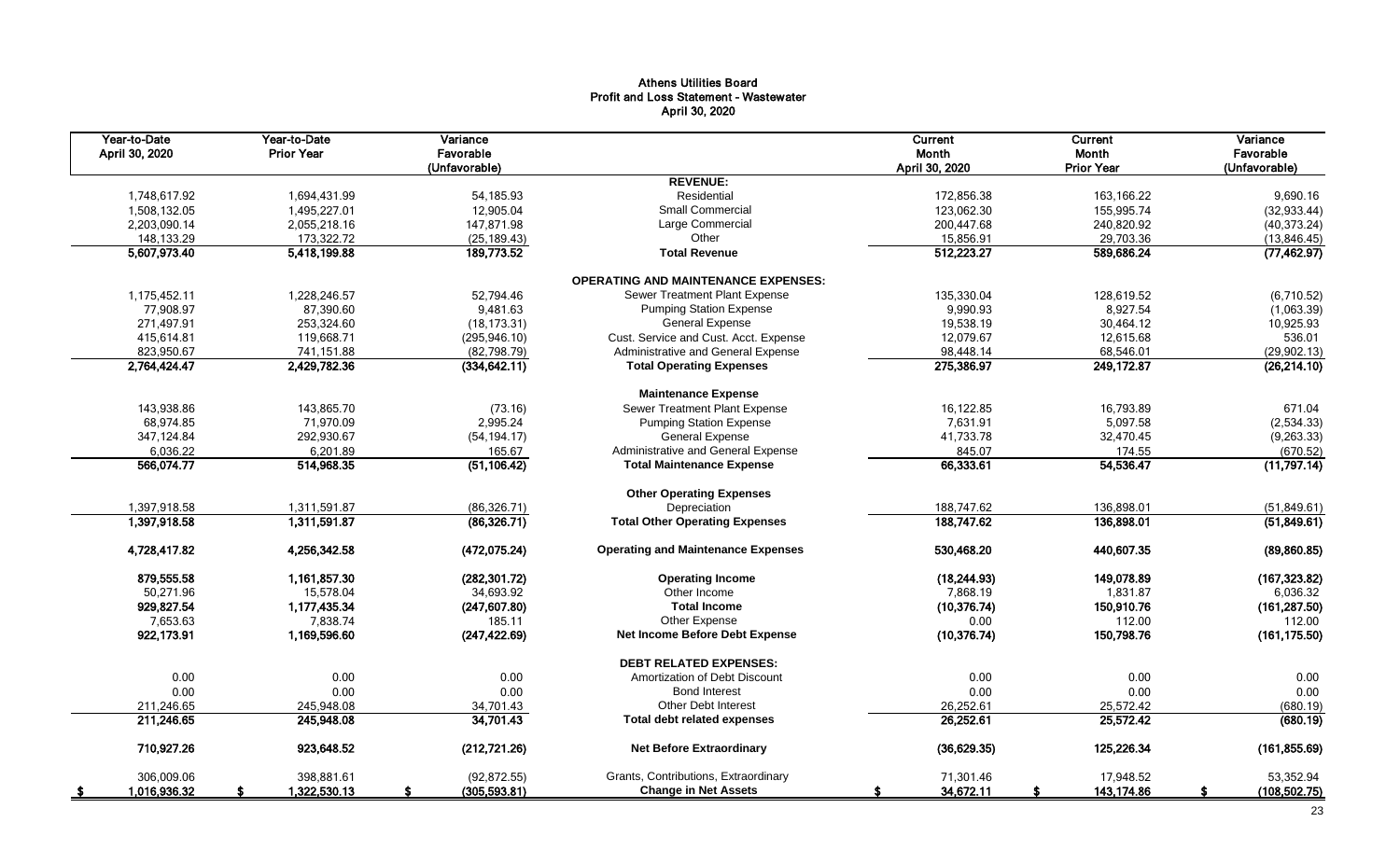#### Athens Utilities Board Budget Comparison - Wastewater April 30, 2020

| Year-to-Date<br>April 30, 2020 | Year-to-Date<br><b>Budget</b> | $Y-T-D$<br>Variance | <b>Description</b>                          | <b>Current Month</b><br>April 30, 2020 | <b>Monthly</b><br><b>Budget</b> | <b>Budget</b><br>Variance |
|--------------------------------|-------------------------------|---------------------|---------------------------------------------|----------------------------------------|---------------------------------|---------------------------|
|                                |                               |                     | <b>REVENUE:</b>                             |                                        |                                 |                           |
|                                |                               |                     | Residential                                 |                                        |                                 |                           |
| 1,748,617.92                   | 1,727,999.77                  | 20,618.15           |                                             | 172,856.38                             | 162,832.57                      | 10,023.81                 |
| 1,508,132.05                   | 1,423,217.62                  | 84,914.43           | Small Commercial                            | 123,062.30                             | 147,250.56                      | (24, 188.26)              |
| 2,203,090.14                   | 1,508,007.04                  | 695,083.10          | Large Commercial                            | 200,447.68                             | 160,857.08                      | 39,590.60                 |
| 148,133.29                     | 143,424.98                    | 4,708.31            | Other                                       | 15,856.91                              | 15,975.98                       | (119.07)                  |
| 5,607,973.40                   | 4,802,649.41                  | 805,323.99          | <b>Total Revenue</b>                        | 512,223.27                             | 486,916.19                      | 25,307.08                 |
|                                |                               |                     | <b>OPERATING AND MAINTENANCE EXPENSES:</b>  |                                        |                                 |                           |
| 1,175,452.11                   | 1,088,436.38                  | (87,015.73)         | Sewer Treatment Plant Expense               | 135,330.04                             | 114,772.07                      | (20, 557.97)              |
| 77.908.97                      | 71.504.60                     | (6,404.37)          | <b>Pumping Station Expense</b>              | 9,990.93                               | 7,182.48                        | (2,808.45)                |
| 271,497.91                     | 273,957.19                    | 2,459.28            | <b>General Expense</b>                      | 19,538.19                              | 28,836.19                       | 9,298.00                  |
| 415,614.81                     | 123,275.11                    | (292, 339.70)       | Customer Service and Customer Acct. Expense | 12,079.67                              | 11,822.69                       | (256.98)                  |
| 823,950.67                     | 805,939.47                    | (18,011.20)         | Administrative and General Expense          | 98,448.14                              | 81,525.19                       | (16,922.95)               |
| 2,764,424.47                   | 2,363,112.75                  | (401, 311.72)       | <b>Total Operating Expenses</b>             | 275,386.97                             | 244,138.61                      | (31, 248.36)              |
|                                |                               |                     | <b>Maintenance Expense</b>                  |                                        |                                 |                           |
| 143,938.86                     | 145,225.64                    | 1,286.78            | Sewer Treatment Plant Expense               | 16,122.85                              | 16,355.40                       | 232.55                    |
| 68,974.85                      | 70,255.64                     | 1,280.79            | <b>Pumping Station Expense</b>              | 7,631.91                               | 8,271.91                        | 640.00                    |
| 347,124.84                     | 224,160.79                    | (122, 964.05)       | <b>General Expense</b>                      | 41,733.78                              | 25,017.54                       | (16, 716.24)              |
| 6,036.22                       | 4,503.23                      | (1,532.99)          | Administrative and General Expense          | 845.07                                 | 403.27                          | (441.80)                  |
| 566,074.77                     | 444,145.30                    | (121, 929.47)       | <b>Total Maintenance Expense</b>            | 66,333.61                              | 50,048.12                       | (16, 285.49)              |
|                                |                               |                     |                                             |                                        |                                 |                           |
|                                |                               |                     | <b>Other Operating Expenses</b>             |                                        |                                 |                           |
| 1,397,918.58                   | 1,228,823.14                  | (169, 095.44)       | Depreciation                                | 188,747.62                             | 123,432.50                      | (65, 315.12)              |
| 1,397,918.58                   | 1,228,823.14                  | (169, 095.44)       | <b>Total Other Operating Expenses</b>       | 188,747.62                             | 123,432.50                      | (65, 315.12)              |
| 4,728,417.82                   | 4,036,081.20                  |                     | <b>Operating and Maintenance Expenses</b>   | 530,468.20                             | 417,619.24                      | (112, 848.96)             |
|                                |                               | (692, 336.62)       |                                             |                                        |                                 |                           |
| 879,555.58                     | 766,568.21                    | 112,987.37          | <b>Operating Income</b>                     | (18, 244.93)                           | 69,296.95                       | (87, 541.88)              |
| 50,271.96                      | 15,090.93                     | 35,181.03           | Other Income                                | 7,868.19                               | 1,369.90                        | 6,498.29                  |
| 929,827.54                     | 781,659.14                    | 148,168.40          | <b>Total Income</b>                         | (10, 376.74)                           | 70,666.85                       | (81, 043.59)              |
| 7,653.63                       | 4,884.56                      | (2,769.07)          | Other Expense                               | 0.00                                   | 26.92                           | 26.92                     |
| 922,173.91                     | 776.774.58                    | 145,399.33          | <b>Net Income Before Debt Expense</b>       | (10, 376.74)                           | 70,639.93                       | (81,016.67)               |
|                                |                               |                     | <b>DEBT RELATED EXPENSES:</b>               |                                        |                                 |                           |
| 0.00                           | 0.00                          | 0.00                | Amortization of Debt Discount               | 0.00                                   | 0.00                            | 0.00                      |
| 0.00                           | 0.00                          | 0.00                | <b>Bond Interest</b>                        | 0.00                                   | 0.00                            | 0.00                      |
| 211,246.65                     | 204,382.44                    | (6,864.21)          | <b>Other Debt Interest</b>                  | 26,252.61                              | 22,272.63                       | (3,979.98)                |
| 211,246.65                     | 204,382.44                    | (6,864.21)          | <b>Total debt related expenses</b>          | 26,252.61                              | 22,272.63                       | (3,979.98)                |
| 710,927.26                     | 572,392.14                    | 138,535.12          | <b>Net Before Extraordinary</b>             | (36, 629.35)                           | 48,367.29                       | (84,996.64)               |
| 306,009.06                     | 375,000.00                    | (68,990.94)         | Grants, Contributions, Extraordinary        | 71,301.46                              | 37,500.00                       | 33,801.46                 |
| 1,016,936.32<br>- \$           | 947,392.14<br>\$              | \$<br>69,544.18     | <b>Change in Net Assets</b>                 | 34,672.11<br>\$                        | 85,867.29<br>\$                 | (51, 195.18)<br>\$        |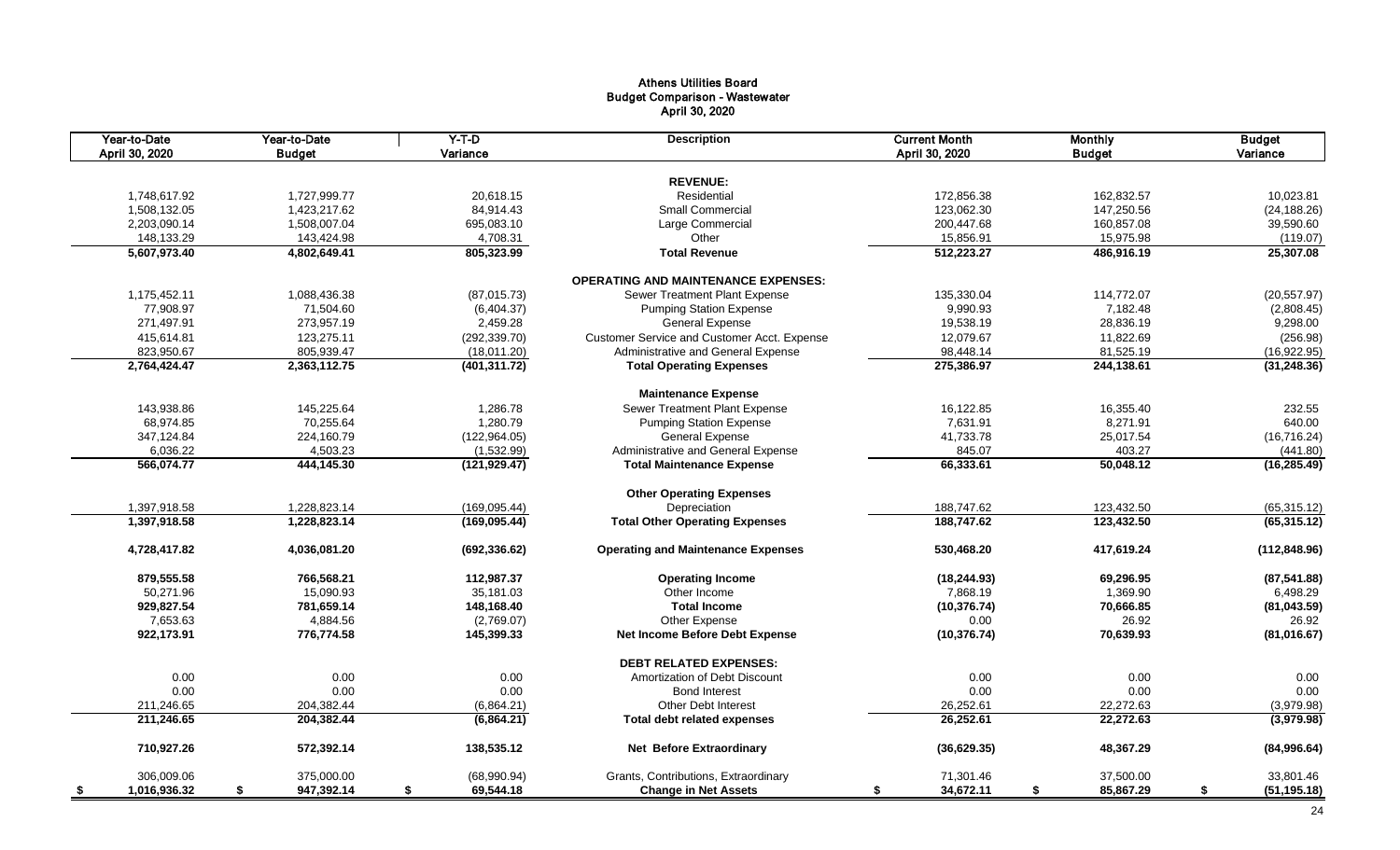#### **Athens Utilities Board Wastewater Division STATEMENTS OF CASH FLOWS April 30, 2020**

| Year-to-Date<br>April 30, 2020 |    | Year-to-Date<br><b>Prior Year</b> |    | Variance      |                                                                 | <b>Month to Date</b><br>April 30, 2020 |    | <b>Month to Date</b><br><b>Prior Year</b> | Variance        |
|--------------------------------|----|-----------------------------------|----|---------------|-----------------------------------------------------------------|----------------------------------------|----|-------------------------------------------|-----------------|
|                                |    |                                   |    |               | <b>CASH FLOWS FROM OPERATING ACTIVITIES:</b>                    |                                        |    |                                           |                 |
| 710,927.26                     |    | 923,648.52                        |    | (212, 721.26) | Net Operating Income                                            | (36,629.35)                            |    | 125,226.34                                | (161, 855.69)   |
|                                |    |                                   |    |               | <b>Adjustments to Reconcile Operating Income</b>                |                                        |    |                                           |                 |
|                                |    |                                   |    |               | to Net Cash Provided by Operations:                             |                                        |    |                                           |                 |
| 1.397.918.58                   |    | 1.311.591.87                      |    | 86,326.71     | Depreciation                                                    | 188.747.62                             |    | 136.898.01                                | 51.849.61       |
|                                |    |                                   |    |               | <b>Changes in Assets and Liabilities:</b>                       |                                        |    |                                           |                 |
| 88,061.40                      |    | (92,600.35)                       |    | 180,661.75    | <b>Accounts Receivable</b>                                      | 41,057.72                              |    | (40, 563.86)                              | 81,621.58       |
| 0.00                           |    | 0.00                              |    | 0.00          | Due from (to) Other Divisions                                   | 0.00                                   |    | 0.00                                      | 0.00            |
| 0.00                           |    | 0.00                              |    | 0.00          | Short Term Notes to Other Divisions                             | 0.00                                   |    | 0.00                                      | 0.00            |
| (27, 145.17)                   |    | 149,231.11                        |    | (176, 376.28) | <b>Prepaid Expenses</b>                                         | 15,944.66                              |    | 34,473.84                                 | (18,529.18)     |
| (26, 106.98)                   |    | 132.776.17                        |    | (158, 883.15) | <b>Deferred Pension Outflows</b>                                | 0.00                                   |    | 0.00                                      | 0.00            |
| (23,942.97)                    |    | (19,068.79)                       |    | (4,874.18)    | <b>Materials and Supplies</b>                                   | 22,298.16                              |    | 16,397.51                                 | 5,900.65        |
| (160, 146.25)                  |    | 964.94                            |    | (161, 111.19) | <b>Accounts Payable</b>                                         | 7,920.39                               |    | (9,387.62)                                | 17,308.01       |
| (1,949.07)                     |    | (12, 467.44)                      |    | 10,518.37     | <b>Accrued Liabilities</b>                                      | 465.39                                 |    | (6,321.51)                                | 6,786.90        |
| (60, 339.81)                   |    | (168, 916.21)                     |    | 108,576.40    | Retirements and Salvage                                         | 352,279.64                             |    | 10,120.24                                 | 342,159.40      |
| (2,920.00)                     |    | (1,965.00)                        |    | (955.00)      | <b>Customer Deposits</b>                                        | (20.00)                                |    | (220.00)                                  | 200.00          |
| (3,395.10)                     |    | (15, 973.87)                      |    | 12,578.77     | Net Pension Liability                                           | 13,921.11                              |    | 11,680.23                                 | 2,240.88        |
| 0.00                           |    | 0.00                              |    | 0.00          | <b>Deferred Pension Inflows</b>                                 | 0.00                                   |    | 0.00                                      | 0.00            |
| 1,890,961.89                   |    | 2,207,220.95                      |    | (316, 259.06) | <b>Total Cash from Operating Activities</b>                     | 605,985.34                             |    | 278,303.18                                | 327,682.16      |
|                                |    |                                   |    |               |                                                                 |                                        |    |                                           |                 |
|                                |    |                                   |    |               | <b>CASH FLOWS FROM NONCAPITAL FINANCING ACTIVITIES:</b>         |                                        |    |                                           |                 |
| 0.00                           |    | 0.00                              |    | 0.00          | Changes in Bonds payable                                        | 0.00                                   |    | 0.00                                      | 0.00            |
| (113.041.35)                   |    | (110, 374.28)                     |    | (2,667.07)    | Changes in Notes Payable                                        | (11, 405.62)                           |    | (11, 136.52)                              | (269.10)        |
| (113, 041.35)                  |    | (110, 374.28)                     |    | (2,667.07)    | <b>Total Cash from Noncapital Financing Activities</b>          | (11, 405.62)                           |    | (11, 136.52)                              | (269.10)        |
|                                |    |                                   |    |               |                                                                 |                                        |    |                                           |                 |
|                                |    |                                   |    |               | <b>CASH FROM INVESTING ACTIVITIES:</b>                          |                                        |    |                                           |                 |
| 0.00                           |    | 0.00                              |    | 0.00          | <b>Prior Period Adjustment</b>                                  | 0.00                                   |    | 0.00                                      | 0.00            |
| 306.009.06                     |    | 398.881.61                        |    | (92, 872.55)  | <b>Grants Contributions &amp; Other Extraordinary</b>           | 71.301.46                              |    | 17,948.52                                 | 53,352.94       |
| 0.00                           |    | 0.00                              |    | 0.00          | Adjust Net Pension Obligation                                   | 0.00                                   |    | 0.00                                      | 0.00            |
| (1,477,783.98)                 |    | (1,311,393.81)                    |    | (166, 390.17) | Changes in Sewer Utility Plant                                  | (422, 190.96)                          |    | (97, 260.70)                              | (324, 930.26)   |
| (1, 171, 774.92)               |    | (912, 512.20)                     |    | (259, 262.72) | <b>Total Cash from Capital and Related Investing Activities</b> | (350, 889.50)                          |    | (79, 312.18)                              | (271, 577.32)   |
| 606.145.62                     | S. | 1,184,334.47                      | \$ | (578, 188.85) | <b>Net Changes in Cash Position</b>                             | S.<br>243,690.22                       | \$ | 187,854.48                                | \$<br>55,835.74 |
|                                |    |                                   |    |               |                                                                 |                                        |    |                                           |                 |
| 4,450,024.58                   |    | 3,927,327.72                      |    | 522,696.86    | Cash at Beginning of Period                                     | 4,812,479.98                           |    | 4,923,807.71                              | (111, 327.73)   |
| 5,056,170.20                   |    | 5,111,662.19                      |    | (55, 491.99)  | Cash at End of Period                                           | 5,056,170.20                           |    | 5,111,662.19                              | (55, 491.99)    |
| 606.145.62                     |    | 1,184,334.47                      | S  | (578, 188.85) | <b>Changes in Cash and Equivalents</b>                          | 243.690.22<br>S.                       | S. | 187,854.48                                | \$<br>55,835.74 |
|                                |    |                                   |    |               |                                                                 |                                        |    |                                           |                 |

**Long-Term Debt** \$15,343,739.26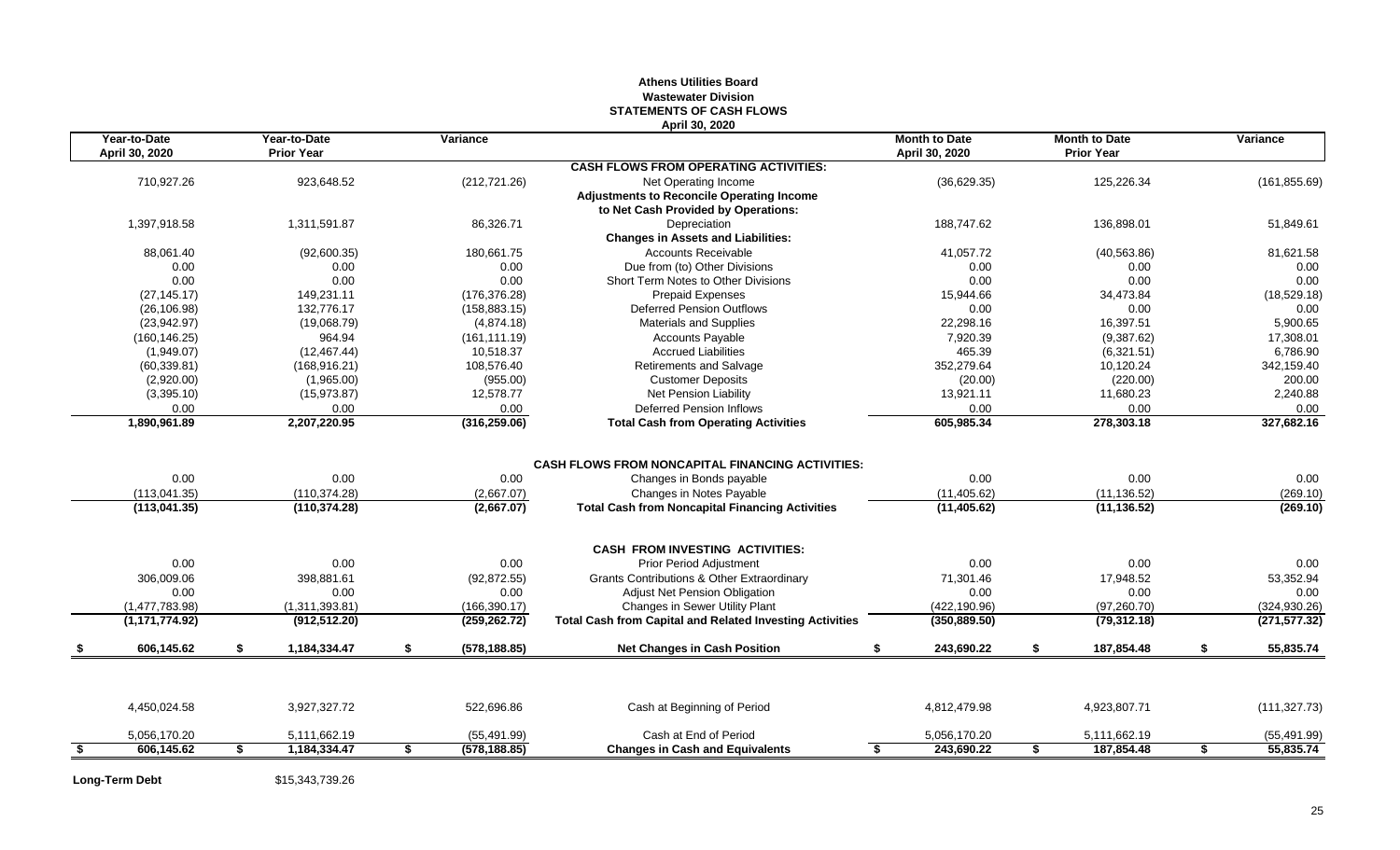#### Athens Utilities Board Statistics Report April 30, 2020

#### Wastewater:

|                            | Current | Prior |          | # Accounts |
|----------------------------|---------|-------|----------|------------|
| Number of services:        | Month   | Year  | Change   | Change     |
| Residential - Inside City  | 4,340   | 4,319 | 0.49%    | 21         |
| Residential - Outside City | 61      | 55    | 10.91%   | 6II        |
| Commercial - Inside City   | 930     | 934   | $-0.43%$ | $-4$       |
| Commercial - Outside City  |         |       | $0.00\%$ | Οll        |
| <b>Total Services</b>      | 5,335   | 5.312 | 0.43%    | <b>23I</b> |

| <b>Sales Volumes:</b>      |           | Year-to-Date      |            |           |                   |           |
|----------------------------|-----------|-------------------|------------|-----------|-------------------|-----------|
| Gallonsx100                | 4/30/2020 | <b>Prior Year</b> | Change     | 4/30/2020 | <b>Prior Year</b> | Change    |
| Residential - Inside City  | 150,397   | 136,365           | 10.29%     | 1,530,059 | 1,510,295         | 1.31%     |
| Residential - Outside City | 2,099     | 1,830             | 14.70%     | 23,296    | 22,405            | 3.98%     |
| Commercial - Inside City   | 166,714   | 213,051           | $-21.75\%$ | 2,115,007 | 2,080,219         | 1.67%     |
| Commercial - Outside City  | 10.251    | 11.101            | -7.66%     | 107.722   | 111.170           | $-3.10\%$ |
|                            | 329,461   | 362.347           | $-9.08\%$  | 3,776,084 | 3.724.089         | 1.40%     |

| Employment         |                |                   |                   |
|--------------------|----------------|-------------------|-------------------|
|                    | April 30, 2020 | <b>Prior Year</b> | <b>Difference</b> |
| Employee Headcount | 18.00          | 19.00             | $-1.00$           |
|                    | 19.57          | 20.23             | $-0.66$           |
| <b>Y-T-D FTE</b>   | 19.95          | 19.96             | $-0.01$           |

| Total Company Employment |                |                   |                   |
|--------------------------|----------------|-------------------|-------------------|
|                          | April 30, 2020 | <b>Prior Year</b> | <b>Difference</b> |
| Company Total Headcount: | 100.00         | 99.00             | 1.00              |
| Company Total FTE        | 107.44         | 105.35            | 2.09              |
| Company Y-T-D FTE        | 107.04         | 103.30            | 3.74              |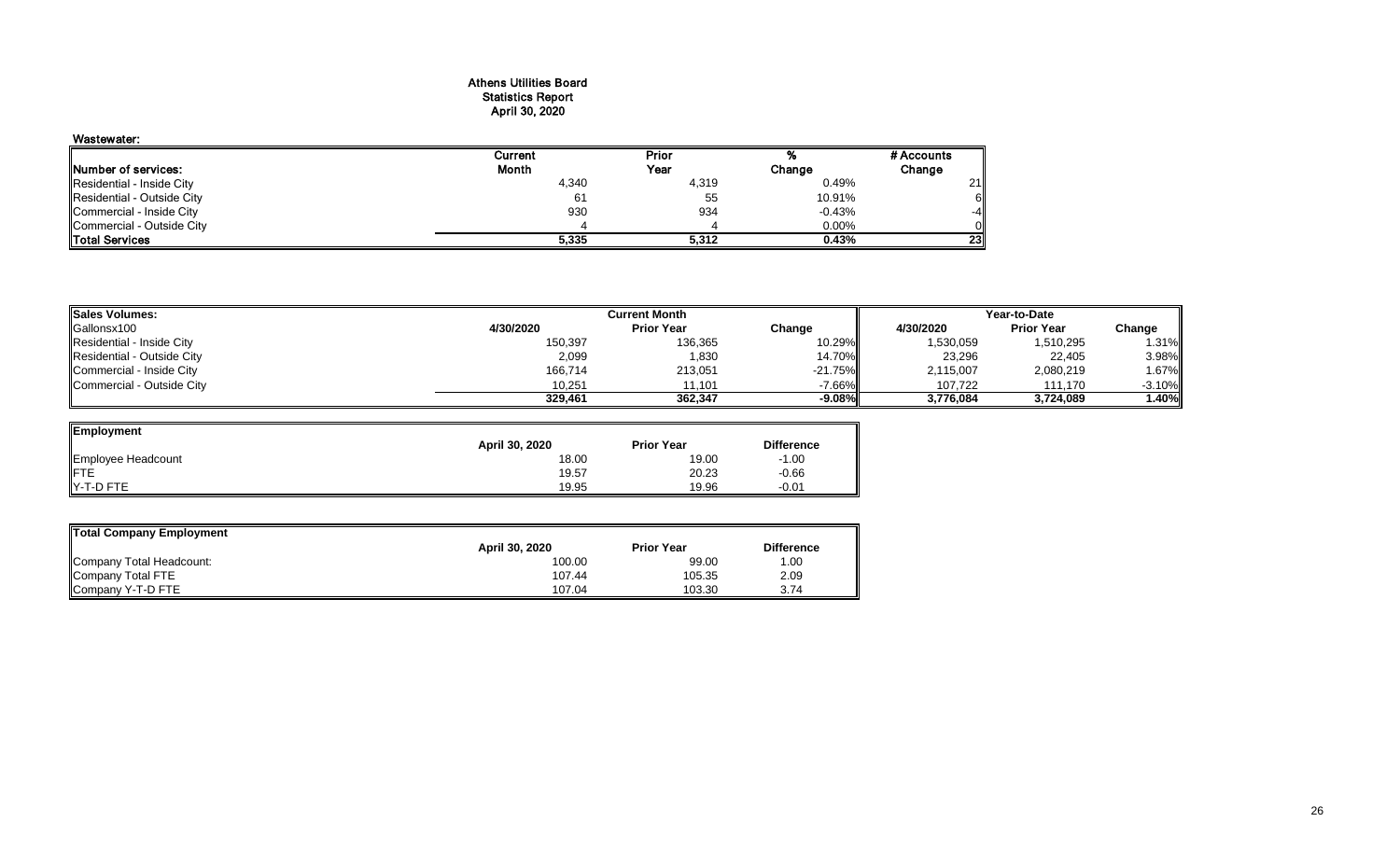#### **Athens Utilities Board Wastewater Division Capital Budget Month Ending as of April 30, 2020**

|                                                                        | <b>Budget</b>                           | <b>Actual</b> | <b>Variance to Date</b><br>Favorable<br>(Unfavorable) | <b>Estimated</b><br>% Project<br><b>Completion</b> | <b>Percent Budget</b><br><b>Expended</b> |
|------------------------------------------------------------------------|-----------------------------------------|---------------|-------------------------------------------------------|----------------------------------------------------|------------------------------------------|
| <b>Planned Capital Improvements:</b>                                   |                                         |               |                                                       |                                                    |                                          |
| Replace Truck #67 (1994 Chevy Dump Truck)                              | 80,000                                  | 87,520        | (7, 520)                                              |                                                    | 109.40%                                  |
| Replace Trencher (2004)                                                | 18,000                                  | 17,850        | 150                                                   | 100%                                               | 99.17%                                   |
| <b>Trailer for Mini Excavator</b>                                      | 8,000                                   | 6,690         | 1,310                                                 | 100%                                               | 83.63%                                   |
| Denso Pump Station - ARC (\$450,000 grant)<br>*remaining 90% from FY19 | 880,000                                 | 692,871       | 187,129                                               | 90%                                                | 78.74%                                   |
| Madison Avenue Gravity Sewer Replacement                               | 750,000                                 | 1,054         | 748,946                                               |                                                    | 0.14%                                    |
| Oost WWTP UV Bulbs                                                     | 45,000                                  |               | 45,000                                                |                                                    |                                          |
| NMC WWTP UV Bulbs                                                      | 15,000                                  |               | 15,000                                                |                                                    |                                          |
| <b>NMC Oxidation Ditch Mixer</b>                                       | 175,000                                 | 101,315       | 73,685                                                |                                                    | 57.89%                                   |
| Flow Monitors for Collection System(6 units)                           | 30,000                                  | 1,951         | 28,049                                                |                                                    | 6.50%                                    |
| Sterling Road P.S. spare rotator assy.                                 | 17,000                                  | 15,818        | 1,182                                                 |                                                    | 93.05%                                   |
| <b>TDOT Highway 30 Project</b>                                         | 30,000                                  | 4,712         | 25,288                                                | 50%                                                | 15.71%                                   |
| <b>SAN Server</b>                                                      | 9,600                                   | 12,839        | (3,239)                                               |                                                    | 133.74%                                  |
| Oostanaula WWTP Refurbishment                                          | 100,000                                 | 80,349        | 19,651                                                |                                                    | 80.35% Continuous                        |
| NMC WWTP Refurbishment                                                 | 100,000                                 | 69,104        | 30,896                                                |                                                    | 69.10% Continuous                        |
| Admin and Operators Buildings Maint. - Oost.                           | 30,000                                  |               | 30,000                                                |                                                    | Continuous                               |
| Laboratory Equipment                                                   | 15,000                                  | 5,744         | 9,256                                                 |                                                    | 38.29% Continuous                        |
| <b>Lift Station Rehabilitation</b>                                     | 25,000                                  | 29,312        | (4, 312)                                              |                                                    | 117.25% Continuous                       |
| <b>Field and Safety Equipment</b>                                      | 15,000                                  | 7,115         | 7,885                                                 |                                                    | 47.44% Continuous                        |
| <b>Collection System Rehab</b>                                         | 500,000                                 | 239,727       | 260,273                                               |                                                    | 47.95% Continuous                        |
| <b>Material Donations</b>                                              | 5,000                                   | 1,733         | 3,267                                                 |                                                    | 34.66% Continuous                        |
| Technology (SCADA, Computers)                                          | 30,000                                  | 9,012         | 20,988                                                |                                                    | 30.04% Continuous                        |
| Services                                                               | 100,000                                 | 114,956       | (14, 956)                                             |                                                    | 114.96% Continuous                       |
| Extensions                                                             | 25,000                                  | 10,866        | 14,135                                                |                                                    | 43.46% Continuous                        |
| <b>Grinder Pump Core Replacements</b>                                  | 25,000                                  | 13,571        | 11,429                                                |                                                    | 54.28% Continuous                        |
| <b>Rehabilitation of Services</b>                                      | 75,000                                  | 39,820        | 35,180                                                |                                                    | 53.09% Continuous                        |
| IT Core (Servers, mainframe, etc.)                                     | 20,000                                  |               | 20,000                                                |                                                    | Continuous                               |
| <b>Total Planned Capital Improvements:</b>                             | \$<br>$3,122,600$ \$                    | 1,563,929 \$  | 1,558,671                                             |                                                    |                                          |
| <b>Other Assets:</b>                                                   |                                         |               |                                                       |                                                    |                                          |
| NMC Sludge Pit Mixer (FY2019 Budget)                                   | 30,000                                  | 29,300        | 700                                                   |                                                    |                                          |
| Tellico Hills CDBG (FY 2019 Budget)                                    | 804,245                                 | 815,356       | (11, 111)                                             |                                                    |                                          |
| Other                                                                  |                                         | $\Omega$      | $\sim$                                                |                                                    |                                          |
| <b>Total Other Assets</b>                                              | \$<br>834,245 \$                        | 844,656 \$    | (10, 411)                                             |                                                    |                                          |
| Totals:                                                                | \$<br>3,956,845<br>- \$                 | 2,408,585     | 1,548,260<br>- \$                                     |                                                    |                                          |
|                                                                        | Percentage of Budget Spent Year-to-date |               | 60.87%                                                | <b>Fiscal Year</b>                                 | 83.33%                                   |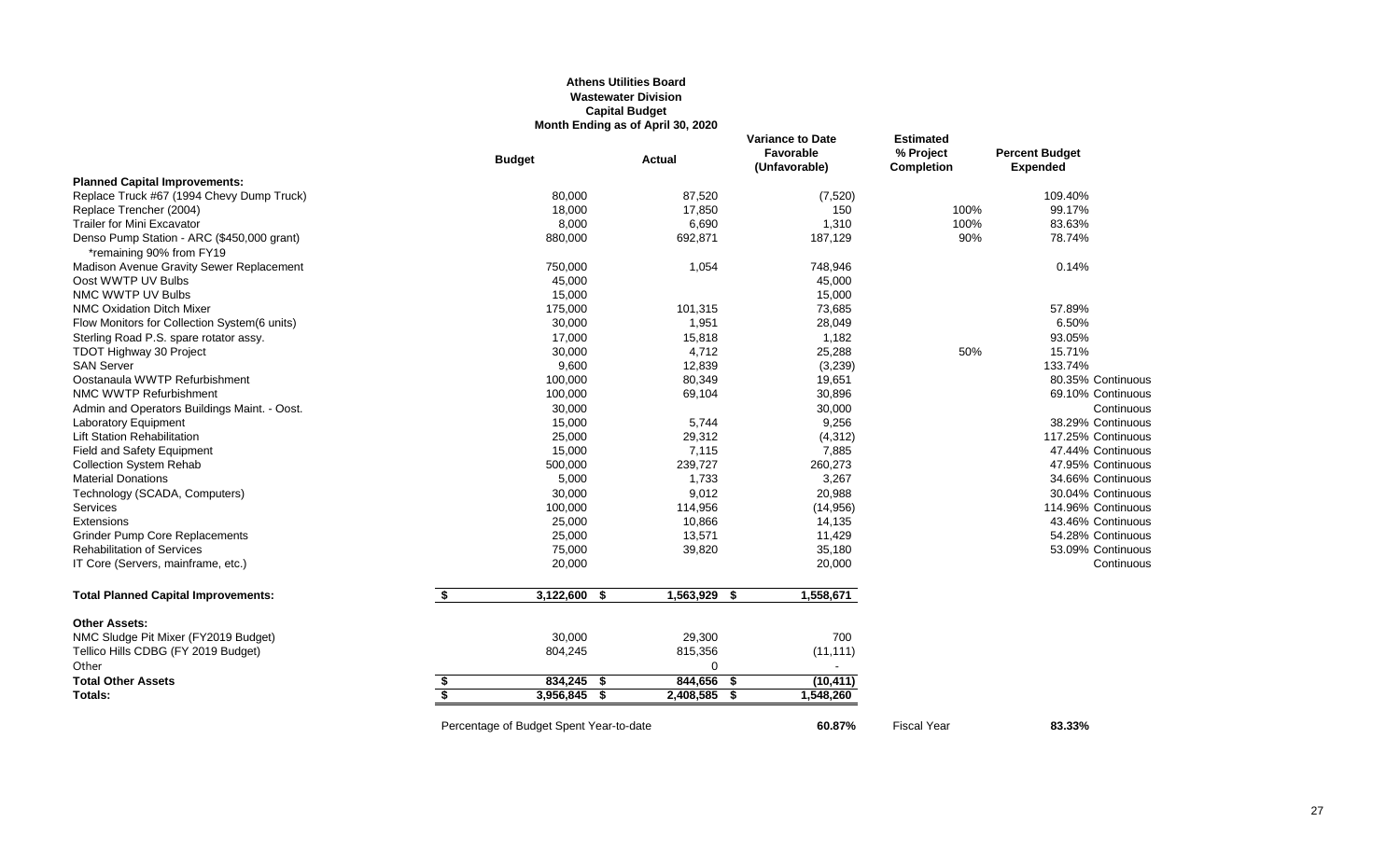|     |                                         |    |                                   |    |                                  | <b>ATHENS UTILITIES BOARD</b>                    |                                                  |                       |                                      |
|-----|-----------------------------------------|----|-----------------------------------|----|----------------------------------|--------------------------------------------------|--------------------------------------------------|-----------------------|--------------------------------------|
|     |                                         |    |                                   |    |                                  | <b>FIBER</b><br><b>BALANCE SHEET</b>             |                                                  |                       |                                      |
|     |                                         |    |                                   |    |                                  | April 30, 2020                                   |                                                  |                       |                                      |
|     | <b>Current Period</b><br>April 30, 2020 |    | Year-to-Date<br><b>Prior Year</b> |    | Change from<br><b>Prior Year</b> |                                                  | <b>Current Period</b><br><b>January 31, 2016</b> | Prior<br><b>Month</b> | Change<br>from prior<br><b>Month</b> |
|     |                                         |    |                                   |    |                                  | <b>Assets</b>                                    |                                                  |                       |                                      |
|     | 106,771.06                              |    | 84,362.53                         |    | 22,408.53                        | Services                                         | 106,771.06                                       | 106,771.06            | $\sim$                               |
|     | 38,214.71                               |    | 30,748.05                         |    | 7,466.66                         | <b>Accumulated Depreciation</b>                  | 38,214.71                                        | 37,621.22             | 593.49                               |
|     | 68,556.35                               |    | 53,614.48                         |    | 14,941.87                        | <b>Total Fixed Assets</b>                        | 68,556.35                                        | 69,149.84             | (593.49)                             |
|     |                                         |    |                                   |    |                                  | <b>Current Assets</b>                            |                                                  |                       |                                      |
|     | 175,156.75                              |    | 130,905.77                        |    | 44,250.98                        | Cash                                             | 175,156.75                                       | 171,626.68            | 3,530.07                             |
|     | 3,949.00                                |    | 250.00                            |    | 3,699.00                         | Accounts Receivable                              | 3,949.00                                         | 85.00                 | 3,864.00                             |
|     | 179,105.75                              |    | 131, 155.77                       |    | 47,949.98                        | <b>Total Current Assets</b>                      | 179,105.75                                       | 171,711.68            | 7,394.07                             |
| -SS | 247,662.10                              | S. | 184,770.25                        | S. | 62,891.85                        | <b>Total Assets</b>                              | 247,662.10                                       | 240,861.52            | 6,800.58                             |
|     |                                         |    |                                   |    |                                  |                                                  |                                                  |                       |                                      |
|     | $\blacksquare$                          |    |                                   |    |                                  | <b>Liabilities</b><br>Payable to Other Divisions |                                                  |                       | $\sim$                               |
|     | 247,662.10                              |    | 184,770.25                        |    | 62,891.85                        | <b>Retained Earnings</b>                         | 247,662.10                                       | 240,861.52            | 6,800.58                             |
| \$  | 247,662.10                              | \$ | 184,770.25                        | \$ | 62,891.85                        | <b>Total Liabilities and Retained Earnings</b>   | \$<br>247,662.10                                 | \$<br>240,861.52      | \$<br>6,800.58                       |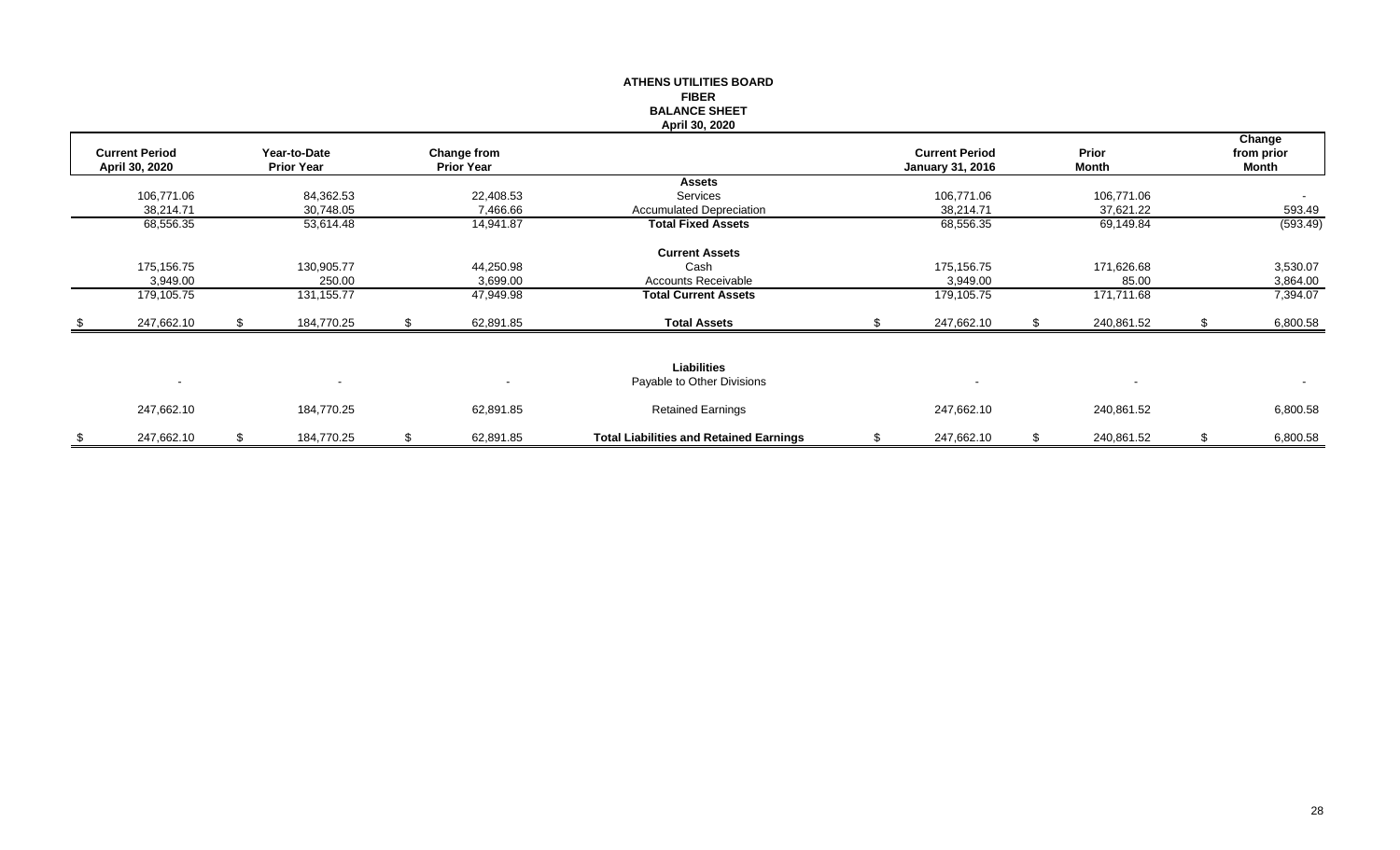| Year-to-Date<br>April 30, 2020 | Year-to-Date<br><b>Prior Year</b> |    | Variance<br>Favorable<br>(Unfavorable) |                                                 | Current<br>Month<br>April 30, 2020 | Current<br>Month<br><b>Prior Year</b> |               |          |
|--------------------------------|-----------------------------------|----|----------------------------------------|-------------------------------------------------|------------------------------------|---------------------------------------|---------------|----------|
| 99,580.00                      | 83,940.00                         |    | 15,640.00                              | Revenue                                         | 10,299.00                          | 8,614.00                              |               | 1,685.00 |
|                                |                                   |    |                                        | <b>Operating and Maintenance Expenses</b>       |                                    |                                       |               |          |
| 78.78                          |                                   |    | (78.78)                                | Overhead Line Expense                           |                                    | 38.49                                 |               | 38.49    |
| 3,310.70                       | 3,310.70                          |    |                                        | Administrative and General Expense              | 331.07                             | 331.07                                |               | $\sim$   |
| 42,030.86                      | 40,974.49                         |    | (1,056.37)                             | <b>Telecom Expense</b>                          | 2,625.99                           | 3,332.91                              |               | 706.92   |
| \$<br>45,420.34                | \$<br>44,285.19                   | ъ  | (1, 135.15)                            | <b>Total Operating and Maintenance Expenses</b> | 2,957.06                           | \$<br>3,702.47                        | $\mathcal{L}$ | 745.41   |
| 510.53                         | 350.61                            |    | 159.92                                 | Interest Income                                 | 52.13                              | $\overline{\phantom{a}}$              |               | 52.13    |
|                                |                                   |    |                                        | <b>Other Operating Expense</b>                  |                                    |                                       |               |          |
| 6,254.62                       | 6,060.20                          |    | (194.42)                               | <b>Depreciation Expense</b>                     | 593.49                             | 606.02                                |               | 12.53    |
| 48,415.57                      | 33,945.22                         |    | 14,470.35                              | Net Before Extraordinary                        | 6,800.58                           | 4,305.51                              |               | 2,495.07 |
| 5,000.00                       |                                   |    | 5,000.00                               | Grants, Contributions, Extraordinary            |                                    | $\sim$                                |               | $\sim$   |
| \$<br>53,415.57                | \$<br>33,945.22                   | \$ | 19,470.35                              | <b>Change in Net Assets</b>                     | 6,800.58                           | \$<br>4,305.51                        | \$            | 2,495.07 |

#### Athens Utilities Board Profit and Loss Statement - Fiber April 30, 2020